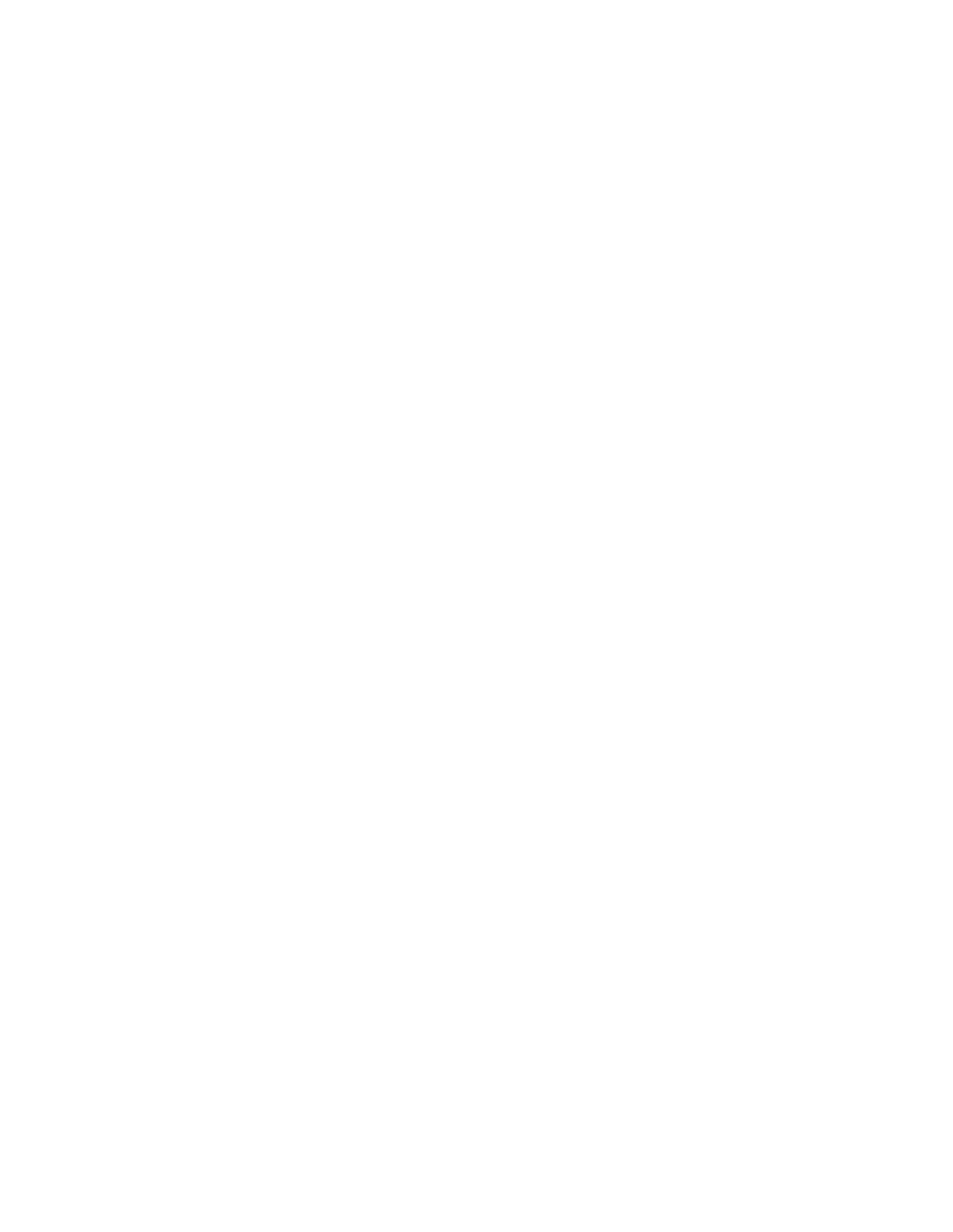### **Shoreline Master Program Update**  *Conformance Zoning Amendments* **October 28, 2013**

### **Chapter 19.10 DEFINITIONS**

#### **19.10.030 Definitions.**

Craft Production Facility means a commercial or light industrial use that involves the production of arts, crafts, food, and beverages with on-site production and assembly of goods primarily involving the use hand tools and/or small-scale equipment. Due to the limited scale of the activities and small boutique nature of craft production establishments, they are compatible with and are often co-located with retail sales and service uses. Production examples and processes include ceramic art, glass art, candle-making, custom jewelry manufacture, craft foods and non-alcoholic beverages.

Microbeverage Production Facility means an establishment that manufactures alcoholic and nonalcoholic beverages for distribution on or off site. Examples include microbreweries, microdistilleries and microwineries. Microbeverage production facilities may operate in conjunction with a tasting room, retail outlet, and/or eating and drinking establishment.

Microbrewery means a business known as a craft brewery that produces 5,000 barrels or less of beer per calendar year. A microbrewery may sell beer of its own production directly to a customer for off-premise consumption and by all other legal means. A microbrewery may operate a tasting room or in conjunction with a Level 3 eating and drinking establishment. A microbrewery must be licensed by the Washington State Liquor Control Board and the Federal Alcohol and Tobacco Tax and Trade Bureau.

Microdistillery means a business known as a craft distillery that produces 5,000 proof gallons or less of spirits per calendar year. A microdistillery may sell spirits of its own production directly to a customer for off-premise consumption and by all other legal means. A microdistillery may operate a tasting room or in conjunction with a Level 3 eating and drinking establishment. A microdistillery must be licensed by the Washington State Liquor Control Board and the federal Alcohol and Tobacco Tax and Trade Bureau.

Microwinery means a business engaged primarily in the production, including crushing, fermentation, aging, and bottling, and distribution of no more than 5,000 cases of wine per year. A microwinery may sell wine of its own production directly to a customer for offpremise consumption and by all other legal means. A microwinery may operate a tasting room or in conjunction with a Level 3 eating and drinking establishment. A microwinery must be licensed by the Washington State Liquor Control Board and the federal Alcohol and Tobacco Tax and Trade Bureau.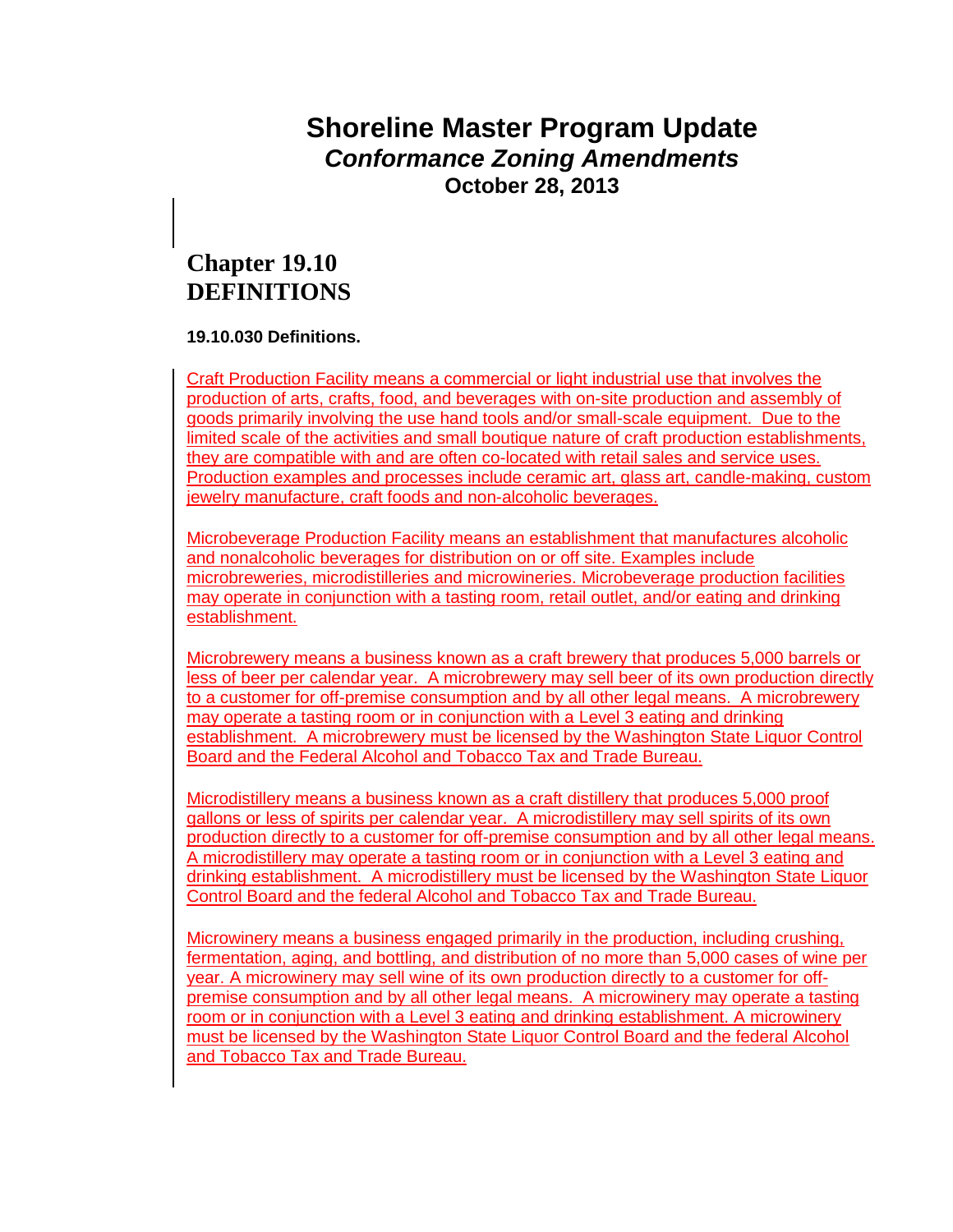### **Chapter 19.20 ZONES, MAP DESIGNATIONS, INTERPRETATION OF BOUNDARIES**

#### **19.20.020**

#### **List of zones.**

In order to accomplish the purposes of this code, the following zones, overlay zones and zoning map symbols are established.

| Zone                             | <b>Map Symbol</b> |
|----------------------------------|-------------------|
| Residential 1                    | R1                |
| Residential 2                    | R2                |
| Multifamily Residential - Low    | MF-L              |
| Multifamily Residential - High   | MF-H              |
| Mixed Use – Office               | MU-O              |
| Neighborhood Commercial          | NС                |
| Mixed Use                        | MU                |
| <b>Town Center</b>               | TC                |
| Commercial                       | C                 |
| Light Industrial - Business Park | IB                |
| Park and Open Space              | POS               |
| Mixed Use -- Maritime            | MU-M              |

| <b>Overlay Zones</b>                             | <b>Map Symbol</b>        |
|--------------------------------------------------|--------------------------|
| <b>Town Center</b>                               | TCO                      |
| <b>Chambers Creek Properties</b>                 | <b>CCPO</b>              |
| <b>Public Facility</b>                           | <b>PFO</b>               |
| Day Island/Day Island South<br>Spit/Sunset Beach | DIO/DISSO/<br><b>SBO</b> |
| <b>Transition Properties</b>                     |                          |

#### **19.20.030**

#### **Zones.**

A. Purpose. The purpose of zones is to divide the City into areas or zones to achieve the goals and policies of the Comprehensive Plan. Foremost amongst the goals of the City's Comprehensive Plan is to protect residential areas from incompatible land uses, encourage economic development, protect the environment, maintain the City's character, and improve and maintain quality of life. Zones separate or combine various land uses, help maintain property values, protect public health, safety and welfare and aid in City administration. Use, density, building height, setbacks and sign types are examples of land uses regulated by zone.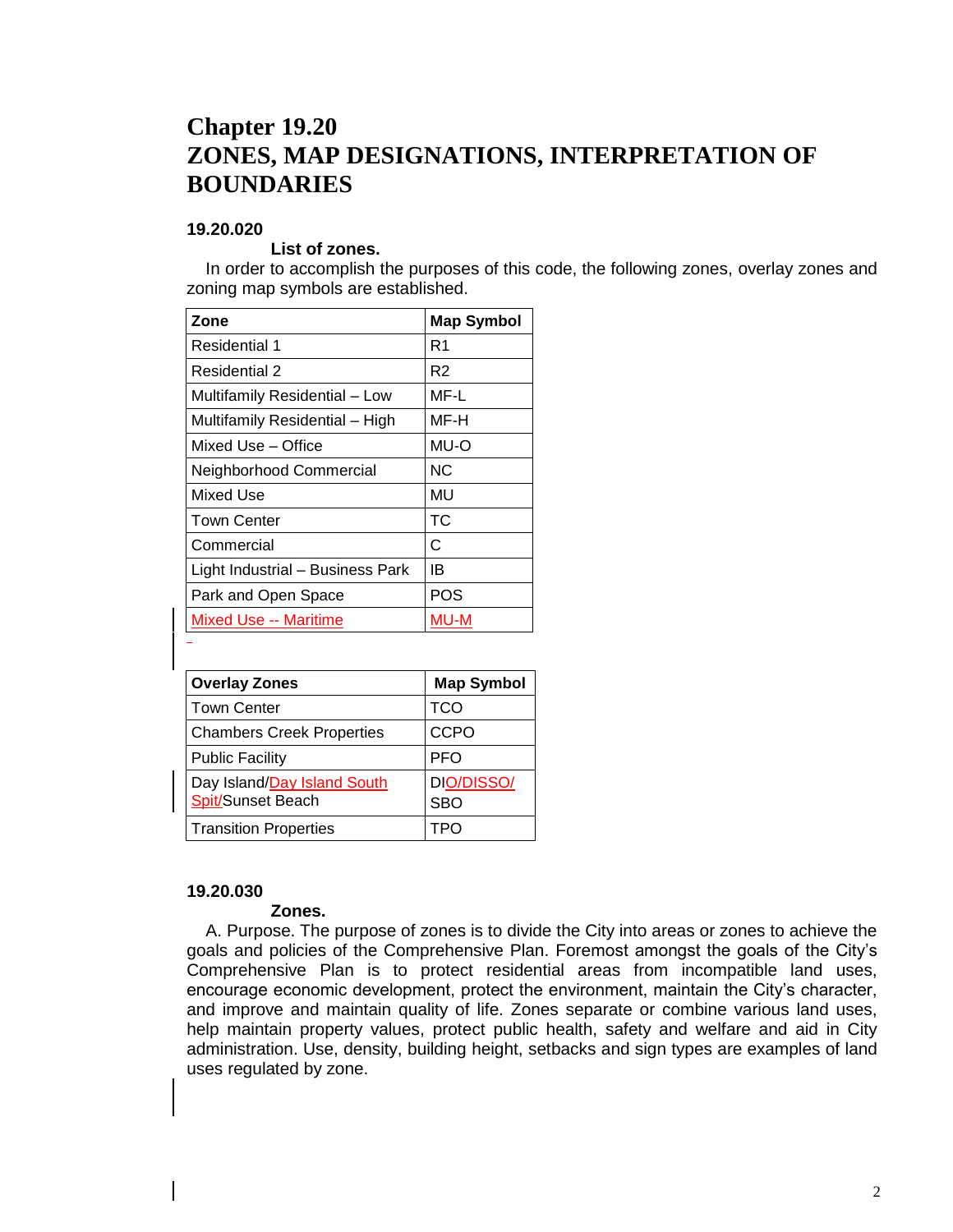B. Zones.

1. Single-Family Residential (Residential 1). Single-family neighborhoods comprise a large percentage of the City's land area and the community wants to retain a primarily single-family character in its housing mix. Protection of single-family residential neighborhoods is a priority in the Comprehensive Plan. To protect the character of singlefamily neighborhoods, those areas of the City that are primarily single-family in nature are designated single-family residential (R1). A base density of four dwelling units to the acre is allowed, with up to six units per acre permitted for small lot development through the administrative design review process, when designed consistent with the small lot design standards and guidelines adopted by reference in Chapter 19.53 UPMC. These standards and guidelines are intended to ensure that new development is integrated into the community and compatible with the surrounding context while providing functional, safe, vibrant and desirable neighborhoods. Duplexes may be developed at a base density of five dwelling units to the acre. Uses allowed include attached and detached single-family housing, small lot housing, duplexes, attached and detached accessory dwelling units, Level I group homes, schools, public parks, community and cultural services, homeoperated day care, religious assembly, appropriate home occupations, and minor utility distribution facilities. The character of single-family neighborhoods shall be protected and enhanced by eliminating and disallowing inappropriate uses; limiting traffic impacts; requiring buffering and design standards for adjacent high density residential, commercial and industrial development; preserving and protecting the physical environment; and providing interconnecting pedestrian and bicycle facilities, including sidewalks and trails to schools, shopping, services, and recreational facilities.

2. Two-Family Residential (Residential 2). To achieve a mix of housing types and densities while maintaining healthy residential neighborhoods, the two-family residential (R2) designation includes areas of the City that have had a historic mix of single-family attached and detached housing. A base density of six dwelling units per acre is allowed, with up to nine units per acre permitted for small lot development through the administrative design review process, when designed consistent with the small lot design standards and guidelines adopted by reference in Chapter 19.53 UPMC. These standards and guidelines are intended to ensure that new development is integrated into the community and compatible with the surrounding context while providing functional, safe, vibrant and desirable neighborhoods. Uses allowed include attached and detached single-family housing, small lot housing, attached and detached accessory dwelling units, Level I group homes, schools, home-operated day care, assisted living and nursing homes, religious assembly, public parks, community and cultural services, appropriate home occupations, and minor utility distribution facilities. The character of the two-family residential neighborhoods shall be protected and enhanced by eliminating and disallowing inappropriate uses; limiting traffic impacts; requiring buffering and design standards for adjacent high density residential, commercial and industrial development; preserving and protecting the physical environment; providing opportunities for a wide range of high quality housing choices; and providing interconnecting pedestrian and bicycle facilities, including sidewalks and trails to schools, shopping, services, and recreational facilities.

3. Multifamily – Low Density (MF-L). Multifamily – low density zones are located along major arterials and transit routes, close to shopping, public facilities and services, and in areas of existing lower density residential development. In the multifamily low density zone, a base density of 25 dwelling units per acre is allowed through the administrative design review process, when a project is designed consistent with the multifamily design standards and guidelines adopted by reference in Chapter 19.53 UPMC. Density may be increased to a maximum of 30 units per acre when an affordable housing component is included in a development. Uses allowed in the multifamily – low density zone include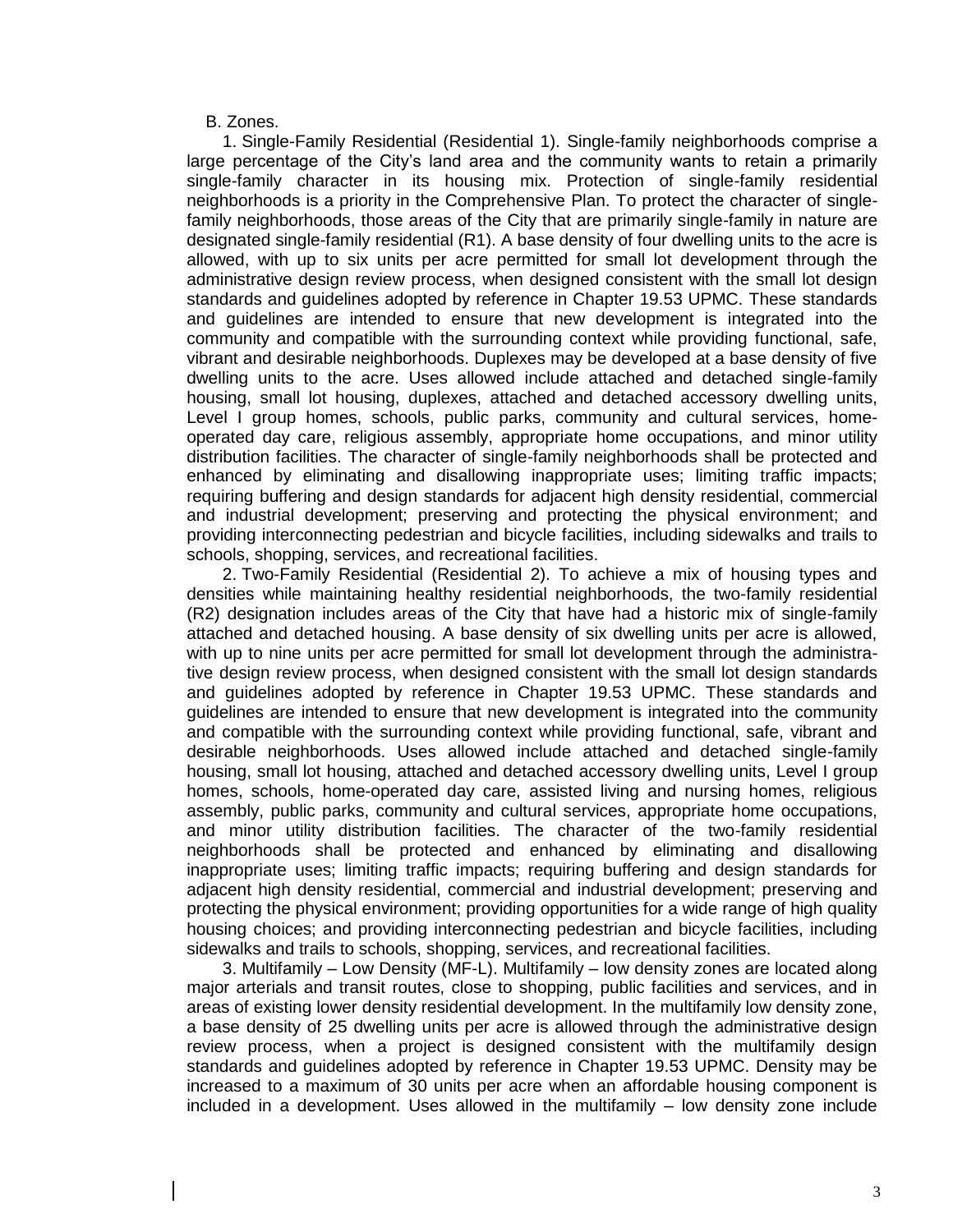multifamily housing, attached and detached single-family housing, nursing homes and assisted living mobile and manufactured housing, Level I group homes facilities, schools, public and private parks, community and cultural services, home-operated day care, religious assembly, appropriate home occupations, and minor utility distribution facilities. Buffers, open space, landscaping, and appropriate architectural design shall be incorporated into all development to provide a smooth transition between different densities and land uses. Pedestrian sidewalks and trails and bicycle facilities shall be provided for access to schools, shopping, services, and recreational facilities.

4. Multifamily – High Density (MF-H). Multifamily – high density zones are located along major arterials and transit routes, close to shopping, public facilities and services, and in areas of existing higher density residential development. In the multifamily high density zone, a base density of 35 dwelling units to the acre is allowed through the administrative design review process, when a project is designed consistent with the multifamily design standards and guidelines adopted by reference in Chapter 19.53 UPMC. Density may be increased to a maximum of 40 units per acre when an affordable housing component is included in a development. Uses allowed in the multifamily high density zone include multifamily housing, attached and detached single-family housing, nursing homes and assisted living facilities, mobile and manufactured housing, Level I group homes, schools, public and private parks, community and cultural services, home-operated day care, religious assembly, appropriate home occupations, and minor utility distribution facilities. Buffers, open space, landscaping, and appropriate architectural design shall be incorporated into all development to provide a smooth transition between different densities and land uses. Pedestrian sidewalks and trails and bicycle facilities shall be provided for access to schools, shopping, services, and recreational facilities.

5. Mixed Use – Office (MU-O). It is the City's intent to create a well-balanced, wellorganized combination of land uses, which recognizes historic development patterns, protects residential neighborhoods, and discourages a continuous retail strip along Bridgeport Way. The mixed use – office (MU-O) designation serves as a transition zone providing separation between more intense commercial activities and residential areas, and between the neighborhood commercial area at 27th Street West and Bridgeport Way, and the Town Center beginning at 35th Street West and Bridgeport Way. A base density of 30 dwelling units per acre is allowed through the administrative design review process, when a project is designed consistent with the design standards provided in Chapter 19.50 UPMC. Density may be increased to a maximum of 35 units per acre when an affordable housing component is included in a development. Uses allowed include multifamily housing, attached single-family housing, Level I group homes, nursing homes and assisted living facilities, day care, religious assembly, professional offices, limited retail uses, public parks, community and cultural services, administrative government services, and minor utility distribution facilities. New multifamily will be allowed only in conjunction with other permitted commercial uses. Buffers, landscaping, and appropriate architectural design shall be incorporated into all development to provide a smooth transition between different densities and land uses. Sidewalks and small open public spaces shall be provided to encourage a pedestrian-friendly atmosphere and connections with transit stops, schools, shopping, services, and recreational facilities.

6. Mixed Use (MU). The mixed use (MU) designation is an area of compatible residential and commercial uses along major arterial streets and a transition between the more intense Town Center (TC) zone and the single-family residential (R1) zone. The historic commercial center of University Place along 27th Street West, west of Bridgeport Way, is the primary mixed use area. A base density of 30 dwelling units per acre is allowed through the administrative design review process, when a project is designed consistent with the design standards provided in Chapter 19.50 UPMC. Density may be increased to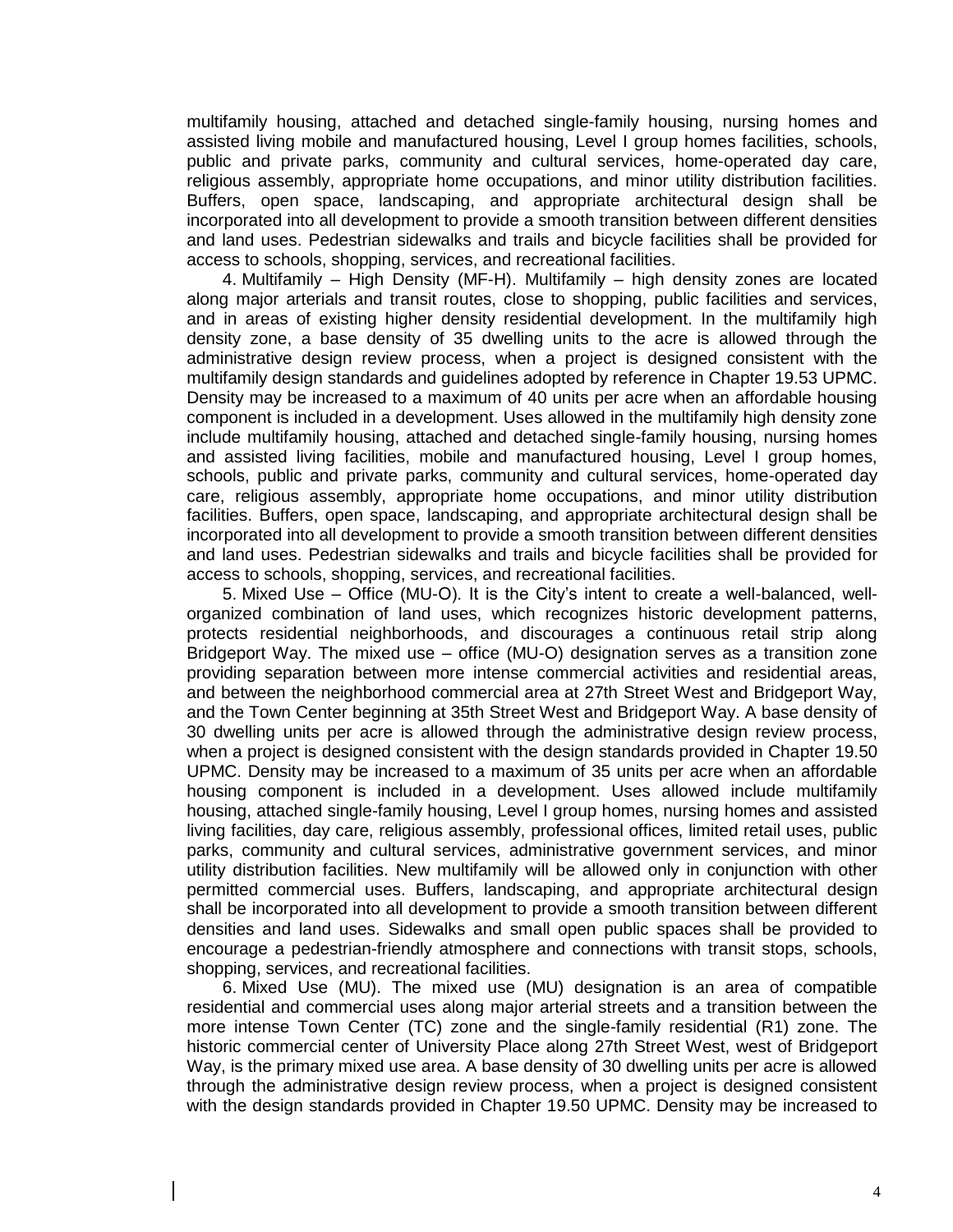a maximum of 35 units per acre when an affordable housing component is included in a development. Uses allowed include multifamily housing, attached single-family housing, Level I group homes, nursing homes and assisted living facilities, day care, religious assembly, professional offices, general retail, personal services, restaurants, small food stores, lodging, family entertainment businesses, public and private parks, community and cultural services, administrative government and safety services, and minor utility distribution facilities. Developments that include a mix of retail, personal services, offices, and residential uses are encouraged. New multifamily will be allowed only in conjunction with other permitted commercial uses. Buffers, landscaping, and appropriate architectural design shall be incorporated into all developments to provide a smooth transition between different densities and land uses. Sidewalks, bicycle facilities, and open public spaces shall be provided to encourage a pedestrian-friendly atmosphere and connections with transit stops, schools, shopping, services, and recreational facilities.

7. Neighborhood Commercial (NC). To help achieve a mix of commercial uses that primarily serves the needs of local residents and businesses, neighborhood commercial (NC) designations are located at the intersections of 27th Street West and Bridgeport Way, at Cirque Drive and Bridgeport Way, and at Cirque Drive and Orchard Street. The neighborhood commercial areas are small compact centers that provide a mix of neighborhood scale retail shopping, personal services, banks, professional offices, public parks, community and cultural services, administrative government and safety services, and gas stations that serve the daily needs of the portion of the City where they are located. Buffers, landscaping, and appropriate architectural design shall be incorporated into all development to provide a smooth transition between the neighborhood commercial zones and adjoining residential and mixed use zones. Landscaping and sidewalks shall be provided to encourage a pedestrian-friendly atmosphere.

8. Town Center (TC). The Town Center serves as a focal point for the City and provides a sense of community and civic pride. The Town Center (TC) is located between 35th Street West and 44th Street West along Bridgeport Way. The Town Center is a pedestrian-oriented area. Wide sidewalks, pedestrian connections to adjacent residential areas, landscaping, public open spaces, and public art will be an integral part of the Town Center. Public facilities in the Town Center include City Hall, the public safety building, a public park, and the library. Public facilities and services, retail stores, personal services, professional offices, restaurants, some entertainment uses, and mixed uses are encouraged to locate in the Town Center. A base density of 12 dwelling units per acre is allowed through the administrative design review process, when a project is designed consistent with the design standards provided in Chapter 19.52 UPMC. Density may be increased when located within the Town Center Overlay if Town Center design standards and guidelines are met. New multifamily development will be allowed only when specific design standards are met, when additional amenities are provided and in conjunction with a permitted commercial use. Design standards for new development, major redevelopment and major tenant improvements and public/private development partnerships help promote a pedestrian friendly dynamic and healthy economic environment.

9. Commercial (C). Meeting the goal of concentrating commercial development in locations which best serve the community and protect existing residential areas, the historical commercial development area in the northeast corner of the City is zoned commercial (C). Uses allowed in this area include general retail, family entertainment, recreation, restaurants, personal services, professional offices, public and private parks, community and cultural services, administrative government services, and safety services. The commercial zone is primarily auto-oriented with customers drawn from more than just the adjacent neighborhoods. Although the commercial zone is auto-oriented, sidewalks, bicycle facilities, and landscaping provide a safe and friendly pedestrian environment with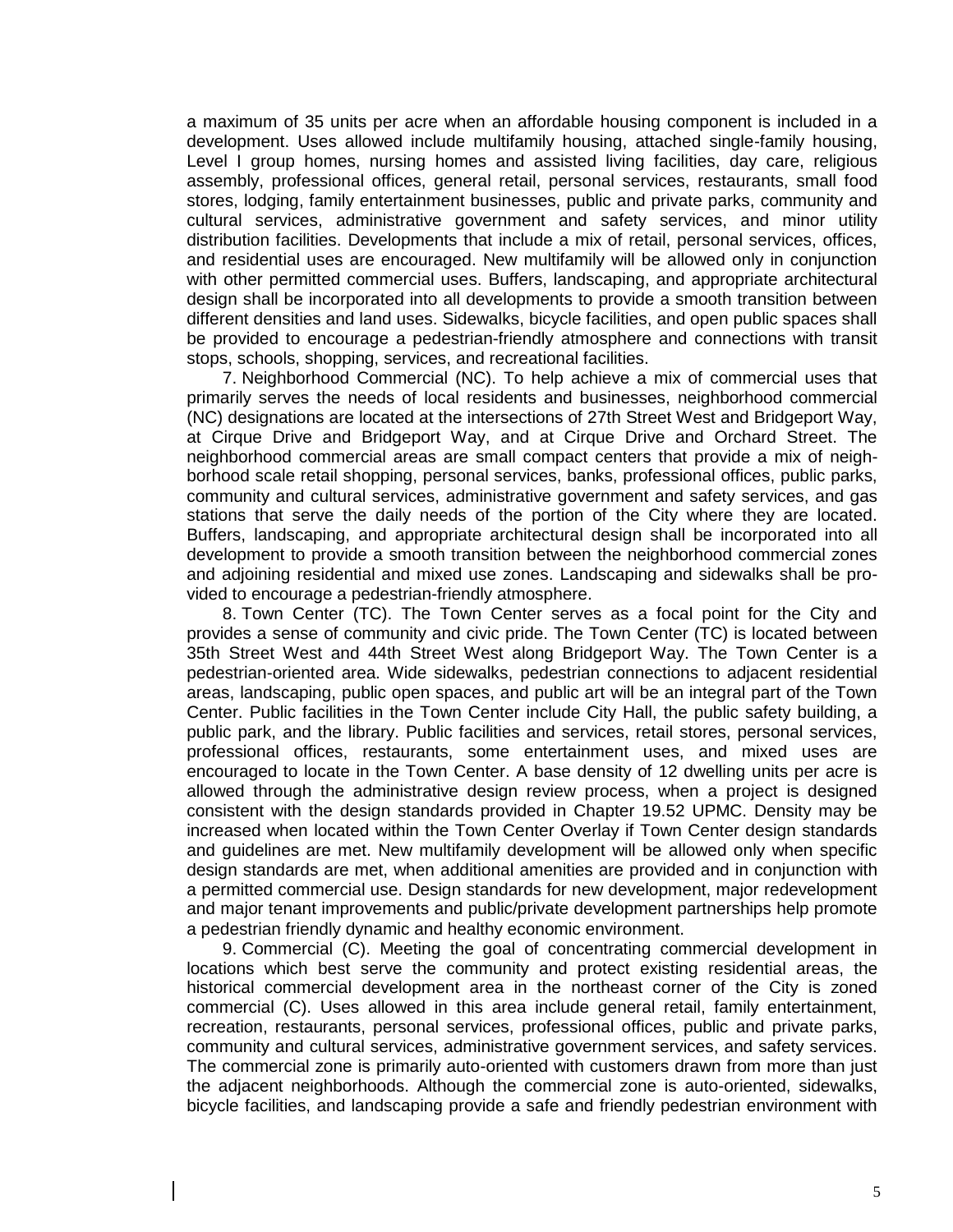easy pedestrian access between uses in the zone and adjacent neighborhoods. Design standards for new development, major redevelopment, major tenant improvements and public/private development partnerships help promote a dynamic and healthy economic environment.

10. Light Industrial – Business Park (IB). Clean light industrial and business park uses are encouraged in the City in appropriate locations. Although the City is primarily a residential community and not a major employment center, the community wants to attract a variety of businesses to provide local employment opportunities. The area, which has historically been used for light manufacturing and light industrial uses, is located south of 27th Street West between Morrison Road on the west, 67th Avenue on the east, and Morrison Pond on the south. Additional light industrial and business park uses are located along the east side of 70th Avenue West south of 22nd Street West. The light industrial – business park (IB) designation recognizes many of the existing uses in these areas as appropriate, while maintaining a separation from residential uses. Uses allowed in the light industrial – business park designation include light and clean industries, storage and warehousing, automotive repair, contractor yards, and limited retail, restaurants, offices, and entertainment uses, parks, community and cultural services, administrative government and safety services, utility and public maintenance facilities, and public transportation services. Inappropriate uses will be disallowed or eliminated over time. Development and redevelopment in the light industrial – business park zone shall include features such as sidewalks, bicycle facilities, open space, landscaping, attractive signs, traffic control and overall management and maintenance. Buffers and design standards shall be incorporated into all developments to provide a compatible transition to adjacent zones and land uses.

11. Parks and Open Space (POS). The purpose of the parks and open space zone is to recognize those lands designated for City parks and public open space. Parks include developed City parks where typical uses include active and passive outdoor recreational activities, including but not limited to ball fields, sport courts, tot lots, trails, open space, cultural activities, park buildings and structures, concessionaires, general park operations and maintenance activities and storm drainage facilities, caretaker's quarters and other compatible public uses and structures, and uses customarily incidental to parks are also allowed.

Open space includes undeveloped City park lands and critical areas such as wetlands, steep slopes, and stream corridors owned by the City. Until developed as park land, uses in these areas should be low impact, low intensity uses such as permanent open space, passive hiking trails, and passive interpretative trails.

12. Mixed Use – Maritime (MU-M). The Mixed Use - Maritime zone is intended to accommodate: marinas, yacht clubs with boat moorage and related facilities and activities, and other boating facilities. The MU-M zone is also intended to accommodate mixed use development that may include a variety of water-oriented commercial, transportation and light industrial uses, and moderate density residential uses, located in the vicinity of Day Island. Additional purposes are to provide public access to the shoreline and recreational uses oriented toward the waterfront, and to accommodate non-water-oriented uses on a limited basis where appropriate. Under the MU-M zone, existing ecological functions are to be protected and ecological functions restored, where restoration is reasonably feasible, in areas that have been previously degraded, consistent with the intent of the Day Island Medium Intensity Shoreline Environment and other Shoreline Master Program requirements in UPMC Title 18, when applicable.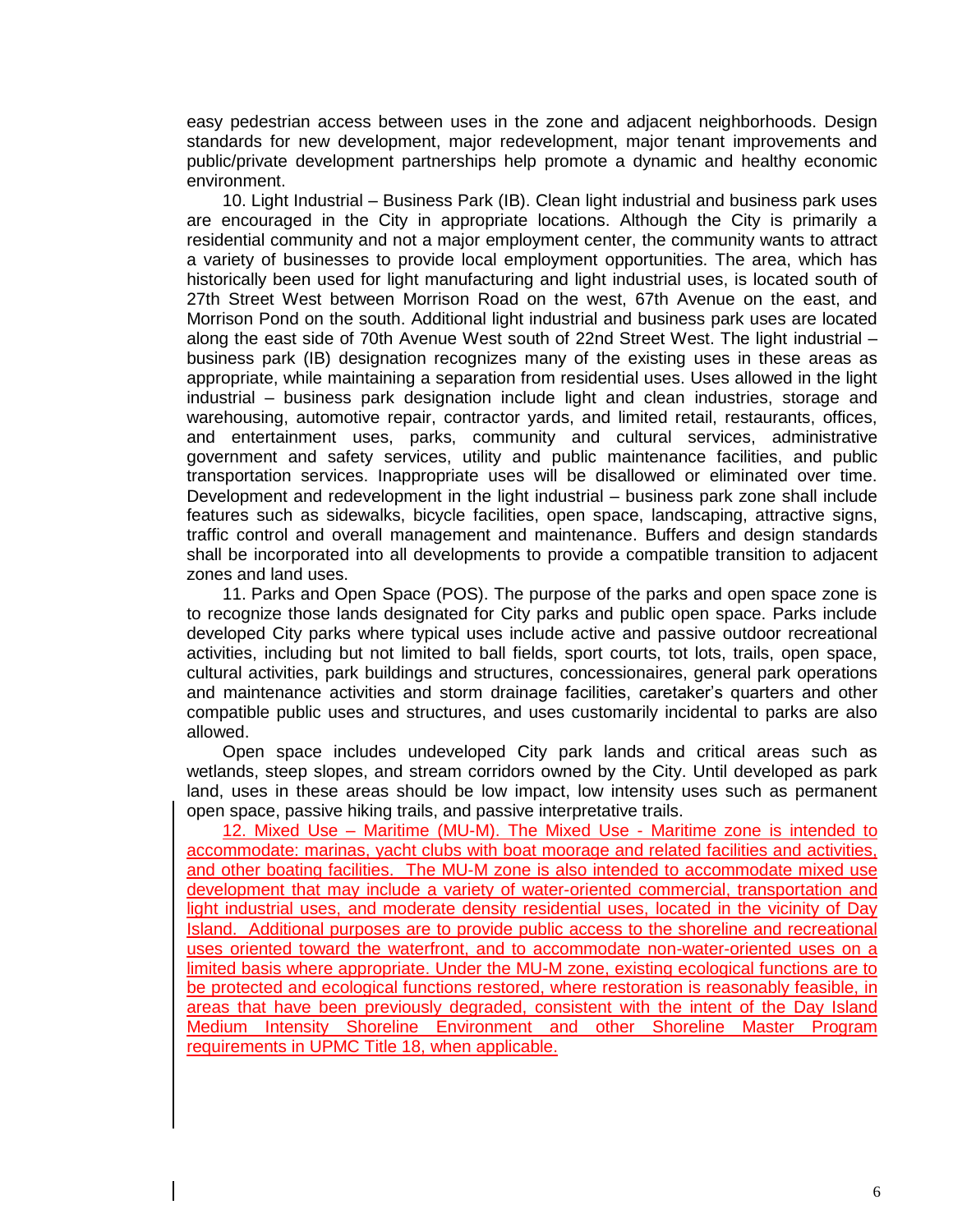#### **19.20.040**

#### **Overlay Zones.**

A. Purpose. The purpose of an "overlay zone" is to identify areas where uses allowed in the underlying zone are permitted subject to special regulatory standards to achieve the goals and policies of the Comprehensive Plan. This is accomplished by establishing overlay zones with special or alternative standards as designated by the City's Comprehensive Plan and this code. Examples include the Town Center, Chambers Creek properties, and the public facility overlay zones.

#### B. Overlay Zones.

4. Day Island/Day Island South Spit/Sunset Beach Overlay (DIO/DISSO/SBO). The purpose of the Day Island/Day Island South Spit/Sunset Beach overlay areas is to preserve the unique residential character of Day Island and Sunset Beach by recognizing and preserving historic development patterns. The Day Island Overlay also supports continued marina operations at the north end of Day Island. Many houses on Day Island and Sunset Beach were built with different building setbacks than current codes allow. There are also numerous encroachments on the public right-of-way, which should be corrected over time. A special set of development standards applies in this area to achieve its purpose.

### **Chapter 19.25 USES AND ZONE CLASSIFICATION TABLES**

#### **19.25.040 Residential use category – Descriptions.**

The residential use category includes permanent or transient living accommodations for individuals, families or people with special needs. The residential category has been separated into the following types based upon distinguishing features such as type of structure; number, age and special needs of individuals who reside in the structure; and State and local licensing requirements.

E. Caretaker unit use type means a dwellingsingle detached single-family home or modular home used exclusively as the residence for a caretaker or watchperson and their family.

#### **19.25.050 Civic/recreation/education use category – Descriptions.**

Civic use category includes facilities or services that are strongly associated with public need or social importance, such as certain educational, cultural, medical, protective, and governmental uses.

M. Private Clubs and Lodges. Private clubs and lodges use type means an institution used for athletic, social or recreational purposes and operated by a private or nonprofit organization, the use of which is generally restricted to members and their guests. Examples include, but are not limited to, the Elks Club, American Legion, union halls, yacht clubs, and sports clubs.

#### **19.25.090 Commercial use category – Descriptions.**

Commercial activities include the provision of services, including offices, and the sale, distribution, or rental of goods that benefit the daily needs of the public, which are not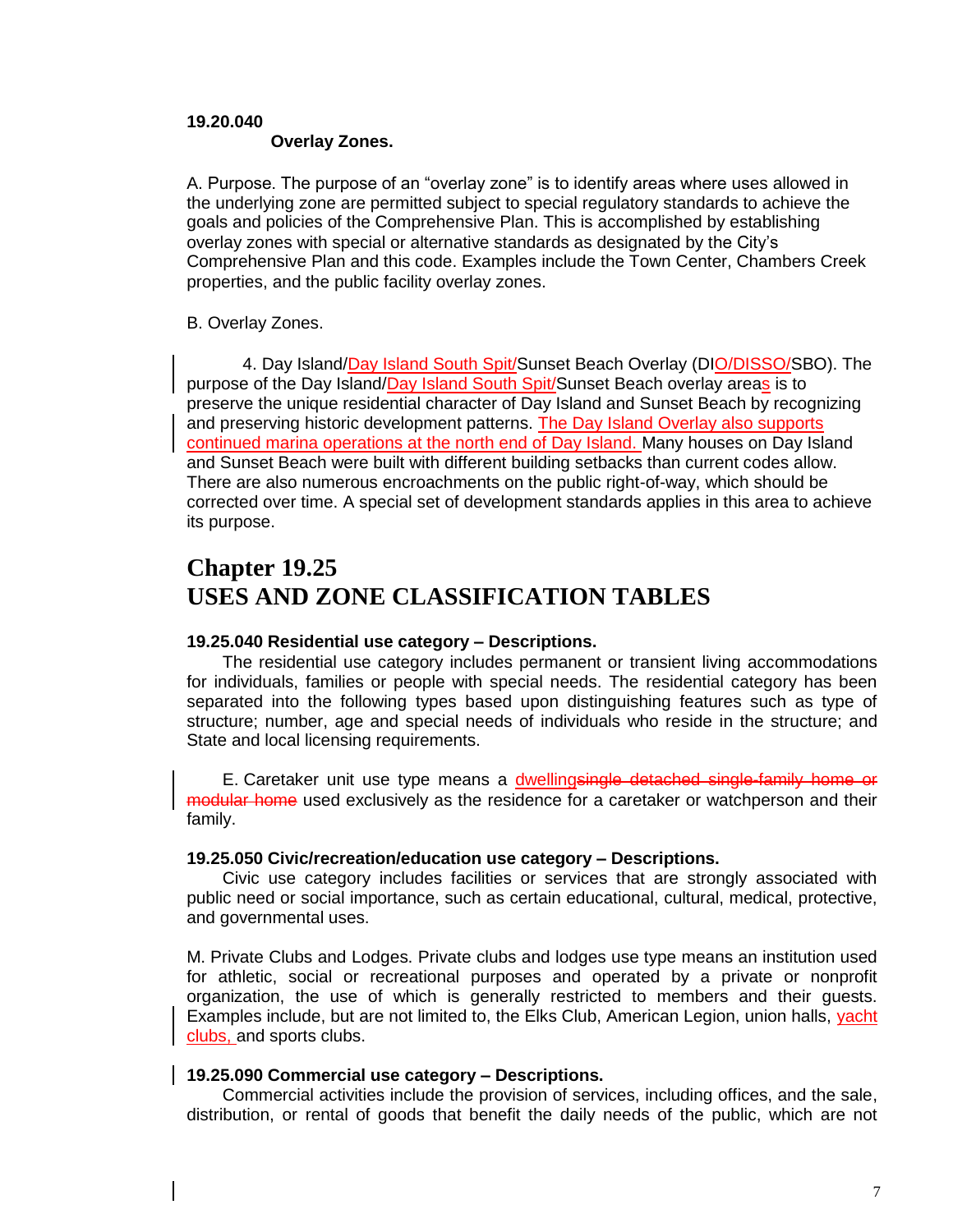otherwise classified as civic or industrial activities. The commercial use category has been separated into the following types based upon distinguishing features such as nature of business activity and type of goods or products sold or serviced. Any store or variety of stores exceeding 50,000 square feet shall be considered a commercial centers use type.

P. Marina. Marina use type means a facility containing operations involved in the mooring, storing, selling, renting, repairing and servicing, fueling, launching and/or securing of boats.

Level 1. Mooring, storing, selling, renting, repairing and servicing, fueling, launching and/or securing of boats, as well as personal services businesses that support the needs of boaters. May include retail facilities for boat owners, crews, and guests limited to 1,500 square feet of floor area, but that limitation does not apply to areas devoted primarily to the sale of boats. Repair shall be limited to recreational and small commercial boats.

Level 2. Mooring, storing, selling, renting, repairing and servicing, fueling, launching and/or securing of boats, as well as personal services businesses that support the needs of boaters. May include eating, sleeping, and retail facilities for boat owners, crews, and guests.

P. Marina, Existing. Existing arina use type means a commercial facility that provides moorage and related sales and maintenance services to pleasure and/or commercial vessels and to houseboats and/or private clubs with moorage and associated facilities and activities in existence as of the effective date of the ordinance codified in this section.

T. Motor Vehicles and Related Equipment Sales/Rental/Repair and Services. Motor vehicles and related equipment sales/rental/repair and services use type refers to establishments or places of business engaged in the sales, leasing or service of automobiles, trucks, motorcycles, recreational vehicles, and boats; or heavy equipment and supplies related to motor vehicles; and self-moving or commercial moving services.

1. Level 1. Gasoline service stations together with accessory automobile repair and convenience shopping, and car wash with a one- car capacity.

2. Level 2. Automotive repair shops and automobile car washes for vehicles not exceeding three tons. Typical uses include general repair shops, transmissions and engine rebuild shops, muffler shops, glass repair shops, automobile upholstery services, car washes, lube/oil shops, and auto parts stores which offer installation services.

3. Level 3. On-site rental of automobiles, trucks not exceeding three tons of vehicle weight where not more than 20 vehicles are available for rent at any time.

4. Level 4. On-site sales, lease, or rental of automobiles and trucks not exceeding three tons of vehicle weight, and recreational vehicles. Other activities include automobile body repair and painting facilities.

5. Level 5. Sales, leasing, or rental of heavy truck and heavy equipment exceeding three tons of vehicle weight, supplies intended for outdoor use and truck service stations. Typical uses include truck shops primarily designed for the service and fueling of heavy trucks and tractor trailer sales.

6. Level 6. Sales, leasing, rental, repair and service of boats and other marine-related equipment, snowmobiles, motorcycles, quads and other power sports equipment.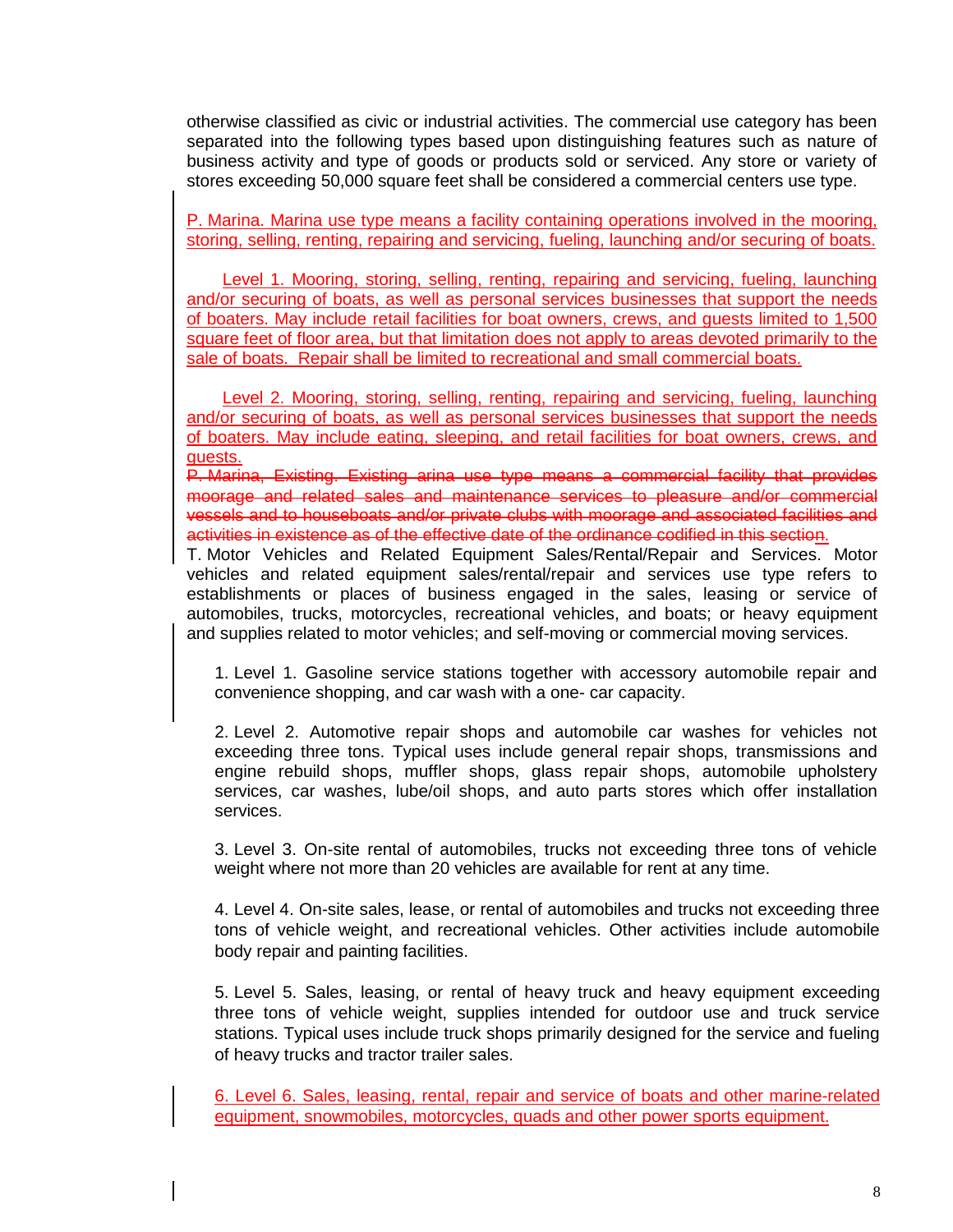#### **19.25.100 Industrial use category – Descriptions.**

Industrial use categories include the on-site production, processing, storage, movement, servicing, or repair of goods and materials. The industrial use types typically have one or more of the following characteristics: create substantial odor or noise, frequent deliveries, heavier truck traffic, employ relatively large numbers of people, and/or create visual impacts incompatible with residential development.

A. Boat Building. Boat building use type refers to establishments that construct or manufacture watercraft not built in shipyards and typically of the type suitable or intended for personal use. Illustrative examples include:

> Dinghy (except inflatable rubber) manufacturing; Inflatable plastic boats, heavy-duty, manufacturing Inflatable rubber boats, heavy-duty, manufacturing Motorboats, inboard or outboard, building Rigid inflatable boats (RIBs) manufacturing Rowboats manufacturing Sailboat building, not done in shipyards Yacht building, not done in shipyards

- BA. Bulk Fuel Dealers. Bulk fuel dealers use type refers to establishments that sell fuels to businesses and households for transportation, heating, and business purposes. Fuel dealers store or sell materials that are flammable, explosive, or toxic. Examples include heating oil dealers, liquefied petroleum gas dealers, coal, wood, or other fuel dealers.
- CB. Buy-Back Recycling Center. Buy-back recycling center use type refers to any smallscale business without processing which collects, receives or buys recyclable materials from household, commercial or industrial sources for the purpose of sorting, grading, or packaging recyclables for subsequent shipment and marketing.
- DG. Contractor Yards. Contractor yards use type refers to an area for construction or contracting business offices and the interior or outdoor storage, repair or maintenance of heavy equipment, vehicles, and construction supplies and materials.
- E. Craft Production Facility. Craft production facility use type refers to establishments that produce arts, crafts, food and beverages with on-site production and assembly of goods primarily involving the use hand tools and/or small-scale equipment. Due to the limited scale of the activities and small boutique nature of craft production establishments, they are compatible with and are often co-located with retail sales and service uses. This use type includes ceramic art, glass art, candle-making, custom jewelry manufacture, and craft food and non-alcoholic beverage production. Off-site impacts shall be minimal and all activity must be conducted totally within the structure with no outdoor storage or significant emissions of odor, smoke, fumes, or sound that extend beyond the site. Individual tenant spaces or units within a building may constitute the site.
- FD. Food and Related Products. Food and related products use type refers to uses which involve the processing, manufacturing, storage and packaging of food materials,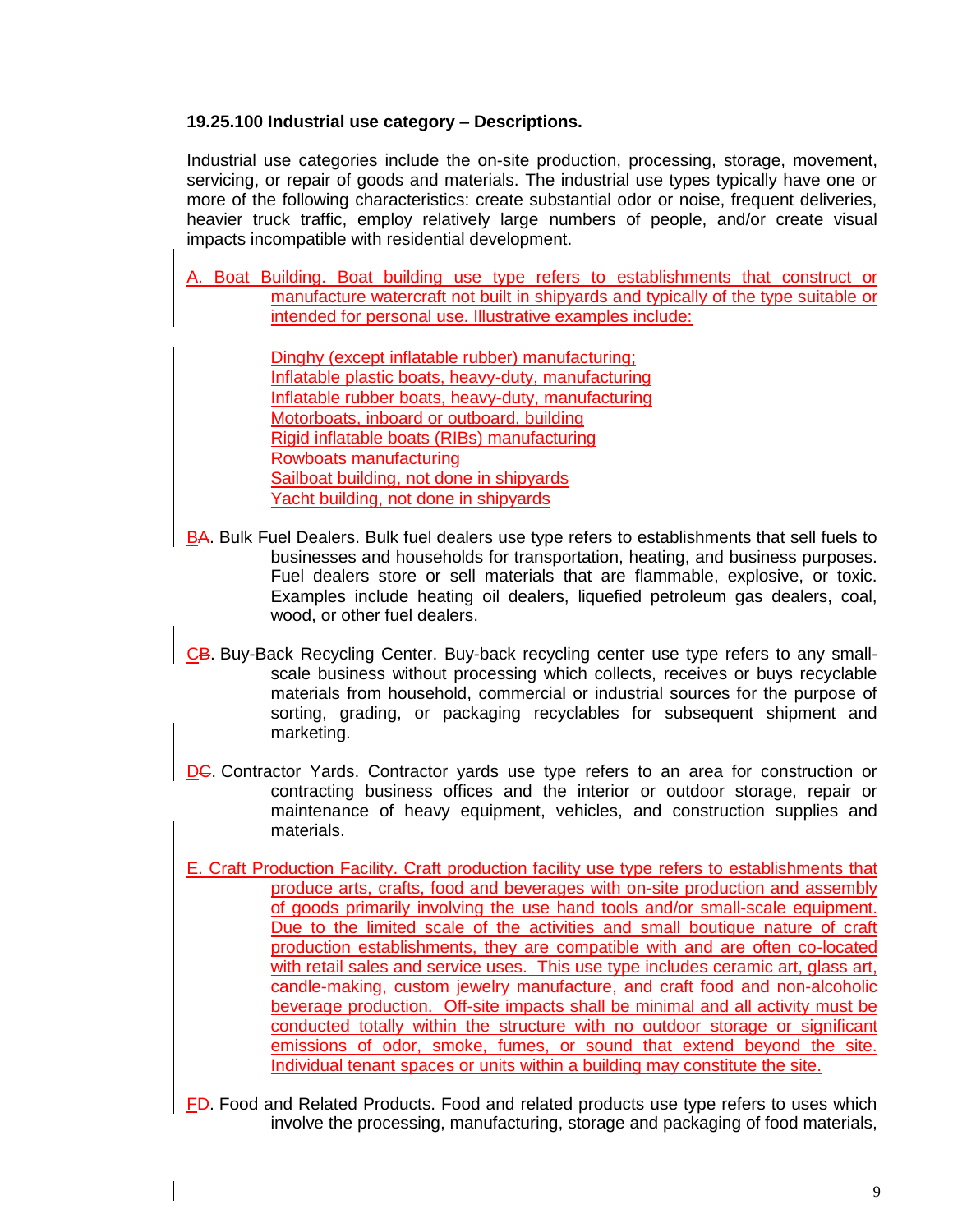raw milk, and ice. Examples include bakeries which distribute products to many retail outlets; creameries and other dairy products manufacturing without on-site dairy animals; soft drink bottling plants; feed and cereal mills; flour mills; vegetable oil manufacturing; refining or storage; yeast plants; starch, glucose and dextrine manufacturing; dry pet food, lard, pickles, sauerkraut, and vinegar manufacturing; sugar refining; breweries and distilleries. This use type may include processing and packaging of red meats, fowl and/or fish, provided the facility complies with all State, Federal and local health regulations, all processing is conducted indoors, and there is no emission of noxious odors or noise. This use type does not include the slaughtering or boarding of live animals or poultry.

- GE. Industrial Services and Repair. Industrial services and repair use type refers to uses involving the repair of medium- and large-sized products, e.g., boats, and trucks exceeding three tons of vehicle weight; uses providing large-scale or bulk services to commercial and industrial businesses but not directly to the consumer, e.g., bulk laundries, linen supply, dry cleaning plants, other laundry and garment services; and industrial services related strictly to industrial uses, e.g., assaying and towing services, physical and biological research testing laboratories, and industrial wastewater treatment facilities and janitorial services.
- HF. Limited Manufacturing. Limited manufacturing use type refers to uses that involve intermediate processing of semi-processed material into a consumer good and to uses that involve the assembly of semi-processed and/or intermediate processed products into a consumer good. This does not include the processing of raw materials. This use type includes but is not limited to:
	- 1. Clothing and fabricated products;
	- 2. Finished products made entirely or mainly of wood for use in construction;
	- 3. Instruments for measuring, testing, analyzing, and controlling;
	- 4. Optical instruments and lenses;
	- 5. Surveying and drafting instruments;
	- 6. Medical instruments and equipment;
	- 7. Photographic equipment;
	- 8. Watches and clocks;
	- 9. Supplies associated with the previous products; and
	- 10. Electronic computer hardware components and related equipment.
- IA. Microbeverage Production Facility. Microbeverage production facility use type refers to establishments that manufacture alcoholic and nonalcoholic beverages for distribution on or off site. Examples include microbreweries, microdistilleries and microwineries. Microbeverage production facilities may operate in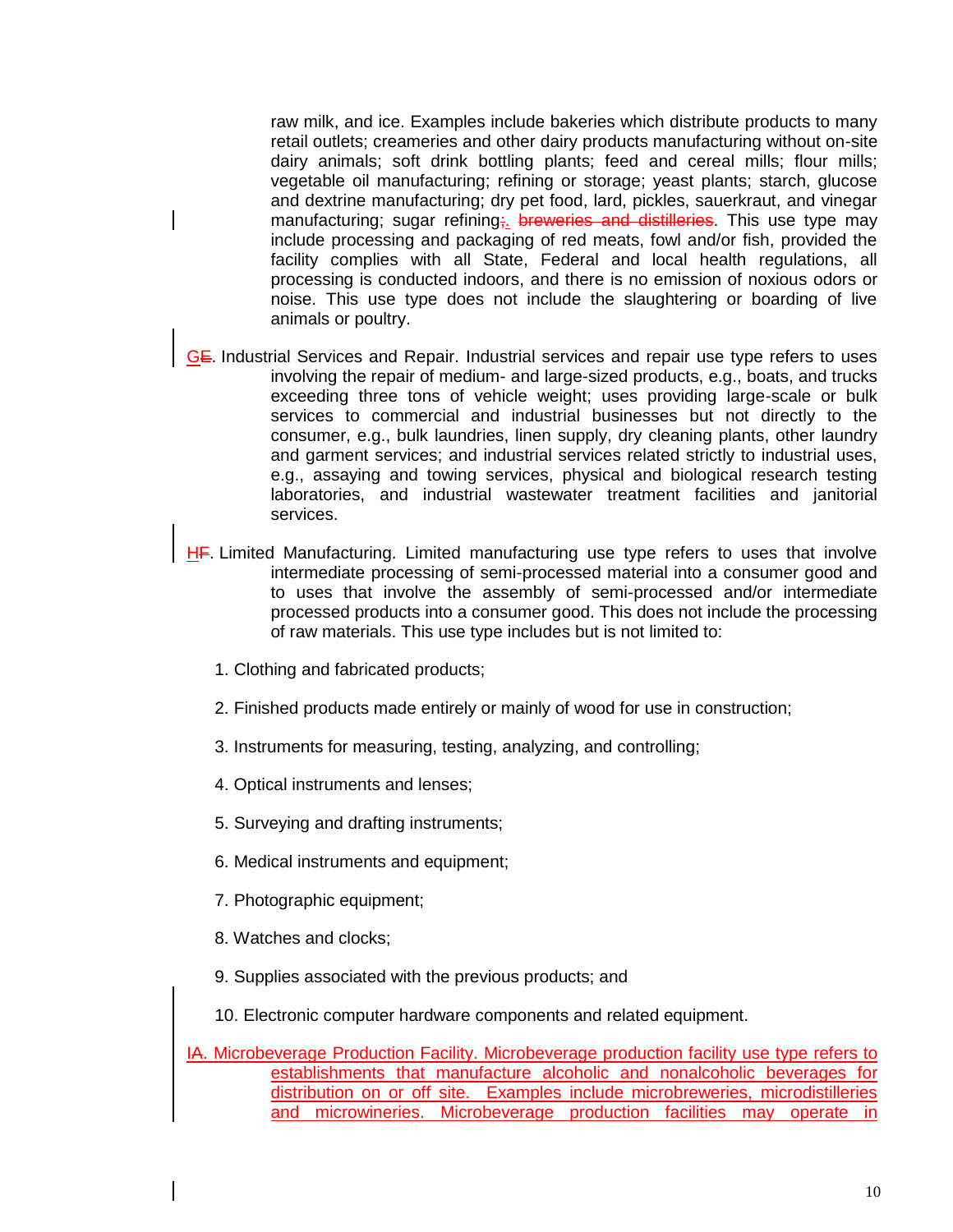conjunction with a tasting room, retail outlet, and/or eating and drinking establishment.

- JG. Motion Picture/Television and Radio Production Studios. Motion picture/television and radio production studios use type refers to uses engaged in the production and distribution of motion pictures, production and distribution of television segments, radio and television production of commercial spots, and other related activities.
- KH. Printing, Publishing and Related Industries. Printing, publishing and related industries use type refers to uses engaged in printing by one or more common processes, such as letterpress, lithography, or screen; services for the printing trade, such as bookbinding and plate making; and publishing newspapers, books and periodicals.
- L. Salvage Yards. Salvage yards use type refers to uses that involve the salvage of wrecked vehicles, vehicle parts and appliances, and the storage of vehicles for purpose of wholesale trade.
	- 1. Level 1. Hulk hauling Where no storage of vehicles is permitted.
	- 2. Level 2. Salvage yards/uses dealing with storage facilities for motor vehicles in which all vehicles are stored within enclosed building(s).
- MJ. Storage. Storage use type refers to businesses engaged in the storage of items for personal and business use. Business activities other than rental of storage spaces are prohibited. Examples of personal storage uses include miniwarehousing, public parking areas, and boat storage yards. For maintenance or repair of recreational vehicles or boats, see also UPMC  $19.25.090(T)$ , the motor vehicles and related equipment sales/rental/repair and services use type.
- NK. Vehicle Impound Yards. Vehicle impound yards use type refers to uses dealing with impound facilities for motor vehicles.
- OL. Warehousing, Distribution and Freight Movement. Warehousing, distribution and freight movement refers to storage of manufactured or processed products for one or more businesses either within a building serviced by loading docks, or in secure outdoor storage areas. Such facilities typically transport product by truck or rail. Examples include grocery chain distribution centers, parcel delivery distribution centers, storage of fabricated concrete blocks, and finished lumber storage yards.

#### **19.25.110**

#### **Use tables.**

A. The following use tables indicate which uses are permitted in which zones. Zones are shown across the horizontal axis and use category and type are shown down the vertical axis.

B. Zone Acronyms. The following acronyms are used in the use tables in place of zone names: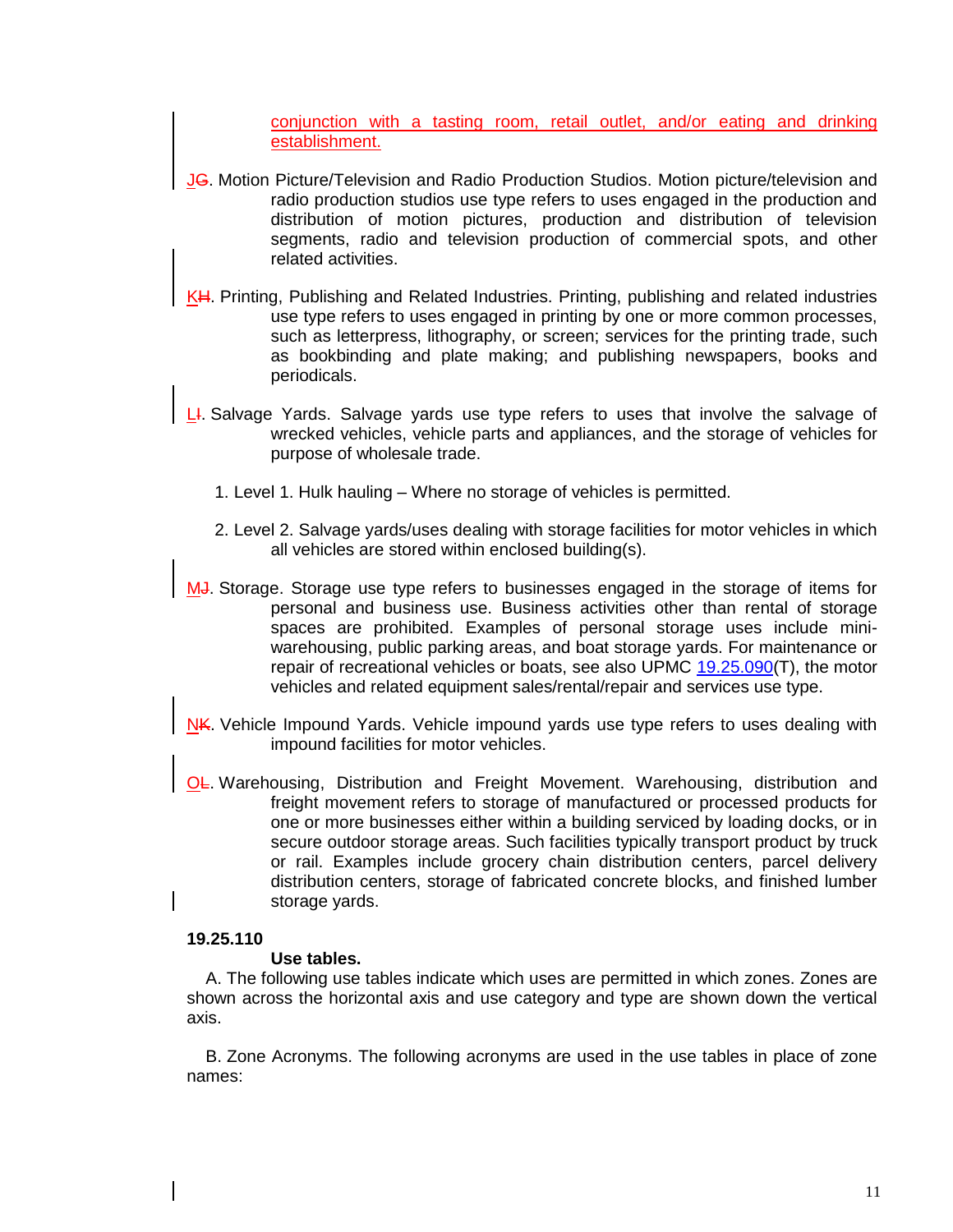| R <sub>1</sub> | Single-Family Residential                       |
|----------------|-------------------------------------------------|
| R2             | <b>Two-Family Residential</b>                   |
| MF-L           | Multifamily Residential - Low<br>Density        |
| MF-H           | Multi-Family Residential<br><b>High Density</b> |
| POS            | Parks and Open Space                            |
| MU-O           | Mixed Use - Office                              |
| NC.            | Neighborhood Commercial                         |
| ТC             | <b>Town Center</b>                              |
| TC-O           | Town Center - Overlay                           |
| MU             | <b>Mixed Use</b>                                |
| C              | Commercial                                      |
| LI-BP          | Light Industrial - Business<br>Park             |
| MU-M           | Mixed Use -- Maritime                           |

C. Symbols. The following symbols are employed in the use tables:

1. A blank cell on the table indicates that the use type is not allowed in the zone listed at the top of the column.

2. A "P" in a cell on the table indicates that the use type is permitted subject to applicable standards in this code in the zone listed at the top of the column.

3. A "C" in a cell on the table indicates that the use type is permitted subject to the conditional use provisions specified in UPMC 19.85.020, Conditional use permits.

4. A "D" in a cell on the table indicates that the use type is permitted subject to design review under the provisions specified in UPMC 19.85.050, Administrative design review.

5. An "A" in a cell on the table indicates that the use type is permitted subject to administrative review under the provisions specified in UPMC 19.85.010, Administrative use permits.

6. A number accompanying a "P," "C," "D" or "A" in a cell refers to the level of the use type allowed in the zone listed at the top of the column. If a letter is not accompanied by a number, all levels of that use type are permitted, subject to appropriate review. The description of levels for each use type is contained in this chapter.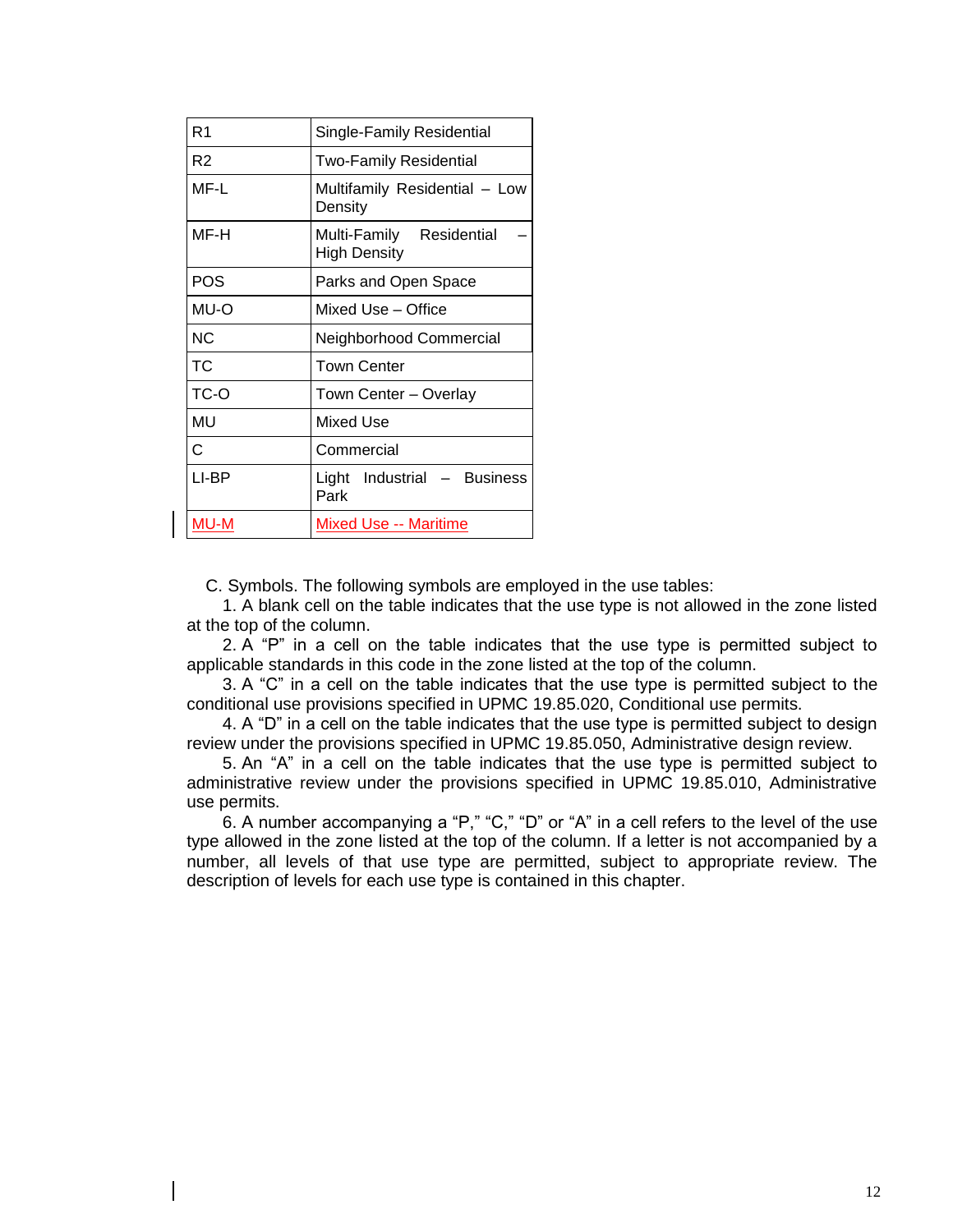### **Residential Use Types and Zone Classification Table**

| <b>USE TYPES</b>                             |                |                |                |            |                | ZONE CLASSIFICATIONS |                |                |       |       |                |
|----------------------------------------------|----------------|----------------|----------------|------------|----------------|----------------------|----------------|----------------|-------|-------|----------------|
| <b>RESIDENTIAL USES</b>                      | R <sub>1</sub> | R <sub>2</sub> | <b>MF</b>      | <b>POS</b> | MU-O<br>(14)   | NC                   | <b>TC (15)</b> | <b>MU (14)</b> | C(14) | LI-BP | $MU-M$<br>(27) |
| Adult family home (6 or fewer)               | P              | P              | P              |            | P              | $\mathsf{P}$         |                | P              |       |       |                |
| Assisted living facility                     |                | P1, C2         | P <sub>3</sub> |            | P <sub>3</sub> |                      | P <sub>3</sub> | P <sub>3</sub> |       |       |                |
| Bed and breakfast (2)                        | P              | P              | P              |            | P              | P                    |                |                |       |       |                |
| Caretaker unit                               | P(22)          |                |                | P          |                |                      |                |                |       |       | $\overline{P}$ |
| Level I group home                           | P              | P              | P              |            | P              |                      |                | P              |       |       |                |
| Mobile/manufactured home (3)                 |                |                | P              |            |                |                      |                |                |       |       |                |
| New manufactured home (4)                    | P              | P              | D              |            |                |                      |                |                |       |       |                |
| Mobile home park                             |                |                | C              |            |                |                      |                |                |       |       |                |
| Multifamily housing                          |                |                | D (16)         |            | D(5)           |                      | D (5)          | D (5)          |       |       | D(16)          |
| Nursing home                                 |                | P1, C2         | P <sub>3</sub> |            | P <sub>3</sub> |                      | P <sub>3</sub> | P <sub>3</sub> |       |       |                |
| Single-family housing<br>(attached)          | P <sub>1</sub> | P <sub>1</sub> | P <sub>2</sub> |            | P <sub>2</sub> | P <sub>2</sub>       |                | P <sub>2</sub> |       |       |                |
| Single (detached) and two-<br>family housing | P              | P              | P              |            |                |                      |                |                |       |       |                |
| Small lot housing                            | D(17)          | D(17)          |                |            |                |                      |                |                |       |       |                |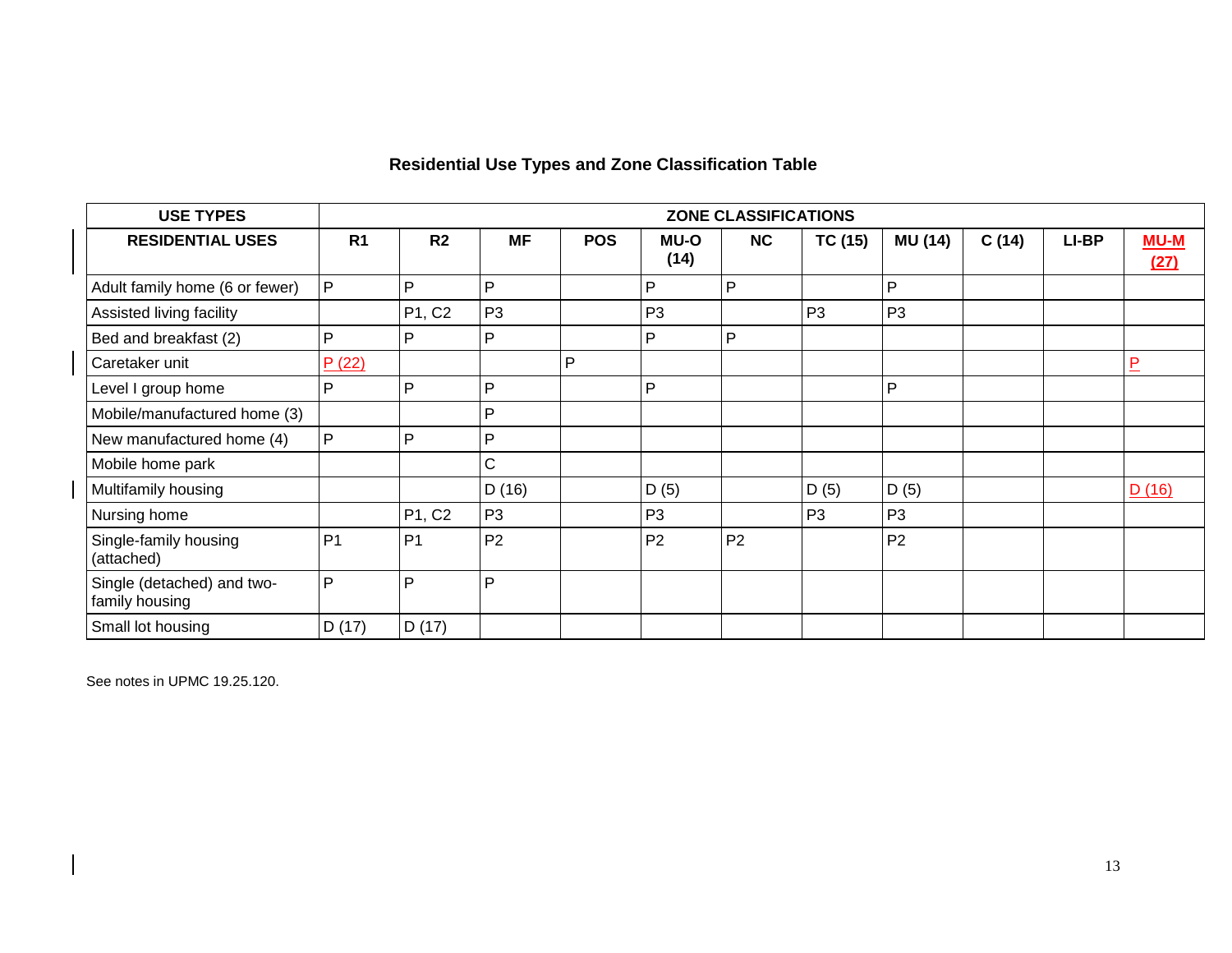| <b>USE TYPES</b>                             |                |                |                |            |                | <b>ZONE CLASSIFICATIONS</b>  |                     |                     |                                    |                |                                |
|----------------------------------------------|----------------|----------------|----------------|------------|----------------|------------------------------|---------------------|---------------------|------------------------------------|----------------|--------------------------------|
| <b>CIVIC AND RECREATION</b><br><b>USES</b>   | R <sub>1</sub> | R <sub>2</sub> | <b>MF</b>      | <b>POS</b> | MU-O           | <b>NC</b>                    | <b>TC</b>           | <b>MU</b>           | C                                  | LI-BP          | <b>MU-M</b><br>(20, 21,<br>27) |
| Administrative government<br>services        |                |                |                | P          | P              | P                            | P                   | P                   | P                                  | P              |                                |
| Animal control (animals kept)                |                |                |                |            |                |                              |                     |                     |                                    | $\mathsf C$    |                                |
| Existing cemeteries/mortuaries               | $\mathsf C$    | C              |                |            |                |                              |                     |                     |                                    |                |                                |
| Community centers                            | $\mathsf C$    | $\mathsf C$    | C              | P          | P              | P                            | P                   | P                   | P                                  | P              | $\overline{P}$                 |
| Community clubs                              | $\mathsf C$    | C              | $\mathsf{C}$   | P          | P              | P                            | P                   | P                   | P                                  | P              | $\overline{P}$                 |
| Courthouse                                   |                |                |                |            |                |                              | $\mathsf C$         |                     |                                    |                |                                |
| Cultural services (museums,<br>libraries)    |                |                |                | P          | C              | P                            | P                   | P                   | P                                  |                | $\overline{P}$                 |
| Day care centers (exceeds 12)                | $\mathsf C$    | C              | P              |            | P              | P                            | P                   | P                   | P                                  | $\mathsf{C}$   | $\overline{P}$                 |
| Education                                    | P <sub>1</sub> | P <sub>1</sub> | P <sub>1</sub> |            | P <sub>1</sub> | P1 (6), 4,<br>C <sub>2</sub> | P1 (6), 4,<br>C2, 3 | P1 (6), 4,<br>C2, 3 | C1, 3, P2,<br>4                    | P <sub>4</sub> | P <sub>4</sub>                 |
| Hospitals/24-hour medical<br>clinics         |                |                |                |            | P, C2          | <b>P, C2</b>                 | P, C2               | P, C2               | <b>P, C2</b>                       | $\mathsf{C}$   |                                |
| Holding cells                                |                |                |                |            |                |                              | P <sub>1</sub>      | P <sub>1</sub>      |                                    | $\mathsf{C}$   |                                |
| Postal services                              |                |                |                |            |                | P <sub>1</sub>               | P <sub>1</sub>      | P <sub>1</sub>      | P <sub>1</sub>                     | P1, 2          | P <sub>1</sub>                 |
| Private clubs and lodges                     |                |                |                |            |                | P                            | P                   | P                   | P                                  |                | $\overline{P}$                 |
| Public safety services                       | $\mathsf C$    | $\mathsf C$    | $\mathsf{C}$   |            | P              | P                            | $\mathsf{P}$        | P                   | P                                  | $\mathsf{P}$   | $\overline{P}$                 |
| Recreation - Public                          | P1, 3, C2      | P1, 3, C2      | PI, 3, C2      | P1, 2, 3   | P1, 3, C2      | P1, 3, C2                    | P1, 3, C2           | P1, 3, C2           | P <sub>1</sub> , 3, C <sub>2</sub> | P <sub>1</sub> | P1,3                           |
| Recreation - Nonprofit                       |                | C              | Ċ              |            |                | C                            | $\mathbf C$         | C                   | $\mathsf C$                        |                | P1,3                           |
| Religious assemblies                         | P1, C3         | P1, C3         | P1, C3         |            | P1, C2         | P                            | P                   | P                   | $\mathsf{C}$                       | P <sub>1</sub> | <b>P1</b>                      |
| Transportation                               | P <sub>1</sub> | P <sub>1</sub> | P <sub>1</sub> |            | P1, C2         | P1, C2                       | P1, C2              | P1, C2              | P1, C2                             | P <sub>1</sub> | P1, C2                         |
| Utility and public maintenance<br>facilities |                |                |                | P1, 2      |                |                              | P1, C2              | P1, C2              | P1, C2                             | P              | P1, C2                         |

### **Civic and Recreation Use Types and Zone Classification Table**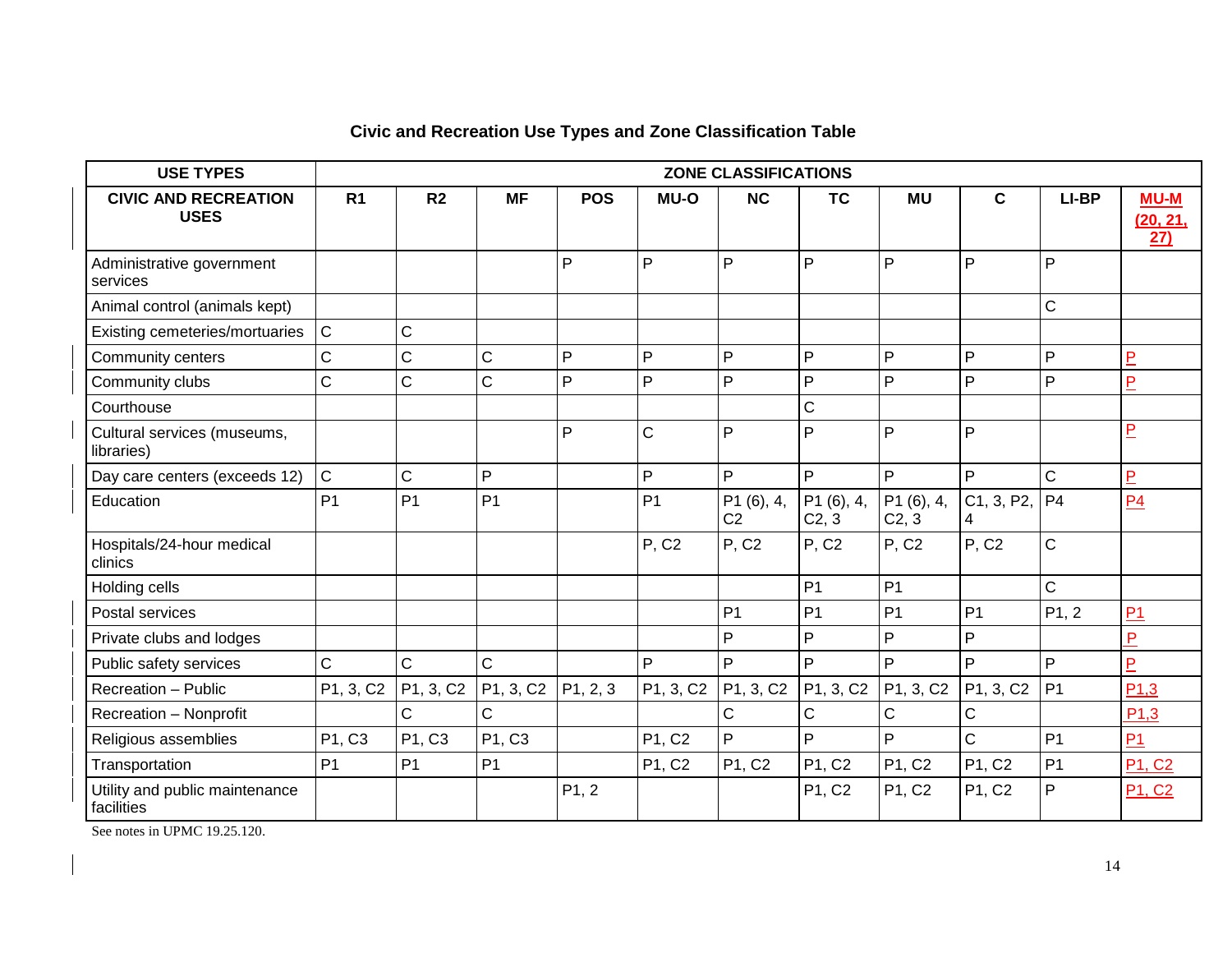| <b>USE TYPES</b>                                  | <b>ZONE CLASSIFICATIONS</b> |                |                |            |                     |                |                |                  |                  |                  |                                    |  |  |
|---------------------------------------------------|-----------------------------|----------------|----------------|------------|---------------------|----------------|----------------|------------------|------------------|------------------|------------------------------------|--|--|
| <b>UTILITIES</b>                                  | R <sub>1</sub>              | R <sub>2</sub> | <b>MF</b>      | <b>POS</b> | <b>MU-O</b><br>(14) | <b>NC</b>      | <b>TC (15)</b> | <b>MU (14)</b>   | C(14)            | LI-BP            | <b>MU-M</b><br>(20, 21,<br>27)     |  |  |
| Wireless telecommunications facilities<br>(7)     | C1, 2, 3                    | C1, 2, 3       | C1, 2, 3,<br>4 | P          | C1, 2, 3,<br>4      | C1, 2, 3,<br>4 | C1, 2, 3,<br>4 | P1, A2,<br>3, C4 | P1, A2,<br>3, C4 | P1, A2,<br>3, C4 | P <sub>1</sub> ,C <sub>2</sub> , 3 |  |  |
| <b>Electric facilities</b>                        | $\mathsf C$                 | C              | Ċ              |            | Þ                   | $\overline{P}$ | P              | $\mathsf{P}$     | P                | P                | $\overline{P}$                     |  |  |
| Electrical generation, accessory, on<br>site only |                             |                |                |            |                     |                |                |                  |                  |                  |                                    |  |  |
| Natural gas facilities                            | P <sub>1</sub>              | P <sub>1</sub> | P <sub>1</sub> |            | P1, 2               | P1, 2          |                | P1, 2            | P1, 2            | $\mathsf{P}$     | P1, 2                              |  |  |
| Recycling collection sites                        | P                           | P              | P              | P(18)      | P                   | P              | $\mathsf{P}$   | P                | P                | P                | P                                  |  |  |
| Sewage collection facilities                      | P                           | P              | P              |            | P                   | P              | P              | P                | P                | P                | $\overline{P}$                     |  |  |
| Storm water facilities                            | P                           | P              | P              | P          | P                   | P              | P              | P                | P                | P                | $\mathsf{P}$                       |  |  |
| Water supply facilities                           | P1, C2                      | P1, C2         | P1, C2         |            | P1, C2              | P1, C2         | P1, C2         | P1, C2           | P1, C2           | P1, C2           | P1, C2                             |  |  |
| <b>ESSENTIAL PUBLIC FACILITIES (8)</b>            |                             |                |                |            |                     |                |                |                  |                  |                  |                                    |  |  |
| Level II group homes                              |                             |                | C              |            | C                   |                |                | $\mathbf C$      |                  | $\mathsf C$      |                                    |  |  |
| Organic waste processing facilities               |                             |                |                |            |                     |                |                |                  |                  | $\mathsf C$      |                                    |  |  |
| <b>Correctional institutions</b>                  |                             |                |                |            |                     |                |                |                  |                  | $\mathsf C$      |                                    |  |  |
| Recycling processors                              |                             |                |                |            |                     |                |                |                  |                  |                  |                                    |  |  |
| Sewage treatment facilities                       |                             |                |                |            |                     |                |                |                  |                  |                  |                                    |  |  |
| Waste disposal facilities                         |                             |                |                |            |                     |                |                |                  |                  |                  |                                    |  |  |
| Waste transfer facilities                         |                             |                |                |            |                     |                |                |                  |                  | C1, 2, 3         |                                    |  |  |
| <b>RESOURCE USES</b>                              |                             |                |                |            |                     |                |                |                  |                  |                  |                                    |  |  |
| Agricultural sales                                |                             |                |                |            |                     | $\mathsf{P}$   | P              | $\mathsf{P}$     | P                |                  | P <sub>1</sub>                     |  |  |
| Crop production                                   | P                           | P              | $\mathsf{P}$   |            |                     |                |                |                  |                  |                  |                                    |  |  |
| Fish enhancement                                  |                             |                |                |            |                     |                |                |                  |                  |                  | $\overline{P}$                     |  |  |
| Limited horse boarding                            | P                           | P              |                |            |                     |                |                |                  |                  |                  |                                    |  |  |

### **Utilities/Essential Public Facilities/Resources Use Types and Zone Classification Table**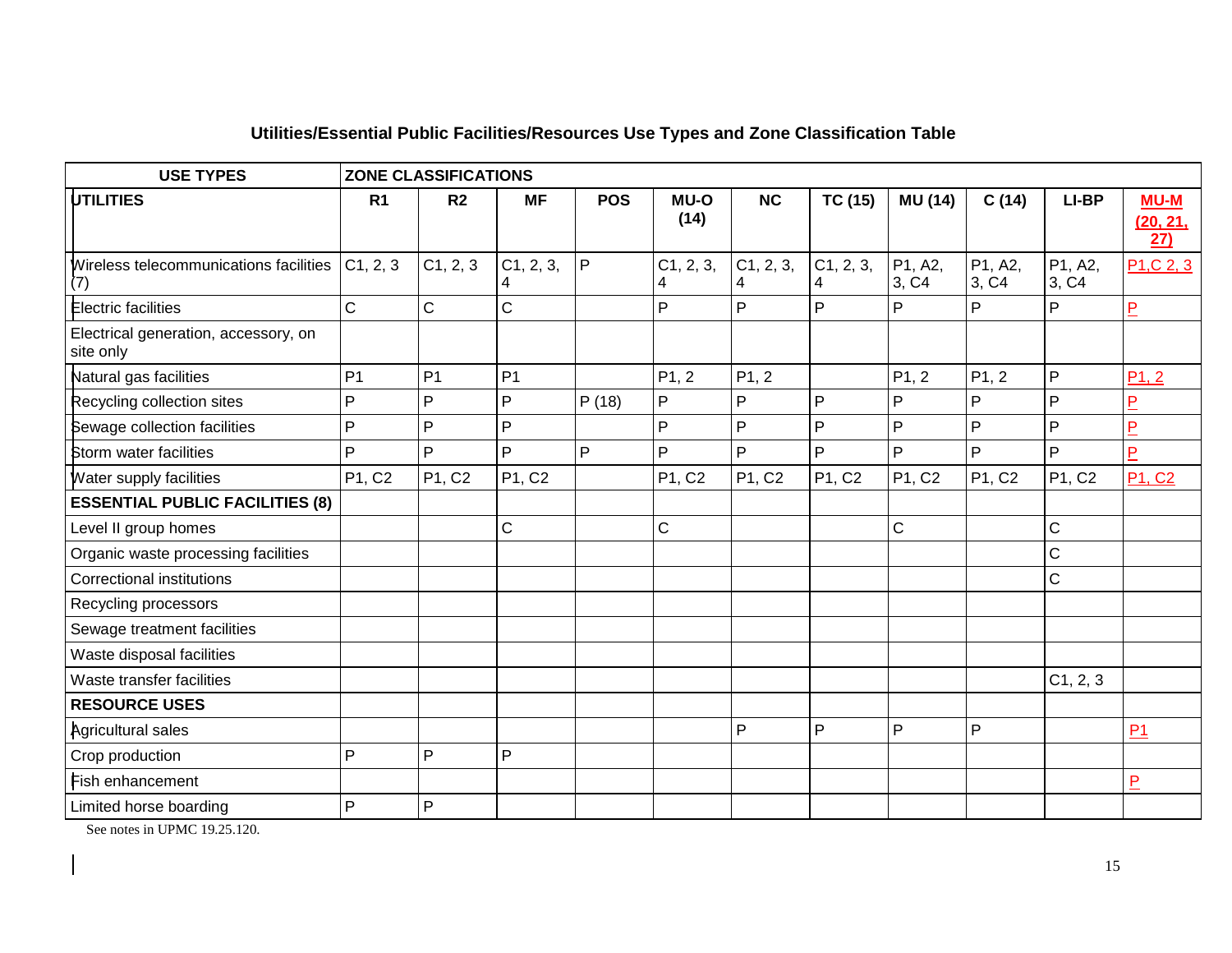### **Commercial Use Types and Zone Classification Table**

| <b>USE TYPES</b>                           | ZONE CLASSIFICATIONS |                |           |            |                |                |                    |                |                |              |                |                           |  |
|--------------------------------------------|----------------------|----------------|-----------|------------|----------------|----------------|--------------------|----------------|----------------|--------------|----------------|---------------------------|--|
| <b>COMMERCIAL USES</b>                     | R <sub>1</sub>       | R <sub>2</sub> | <b>MF</b> | <b>POS</b> | MU-O<br>(14)   | NC             | <b>TC (15)</b>     | TC-O           | <b>MU (14)</b> | C(14)        | LI-BP          | $MU-M$<br>(20, 21,<br>27) |  |
| Administrative and<br>professional offices |                      |                |           |            | P <sub>1</sub> | P1, 2, 3       | P <sub>1</sub> , 2 | P <sub>1</sub> | P1, 2, 3       | P1, 2, 3     | P <sub>1</sub> | P1                        |  |
| Veterinary<br>clinics/animal hospitals     |                      |                |           |            | C <sub>1</sub> | P <sub>1</sub> | P <sub>1</sub>     | P <sub>1</sub> | P <sub>1</sub> | <b>P1</b>    | P              |                           |  |
| Adult entertainment                        |                      |                |           |            |                |                |                    |                |                |              | C(9)           |                           |  |
| Amusement and<br>recreation (private)      |                      |                |           |            |                | P              | $\mathsf{P}$       | P              | P              | P            | P              | $\overline{P}$            |  |
| Beauty salon/barber                        |                      |                |           |            | P(10)          | P              | P                  | P              | P              | P            |                | $\overline{P}$            |  |
| Building materials (11)                    |                      |                |           |            |                | P <sub>1</sub> | P1, C2             | P1, C2         | P1, C2         | P1, C2       | P              |                           |  |
| <b>Business support</b><br>services        |                      |                |           |            | P              | P              | P                  | P              | P              | P            | P              | $\overline{P}$            |  |
| <b>Commercial centers</b>                  |                      |                |           |            |                | $\mathsf C$    | P1, C2<br>(12)     | P1, C2<br>(12) | $\mathsf{C}$   | $\mathbf C$  |                |                           |  |
| Eating and drinking<br>establishment       |                      |                |           |            | P <sub>4</sub> | P1, 2, 3       | P1, 2, 3           | P1, 3          | P1, 3, C2      | P1, 2, 3     | P1, 3<br>(19)  | P1, 3                     |  |
| Food stores (11)                           |                      |                |           |            |                | P1, C2         | P                  | P              | P1, C2         | P            |                | P1                        |  |
| Garden center (11)                         |                      |                |           |            |                | P              | P <sub>4</sub>     | P <sub>4</sub> | P <sub>4</sub> | $\mathsf{P}$ | C              |                           |  |
| Health club (a.k.a.<br>fitness center)     |                      |                |           |            |                | P              | P                  | P              | P              | P            | C              | $\overline{P}$            |  |
| Kennels                                    |                      |                |           |            |                |                |                    |                |                | $\mathsf C$  | P              |                           |  |
| Limited accessory retail<br>(MU-O only)    |                      |                |           |            | P(13)          |                |                    |                |                |              |                |                           |  |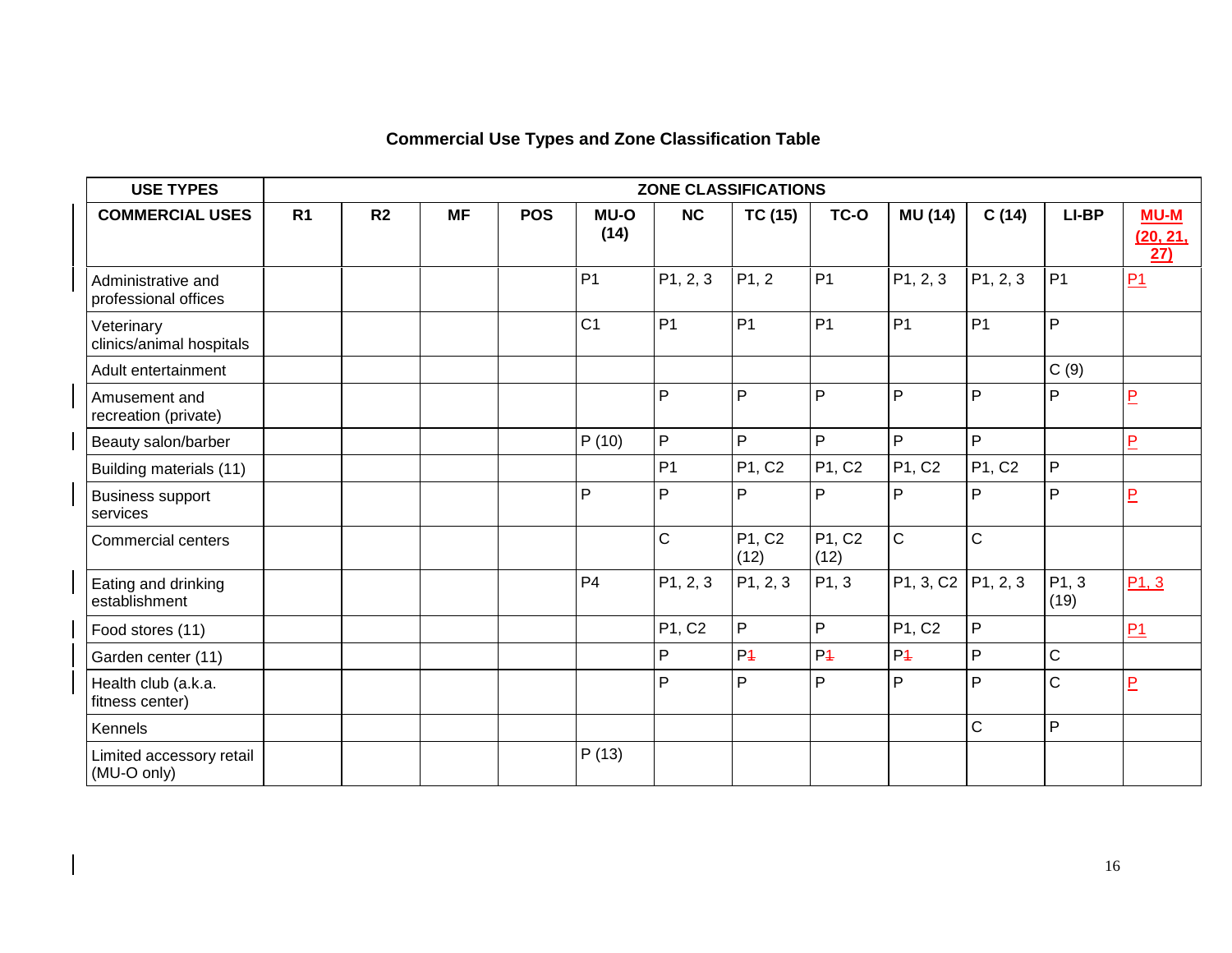| <b>USE TYPES</b>                                                                                       |                  |                |           |            |              |                             | ZONE CLASSIFICATIONS |        |                             |                             |                 |                                            |
|--------------------------------------------------------------------------------------------------------|------------------|----------------|-----------|------------|--------------|-----------------------------|----------------------|--------|-----------------------------|-----------------------------|-----------------|--------------------------------------------|
| <b>COMMERCIAL USES</b>                                                                                 | R <sub>1</sub>   | R <sub>2</sub> | <b>MF</b> | <b>POS</b> | MU-O<br>(14) | NC                          | <b>TC (15)</b>       | TC-O   | <b>MU (14)</b>              | C(14)                       | LI-BP           | <b>MU-M</b><br>(20, 21,<br>$\overline{27}$ |
| Lodging - Hotels and<br>motels (no RV)                                                                 |                  |                |           |            |              | $\mathsf{C}$                | P                    | P      | P                           | P                           |                 | $\overline{P}$                             |
| Marinas and other<br>boating facilities (launch<br>ramps and covered<br>moorage) (25)<br>existing only | P1(23)<br>P2(24) |                |           |            |              |                             |                      |        |                             |                             |                 | P <sub>2</sub>                             |
| Mini casinos                                                                                           |                  |                |           |            |              |                             |                      |        |                             |                             |                 |                                            |
| Movie theaters (indoor<br>only)                                                                        |                  |                |           |            |              | P                           | P                    | P      |                             | P                           |                 |                                            |
| Mobile, manufactured,<br>and modular home<br>sales                                                     |                  |                |           |            |              |                             |                      |        |                             |                             | C               |                                            |
| Vehicle sales, repair,<br>service                                                                      |                  |                |           |            |              | P1, 2                       |                      |        | P1, C2                      | P <sub>1</sub> , 2          | P1, 2,<br>C3, 4 | P6 (26)                                    |
| Pawn shops                                                                                             |                  |                |           |            |              |                             |                      |        |                             | P                           | C               |                                            |
| Personal services<br>(other)                                                                           |                  |                |           |            | P1 (10)      | P1, C2                      | P1, C2               | P1, C2 | P1, C2                      | P1, C2                      | P               | <b>P1, C2</b>                              |
| Pet day care                                                                                           |                  |                |           |            |              | P                           |                      | P      | P                           | $\mathsf{P}$                | P.              |                                            |
| Rental and repair                                                                                      |                  |                |           |            |              | P1, C2                      |                      |        | P1, C2                      | P1, C2                      | P               | P1(26)<br>C2(26)                           |
| Sales of general<br>merchandise (11)                                                                   |                  |                |           |            |              | P1, 3, 4,<br>C <sub>2</sub> | P1, 3, C2            | P1, C2 | P1, 3, 4,<br>C <sub>2</sub> | P1, 3, 4,<br>C <sub>2</sub> | P1, C2          | P1                                         |
| Tattoo parlors                                                                                         |                  |                |           |            |              |                             |                      |        |                             | $\mathsf C$                 |                 |                                            |
| Video rental                                                                                           |                  |                |           |            |              | $\mathsf{P}$                | P                    | P      | $\mathsf{P}$                | P                           | P               |                                            |
| Wholesale trade (11)                                                                                   |                  |                |           |            |              |                             |                      |        | C <sub>1</sub>              | C <sub>1</sub>              | P1, C2          |                                            |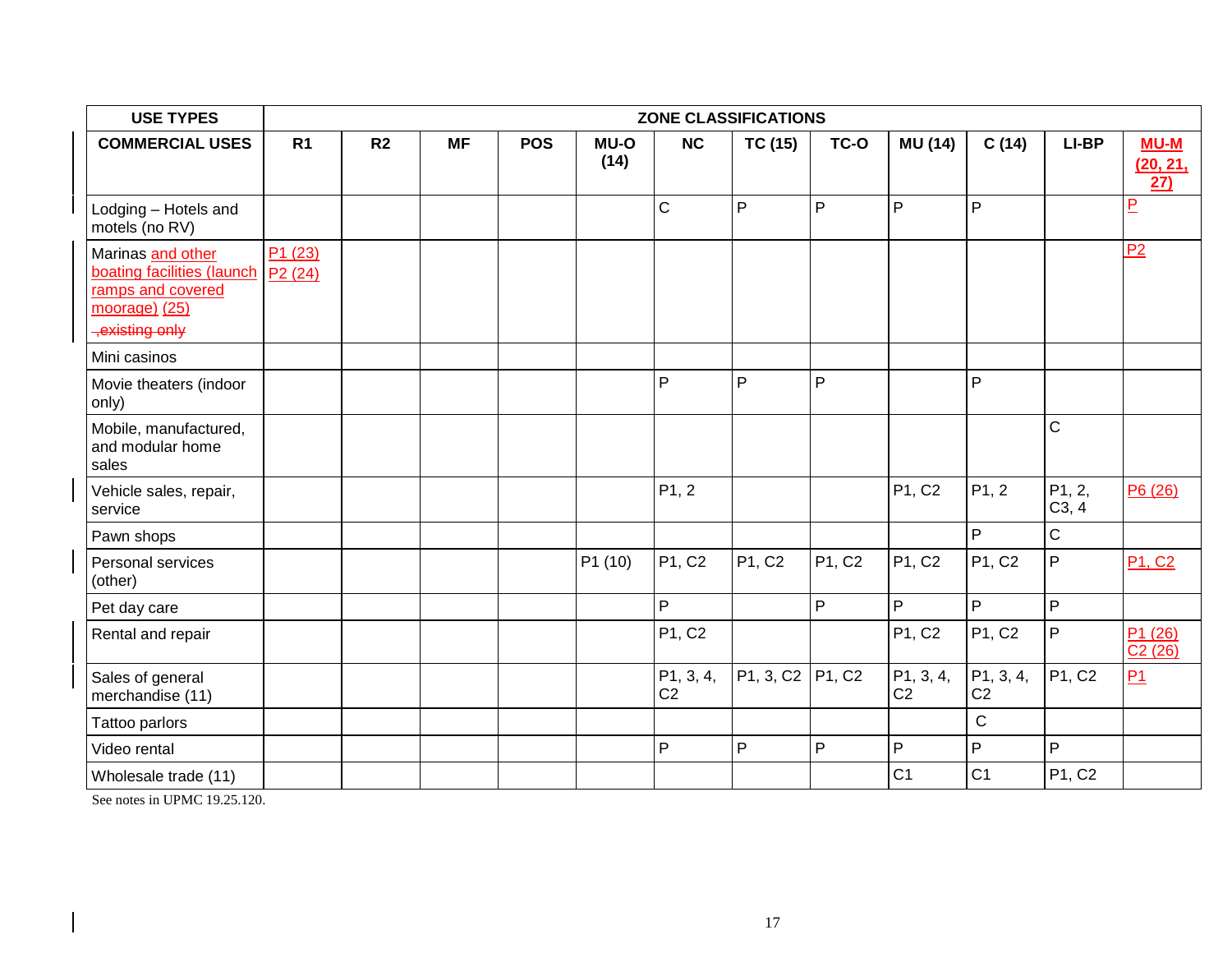### **Light Industrial Use Types and Zone Classification Table**

| <b>USE TYPES</b>                                   |                |                |           |            |             | <b>ZONE CLASSIFICATIONS</b> |           |           |                |                |                         |
|----------------------------------------------------|----------------|----------------|-----------|------------|-------------|-----------------------------|-----------|-----------|----------------|----------------|-------------------------|
| <b>LIGHT INDUSTRIAL USES</b>                       | R <sub>1</sub> | R <sub>2</sub> | <b>MF</b> | <b>POS</b> | <b>MU-O</b> | NC                          | <b>TC</b> | <b>MU</b> | $\mathbf c$    | LI-BP          | <b>MU-M</b>             |
|                                                    |                |                |           |            |             |                             |           |           |                |                | (20, 21,<br>27)         |
| <b>Boat building</b>                               |                |                |           |            |             |                             |           |           |                | $\overline{C}$ | $\overline{C}$          |
| <b>Bulk fuel dealers</b>                           |                |                |           |            |             |                             |           |           |                | C              |                         |
| Buy-back recycling                                 |                |                |           |            |             |                             |           |           |                |                |                         |
| Contractor yards                                   |                |                |           |            |             |                             |           |           | C <sub>1</sub> | P              | P(26)                   |
| <b>Craft production facilities</b>                 |                |                |           |            |             |                             |           |           | P              | $\overline{P}$ | $\overline{P}$          |
| Food and related products                          |                |                |           |            |             |                             |           |           |                | P              | $\overline{\mathsf{C}}$ |
| Industrial services and repair                     |                |                |           |            |             |                             |           |           |                | C              | $\overline{C}$          |
| Limited manufacturing                              |                |                |           |            |             |                             |           |           |                | P              | $\overline{P}$          |
| <b>Microbeverage production</b><br>facilities      |                |                |           |            |             |                             |           |           |                | P              | $\overline{P}$          |
| Motion picture, TV and radio<br>production studios |                |                |           |            |             |                             |           |           | C <sub>1</sub> | P              |                         |
| Printing, publishing and related<br>industries     |                |                |           |            |             |                             |           |           |                | P              |                         |
| Salvage yards                                      |                |                |           |            |             |                             |           |           |                | P1, C2         |                         |
| Storage units                                      |                |                |           |            |             |                             |           |           |                | P              | P(26)                   |
| Vehicle impound yards                              |                |                |           |            |             |                             |           |           |                | P              |                         |
| Warehousing, distribution and<br>freight movement  |                |                |           |            |             |                             |           |           |                | C <sub>4</sub> | $\overline{C}$          |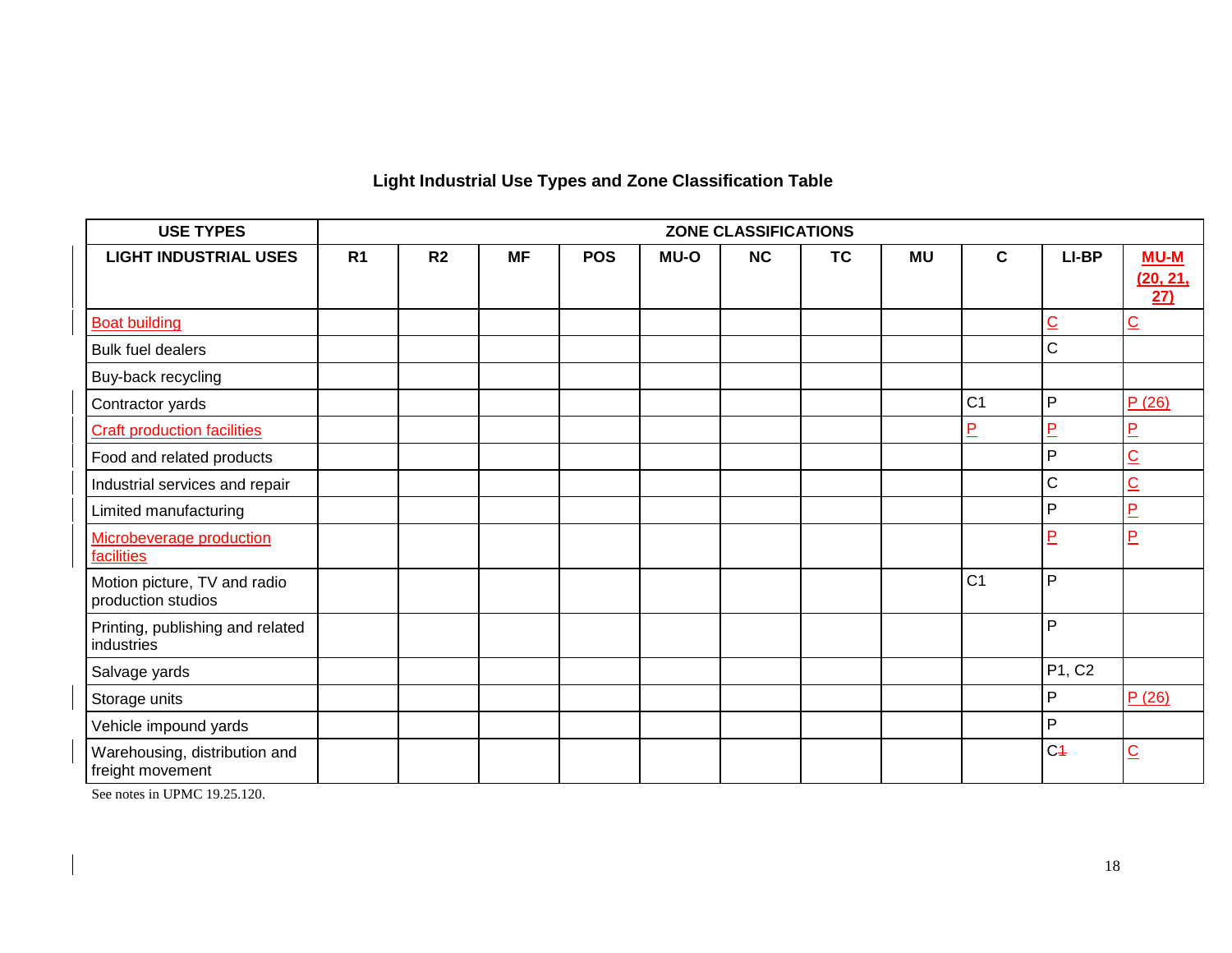#### **19.25.120**

#### **Use table notes.**

(1) *Repealed by Ord. 455.*

(2) Breakfast is the only meal served.

(3) In approved mobile/manufactured home parks only.

(4) Permitted subject to standards in UPMC 19.70.120.

(5) Only permitted in conjunction with a permitted commercial use and subject to compliance with the design standards and guidelines for the Town Center zone per Chapter 19.52 UPMC or the design standards for the Mixed Use, Mixed Use – Office, and Commercial zones per Chapter 19.50 UPMC.

(6) Kindergarten and primary school only.

(7) Allowed in R1 and R2 zones only in conjunction with selected nonresidential uses in accordance with UPMC Title 23.

(8) Subject to essential public facility review.

(9) Subject to adult entertainment siting criteria.

(10) Permitted only at 1,000 square feet gross floor area or less.

(11) Establishments over 80,000 square feet are considered commercial centers.

(12) Commercial centers greater than 200,000 square feet are permitted outright in the Town Center overlay zone subject to the Town Center overlay design standards.

(13) Retail uses that are related to a use in an office building are limited to 750 square feet each. Total retail uses in a building shall not exceed 20 percent of the building's leasable square footage.

(14) Certain categories of development, including new construction on vacant land, major redevelopment and major improvement, are subject to administrative design review approval to ensure compliance with the design standards and guidelines in Chapter 19.50 UPMC.

(15) Certain categories of development, including new construction on vacant land, major redevelopment and major improvement, are subject to administrative design review approval to ensure compliance with the design standards and guidelines in Chapter 19.52 UPMC.

(16) Allowed in MF-L, and MF-H and MU-M zones subject to compliance with multifamily design standards and guidelines per Chapter 19.53 UPMC. Vertical mixed use buildings that include multi-family units in the MU-M zone are exempt from these provisions and subject to compliance with the mixed use design standards adopted by reference in Chapter 19.50.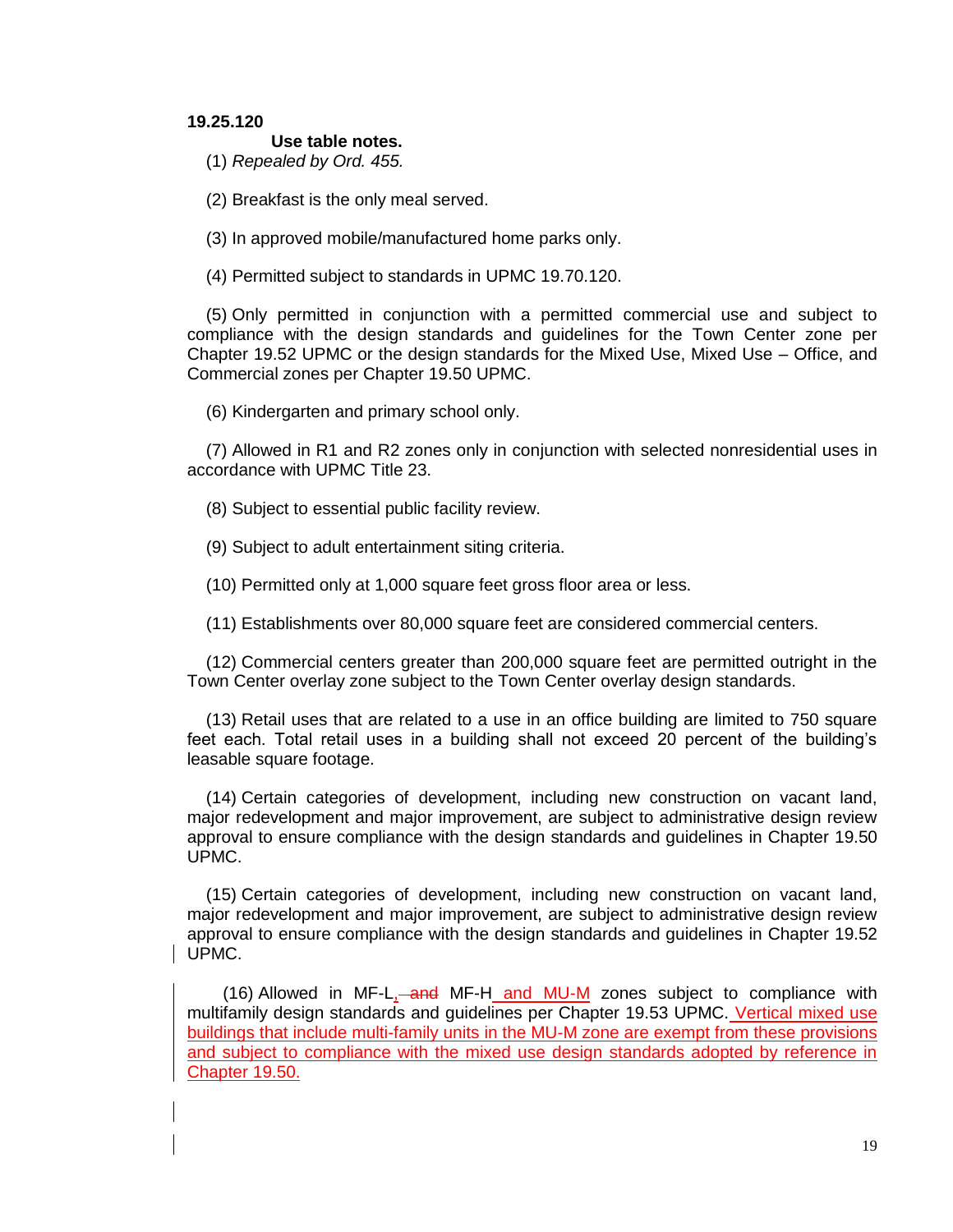(17) Allowed in R1 and R2 zones subject to compliance with small lot design standards and guidelines per Chapter 19.53 UPMC.

(18) Recycling collection receptacles in the parks and open space zone shall not exceed a maximum capacity of 20 cubic yards.

(19) Eating and drinking establishments in the light industrial/business park zone are only permitted north of 24th Street.

(20) Uses allowed subject to compliance with mixed use design standards per Chapter 19.50 UPMC. The director may exempt development proposals from compliance with specific mixed use design standards that conflict with Title 18 Shoreline Master Program requirements.

(21) Uses located within the Day Island Medium Intensity (DIMI) Shoreline Environment are also subject to compliance with the requirements of UPMC Title 18. Non-water oriented commercial, industrial and recreation uses, certain transportation and utility uses, and overwater portions of marinas and other boating facilities, are subject to Shoreline Conditional Use Permit approval in accordance with Table 18.30.A

(22) May be authorized only in conjunction with an approved marina or other boating facility.

(23) Modifications to existing marinas and other boating facilities may be authorized in accordance with Level 1 zoning requirements and Title 18 Shoreline Master Program requirements when located within the R1 Day Island Overlay Zone. Level 2 marinas are not permitted in the R1 Day Island Overlay Zone.

(24) Level 2 marinas and other boating facilities may be authorized in accordance with the Chambers Creek Properties Master Site Plan and Title 18 Shoreline Master Program requirements when located within the R1 Chambers Creek Properties Overlay.

(25) Covered moorage lawfully established prior to adoption of the Shoreline Master Program is a permitted use; no new covered moorage may be authorized. Existing covered moorage may be maintained, modified or replaced, but not extended in terms of cumulative footprint and shading of water. See UPMC 18.30.070.G.

(26) Predominantly marine-related activities, facilities, services, merchandise, and uses. Predominant means the most common, main or prevalent activities measured by the proportion of a site or building floor area devoted to such activities. The city may consider additional factors in determining whether marine-related activities are the predominant use of a site or building.

(27) Conditional use permit required for buildings or structures exceeding 45 feet in height.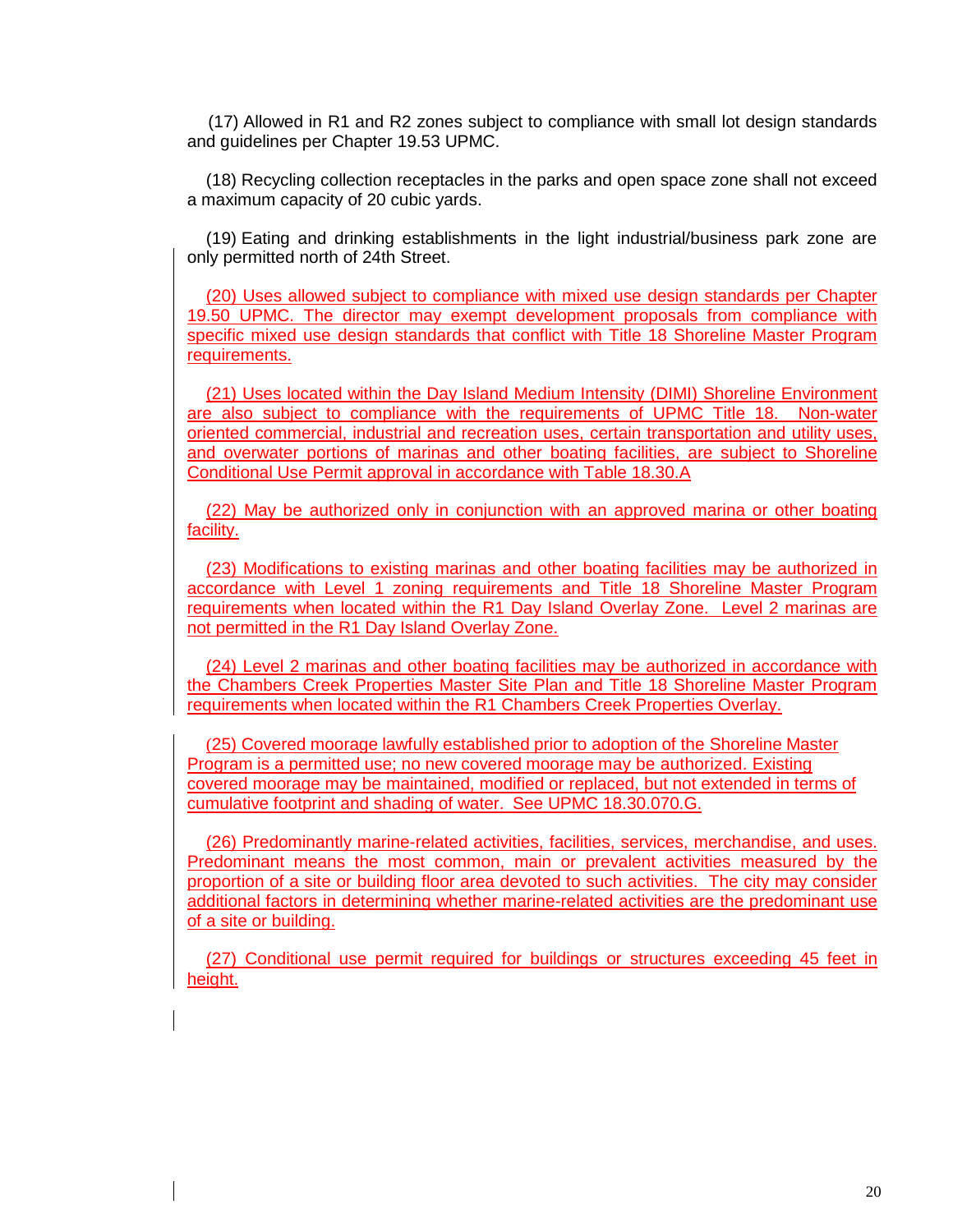### **Chapter 19.45 DENSITY AND DIMENSION**

#### **19.45.040**

#### **Setback standards.**

H. Detached Accessory Structures – Exceptions.

1. Detached accessory structures including, but not limited to, garages, carports, garden sheds, and other accessory buildings may be placed in the required side and/or rear yard setback or a front yard which abuts an alley or serves as a rear yard where no access is provided (except accessory RV storage gates) from the yard to the street subject to the following requirements: See Figure 6.

a. The total area of structures shall be no larger than 600 square feet in gross floor area;

b. Maintain five-foot minimum side and rear yard setbacks;

c. Have no portion of the structure, such as eaves, closer than three feet from any property line;

d. Be no greater than 15 feet in height; and

e. Be no closer than five feet to the primary structure.

2. Large children's play equipment such as swing sets, big toys, and swimming pools (above- and in-ground) shall be set back a minimum of five feet from a side and/or rear property boundary.

3. Children's play equipment, excluding swimming pools, may be placed in the required front yard; provided, that a minimum 15-foot front yard setback is maintained.

4. Detached accessory structures located within a small lot or multifamily development shall comply with the "Design Standards and Guidelines for Small Lot and Multifamily Development" adopted pursuant to Chapter 19.53 UPMC.

5. Detached accessory structures, play equipment, and related improvements located within a shoreline vegetation conservation area shall comply with the requirements in UPMC Sections 18.25.100.E and 18.30.130.C.

J. Projection Exception.

1. Projections including, but not limited to, fireplace structures, bay or garden windows, enclosed stair landings, or covered but unenclosed porches may project into any setback; provided such projections are:

a. Limited to two per required yard.

b. Not wider than 10 feet.

c. Not more than two feet into an interior or rear yard setback or the setback that extends landward from a shoreline vegetation conservation area buffer established per UPMC Section 18.25.100.C.3.

d. Not more than three feet into a front yard setback.

2. Uncovered decks which do not exceed 30 inches (not including railings) from finished lot grade may project into any setback; provided, such projections do not extend more than five feet into a front yard setback, three feet into a side yard setback, and 15 feet into a rear yard setback. In no case shall a deck encroach further into a yard than 50 percent of the setback. Decks located within a shoreline vegetation conservation area buffer shall comply with the standards specified in UPMC Section 18.25.100.E.3.

3. Wheelchair ramps may project into any required setback.

4. Eaves may extend 24 inches into a required setback.

5. Patios, paved walkways and driveways may extend to property lines.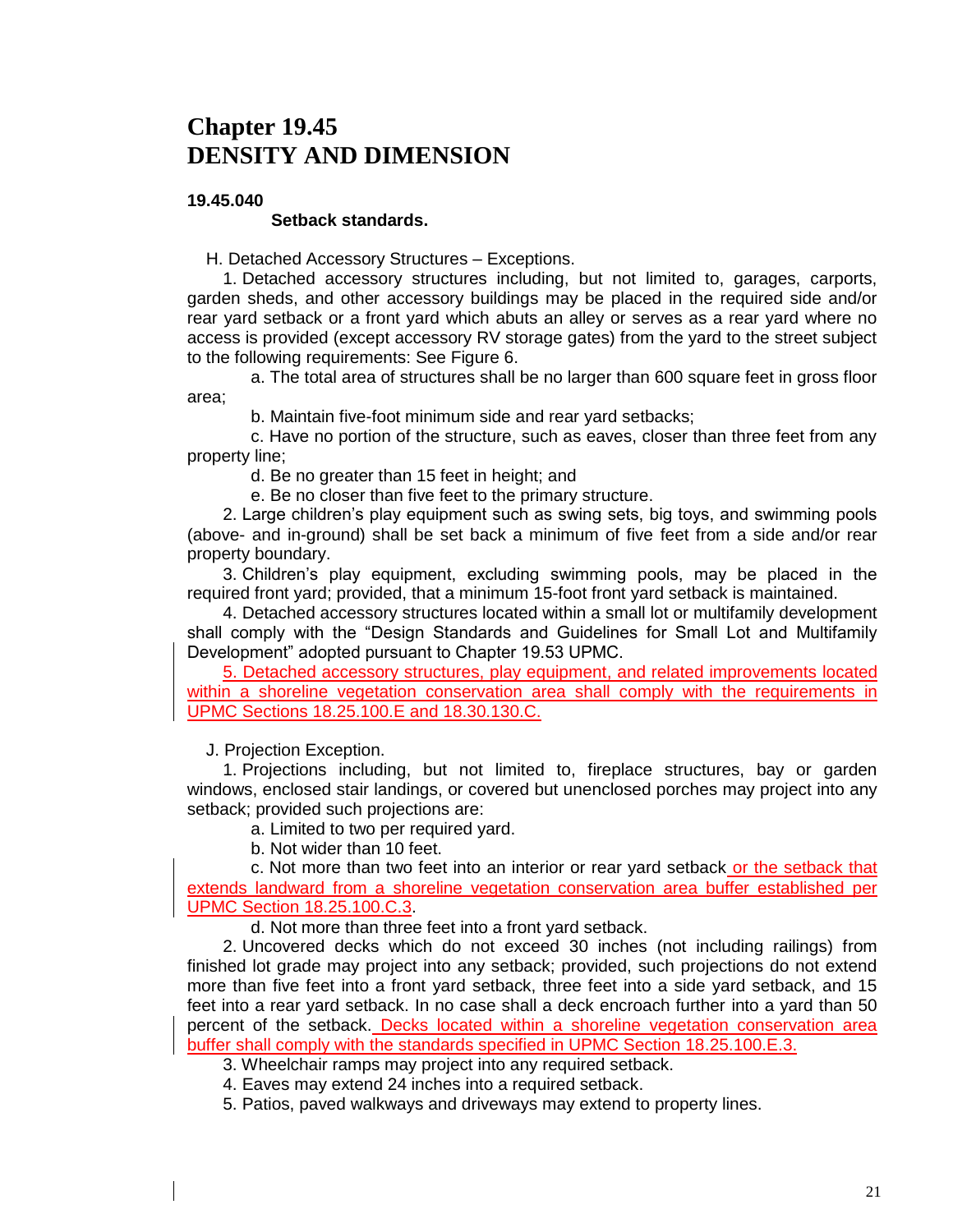6. Projection exceptions for small lot or multifamily development shall comply with the "Design Standards and Guidelines for Small Lot and Multifamily Development" adopted pursuant to Chapter 19.53 UPMC.

7. Projection exceptions for properties located within the City's shoreline jurisdiction shall comply with the vegetation conservation area requirements in UPMC Section 18.25.100.E, when applicable.

#### **19.45.070**

#### **Fences, bulkheads, retaining walls.**

A. Fences. Any artificially constructed barrier of any material or combination of materials erected to enclose, screen, or separate areas may be erected within required setbacks as follows; provided, that all applicable site distance requirements are met: See Figure 9.



1. Side and rear setbacks to a maximum height of six feet.

2. Front yard setbacks to a maximum height of four feet.

3. Except that in required front yard setbacks for houses fronting on and facing an arterial street, the maximum height shall be six feet.

4. On a corner lot a fence may be constructed to a maximum height of six feet in a front yard where the corner lot exemption (UPMC 19.45.040(D)(1)) is being applied.

5. On through lots a fence may be constructed to a maximum height of six feet in the front yard where no access is provided to the abutting street.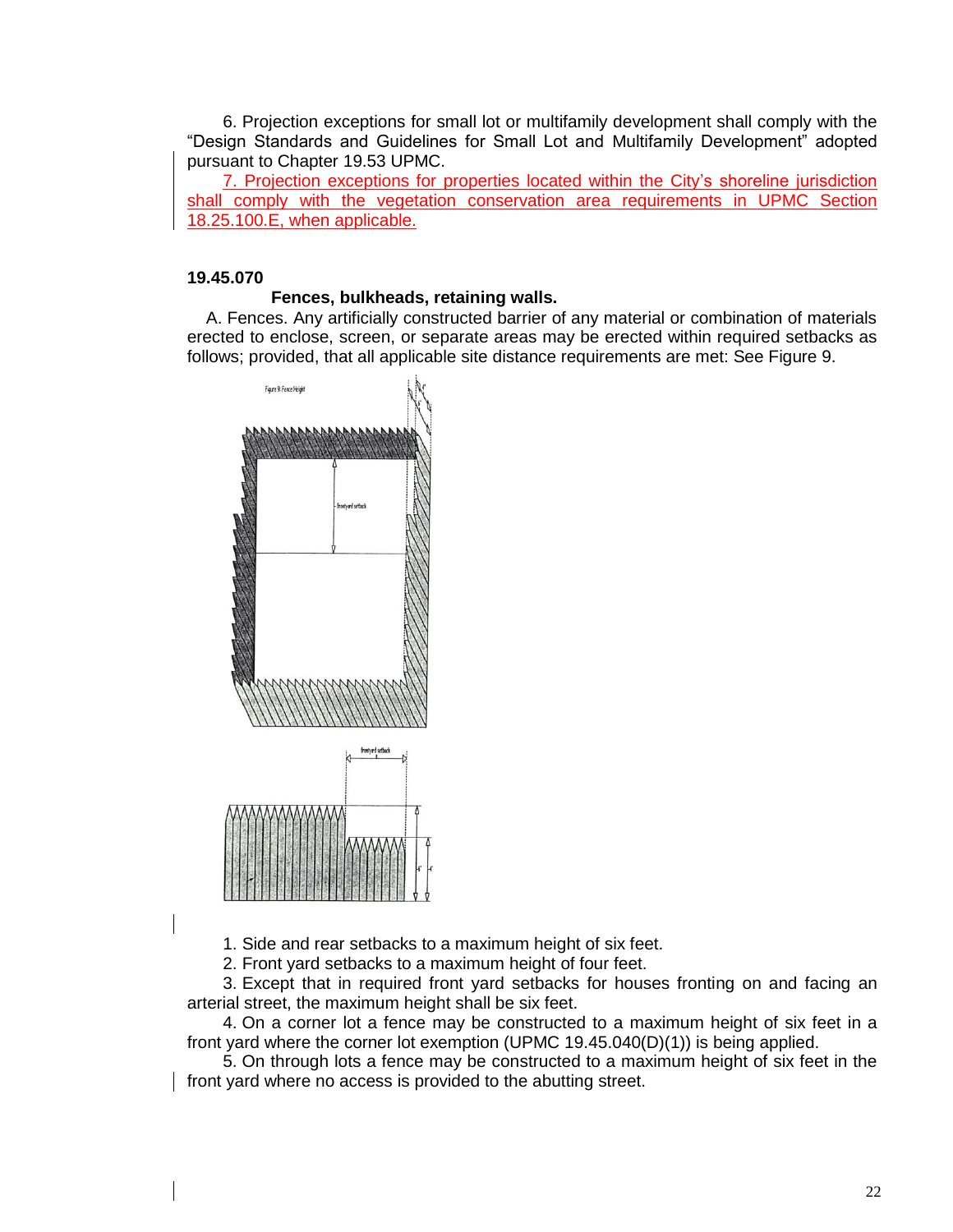6. Fences located within shoreline jurisdiction shall comply with the requirements in Chapter 18.30 UPMC specified for commercial, industrial, recreational and residential uses.

#### **19.45.080**

#### **Floor area ratio (FAR) standards.**

A. The intent of FAR standards is to ensure the size of new homes in small lot and cottage developments and on existing substandard lots of record will be scaled proportionally to the size of the lots on which they are situated so that new infill development will be generally consistent in scale and proportion with previously constructed homes and neighborhoods in the City. FAR standards should be used in conjunction with other bulk requirements and design standards and guidelines to be effective in achieving this intent.

B. FAR is the ratio of the total floor area of buildings on a site to the size of the land at that location. FAR is the total building square footage divided by the total site area square footage, except as noted below.

C. Floor area for purposes of calculating FAR and maximum floor area does not include the following:

1. Attic floor area with less than five feet of ceiling height, as measured between the finished floor and the supporting members for the roof, and attics with structural roof trusses and usable attic space that is completely contained within the roof area (excluding dormers).

2. Basement floor area with a ceiling height less than four feet above the average finished grade, as defined in UPMC 19.10.030. Ceiling height will be measured to the top of the structural members of the floor above.

3. The first 600 square feet of detached accessory building floor area on a lot.

4. Uncovered and covered decks, porches, and walkways.

D. Floor area with a ceiling height greater than 16 feet shall be calculated at twice the actual floor area toward allowable FAR.

E. FAR is calculated using a site's buildable area, including private street area, and excluding area located waterward of the Ordinary High Water Mark and critical areas and their required associated buffers.

F. FAR shall not exceed the standards established in UPMC 19.45.100.

G. FAR standards shall not apply to substandard lots of record located within the Day Island South Spit Overlay and Sunset Beach Overlay.

#### **19.45.100**

#### **Density and dimension table notes.**

(1) Base Density. These densities may be achieved outright by following the applicable development and design standards.

(2) Mixed Use Development. Multifamily residential development is only permitted in conjunction with a permitted commercial use and subject to applicable design standards.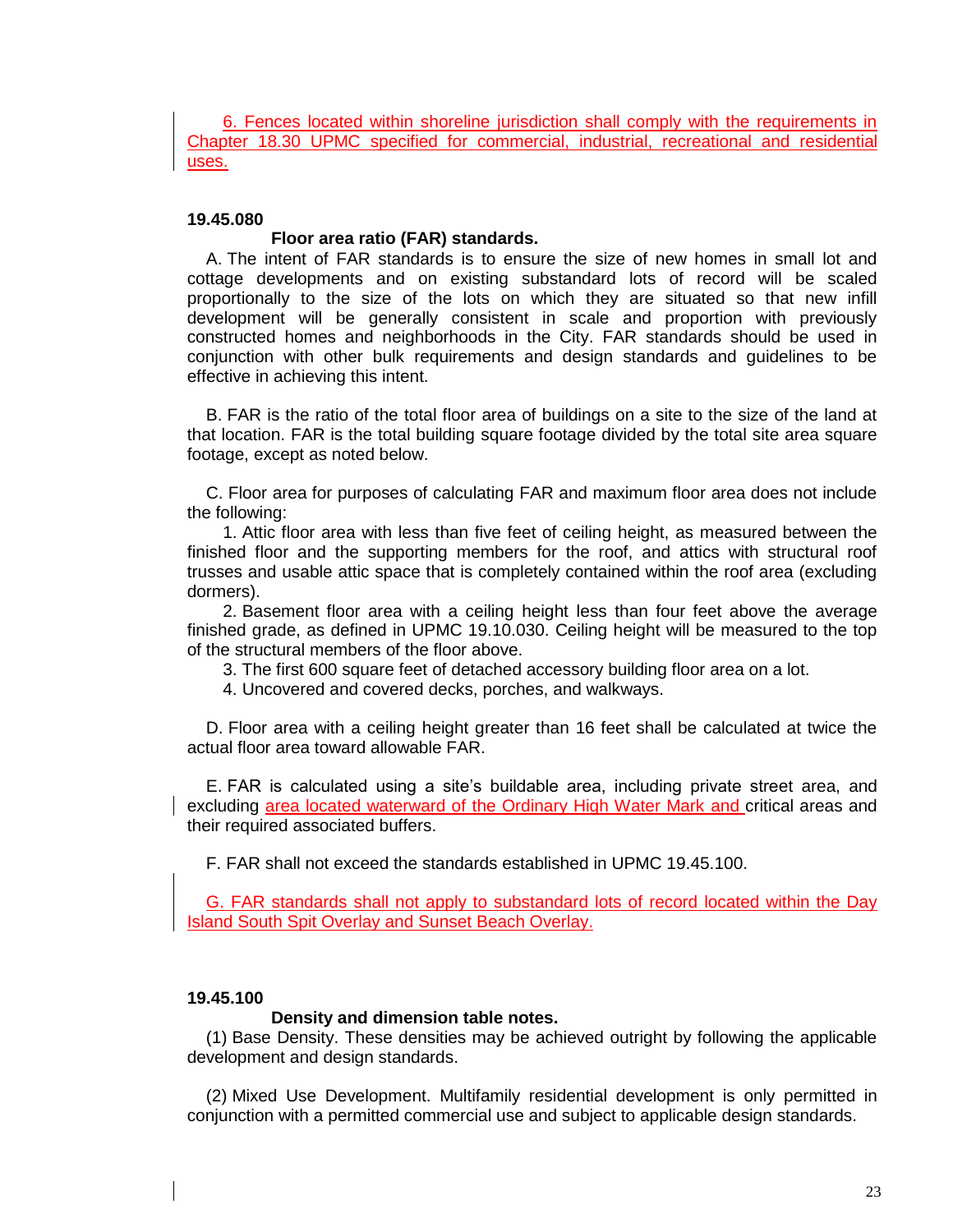(3) Maximum density in R1, R2 or specified overlay districts may only be achieved through approval of a small lot development designed in accordance with the "Design Standards and Guidelines for Small Lot and Multifamily Development" adopted pursuant to Chapter 19.53 UPMC. Maximum density in MF-L, MF-H, MU-O, NC or MU districts may only be achieved for a multifamily project that receives Washington State Housing Finance Commission approval for a Low Income Housing Tax Credit (LIHTC) and is designed in accordance with the "Design Standards and Guidelines for Small Lot and Multifamily Development" adopted pursuant to Chapter 19.53 UPMC.

(4) Side and Rear Yard Setbacks. A side or rear yard setback is not required in IB, C, TC, MU, NC, MF-L, MF-H, MU-M and MU-O zones if the parcel does not abut an R1 or R2 zone. If abutting an R1 or R2 zone, a 30-foot setback is required along the abutting lot line(s), unless the subject parcel is in a transition overlay, in which case a 20-foot setback is required along the abutting lot line(s). No setback is required in the MU-M zone where the parcel abuts a railroad right-of-way.

(5) Fifteen feet is a minimum setback requirement. Maximum setback is 20 feet. However, see also design standards (Chapter 19.50 UPMC).

(6) Refer to underlying zone.

(7) Single-family and duplex uses in these zones may, at their option, use minimum setbacks of the R1 zone.

(8) Single-family attached units shall meet all R1 setback requirements except for the common lot line where the side yard setback may be zero feet. The remaining side yard, if not attached, shall be set back eight feet.

(9) Mixed use (MU) zoned properties on the north side of 27th Street West between Grandview Drive and Crystal Springs Road may increase height and density in accordance with UPMC 19.55.080.

(10) Density and dimension standards are contained in the Chambers Creek properties design standards and guidelines.

(11) Detached one-story garages may be set back a minimum of five feet providing sight distance is maintained.

(12) The front yard setback shall be the distance between the existing house and the railroad right-of-way or 20 feet, whichever is less.

(13) Town Center Overlay Zone Setbacks.

(a) Front Yard. No setback is required from streets except at significant corners where a 20-foot setback is required;

(b) Rear Yard. A rear yard setback is not required if the parcel does not abut a parcel in the R1 or R2 zone. If abutting a parcel in the R1 or R2 zone, a 50-foot setback is required along the abutting lot lines;

(c) Side Yard. A side yard setback is not required. If a side yard setback is provided, a minimum of 10 feet is required.

(14) Within the Town Center overlay zone, structures on the west side of Bridgeport Way shall not exceed 75 feet in height. Between Bridgeport Way and 74th Avenue East, height shall not exceed 120 feet. East of 74th Avenue West, height shall not exceed 55 feet.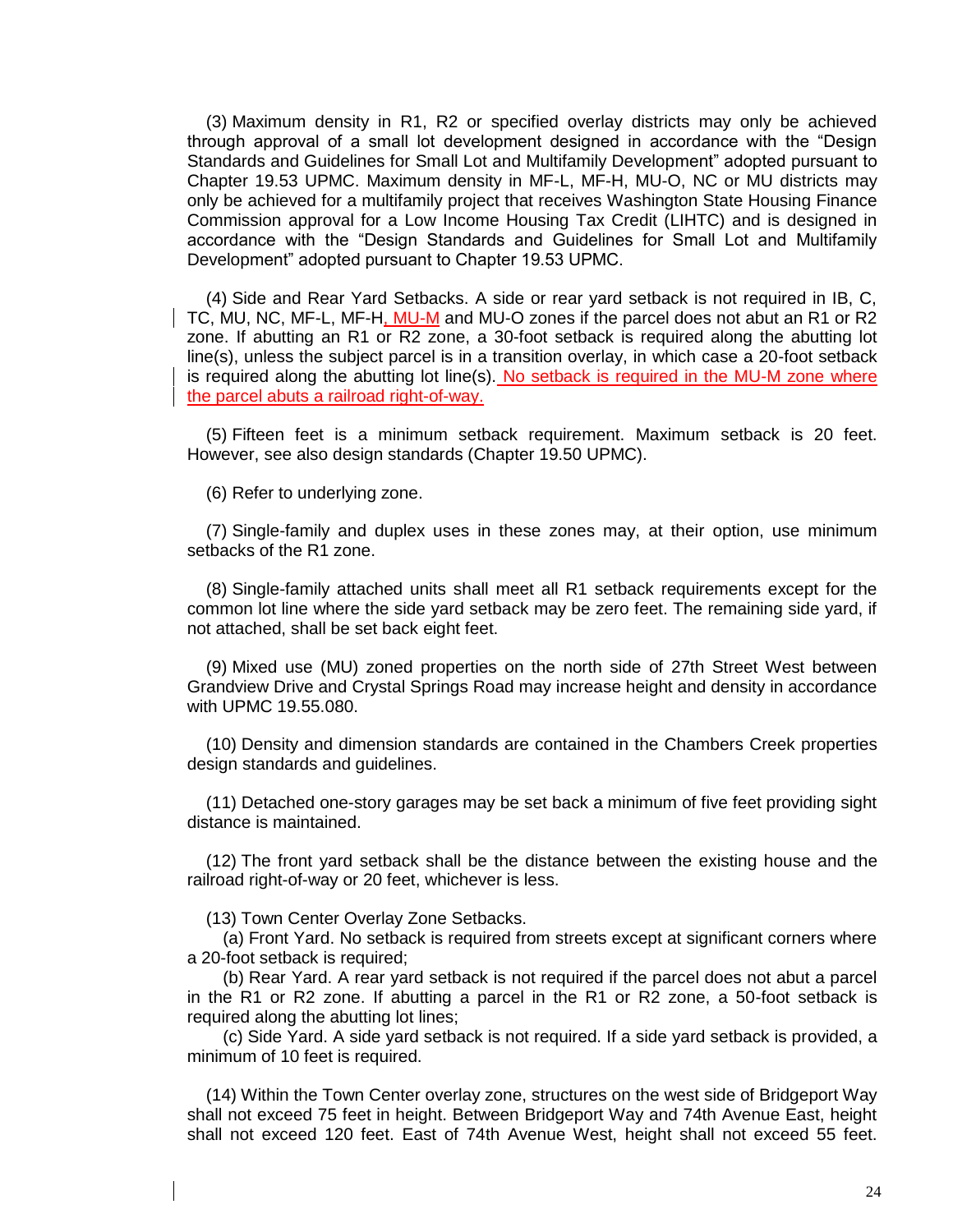Specific height requirements and exceptions are provided in the Town Center design standards.

(15) Newly created lots shall be of such shape that a circle with a diameter equal to the minimum specified lot width can fit within the boundary of the lot. Minimum lot widths for small lot developments shall be determined through the administrative design review process.

(16) Minimum lot sizes for detached single-family dwelling/duplex dwelling or new lots created through a short plat or conventional preliminary plat/final plat process. Minimum lot size for small lot or multifamily developments shall be determined through the administrative design review process. A legally nonconforming duplex lot existing prior to the effective date of this section may be subdivided into two attached single-family lots, one or both of which may contain less than the required lot area.

(17) Lot coverage refers to the percentage of a lot covered by buildings. For small lot developments, the lot coverage standard applies to buildings, private streets, parking lots, driveways and other impervious surfaces combined.

(18) Review Chapter 19.52 UPMC for additional information regarding setbacks, height, density and design standards for the Town Center zone.

(19) Setbacks for small lot developments shall be in accordance with the "Design Standards and Guidelines for Small Lot and Multifamily Development" adopted pursuant to Chapter 19.53 UPMC.

(20) See the "Design Standards and Guidelines for Small Lot and Multifamily Development" adopted pursuant to Chapter 19.53 UPMC for additional information regarding height limits for small lot developments.

(21) Floor area ratios for small lot development are based on the average for the entire project; FARs for individual lots may vary. See UPMC 19.45.080 for additional information concerning FAR standards.

(22) Impervious area located within 100 feet of the ordinary high water mark; may be increased from 50% to 65% by restoring or enhancing the vegetation conservation area in accordance with the provisions of UPMC Section 18.25.120.

(23) Impervious area located more than 100 feet from the ordinary high water mark; may be increased from 75% to 90% by restoring or enhancing the vegetation conservation area in accordance with the provisions of UPMC Section 18.25.120.

(24) Maximum height of a building or structure is 35 feet when located within 100 feet of the ordinary high water mark (OHWM). Height may be increased for buildings or structures located more than 100 feet from the OHWM or when located on the upland (easterly) side of 91<sup>st</sup> Avenue West, up to a range of 45 to 65 feet, when a visual impact assessment is submitted in accordance with UPMC 18.25.110.E and the decision-maker determines that a proposal will comply with the purpose and intent of UPMC 18.25.110 regarding view protection. The 35-foot, 45-foot and 65 foot limit areas located east of  $91<sup>st</sup>$  Avenue West are shown in Figure 11.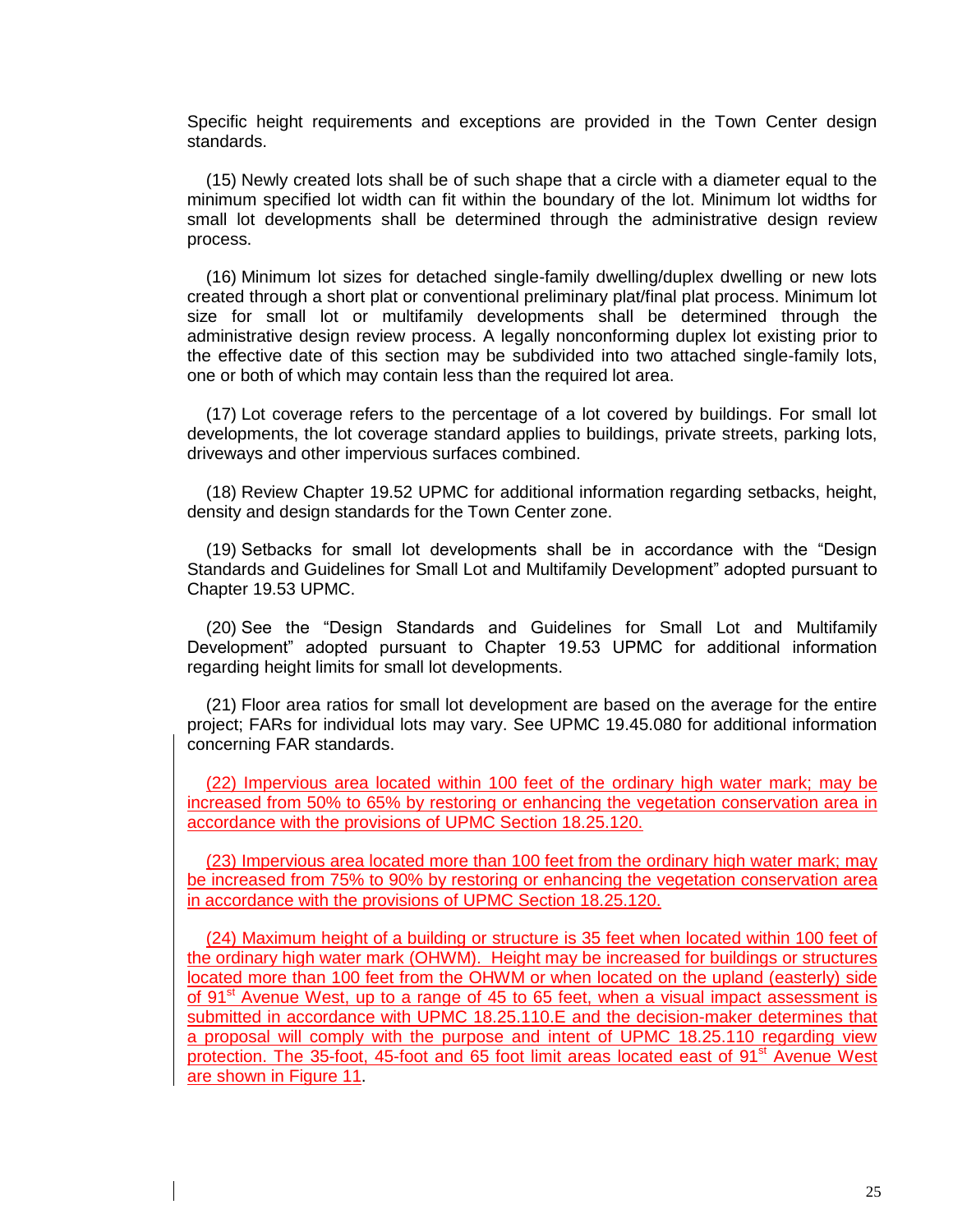

#### **Figure 11**

(25) A 35-foot rear setback measured from the ordinary high water mark is required for properties located within shoreline jurisdiction.

(26) Rear setback is measured from the ordinary high water mark.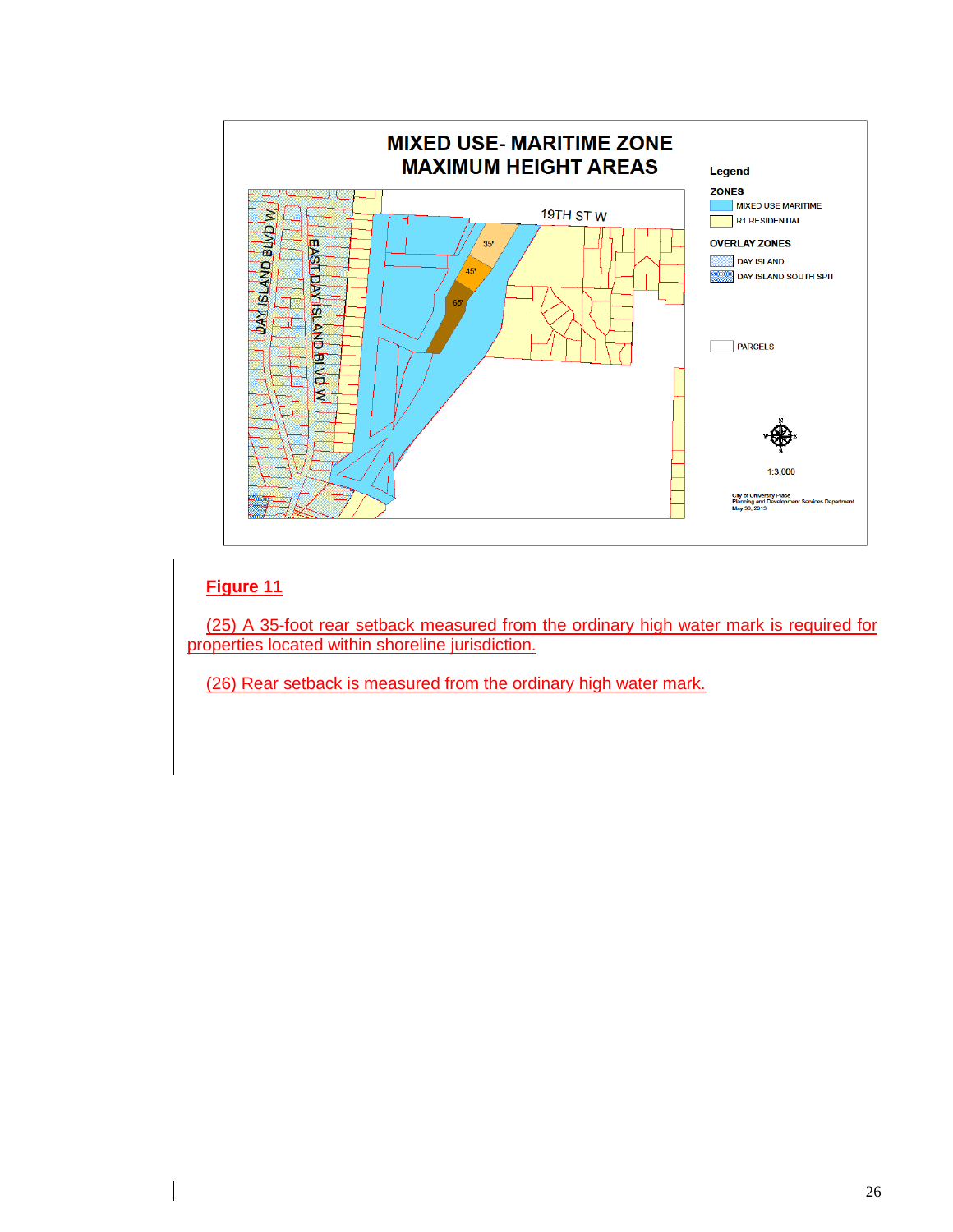|  |  | <b>Density and Dimensions Table</b> |  |
|--|--|-------------------------------------|--|
|--|--|-------------------------------------|--|

|                                                       |                                                                                                                                           |                                                                                                    |                  |       | ZONE CLASSIFICATIONS  |                     |                           |                           |                           |        |                                  |
|-------------------------------------------------------|-------------------------------------------------------------------------------------------------------------------------------------------|----------------------------------------------------------------------------------------------------|------------------|-------|-----------------------|---------------------|---------------------------|---------------------------|---------------------------|--------|----------------------------------|
| <b>DENSITY AND</b><br><b>DIMENSIONS</b><br>(SETBACKS) | R <sub>1</sub>                                                                                                                            | R <sub>2</sub>                                                                                     | MF-L             | MF-H  | <b>MU-O</b>           | NC                  | <b>TC</b>                 | <b>MU(9)</b>              | $\mathbf c$               | LI-BP  | <b>MU-M</b>                      |
| <b>Base Density (du/ac)</b><br>(1)                    | 4 SFD; 5 duplex                                                                                                                           | 6                                                                                                  | 25               | 35    | 30(2)                 | 4                   | 12(18)                    | 30(2)                     |                           |        | 30                               |
| <b>Maximum Density</b><br>(du/ac) (3)                 | 6 small lot<br>housing                                                                                                                    | 9 small lot<br>housing                                                                             | 30               | 40    | 35(2)                 | 6                   |                           | 35(2)                     |                           |        | 35                               |
| Minimum Lot Size (16)                                 | 9,000 detached<br>SFD, 6,750<br>attached SFD,<br>and 13,500<br>duplex in<br>conventional plat;<br>none specified for<br>small lot housing | 6,000 SFD,<br>12,000 duplex in<br>conventional<br>plat; none<br>specified for<br>small lot housing | 4,000            | 2,500 | 4,000                 | 4,000               |                           | 4,000                     |                           |        |                                  |
| <b>Minimum Lot Width</b><br>(15)                      | 60'                                                                                                                                       | 55'                                                                                                |                  |       |                       |                     |                           |                           |                           |        |                                  |
| <b>Maximum Lot</b><br>Coverage                        | 50% (17)                                                                                                                                  | 50% (17)                                                                                           | 50%              |       | 45%                   | 45%                 |                           | 45%                       |                           |        | 50-65%<br>(22)<br>75-90%<br>(23) |
| Setback, Arterial<br><b>Streets</b>                   | 25' (19)                                                                                                                                  | 25' (19)                                                                                           | 25'              |       | 15'/20'<br>min/max(5) | 25'                 | 0'/10'<br>min/max<br>(18) | 15'/20'<br>min/max<br>(5) | 15'/20'<br>min/max<br>(5) | 35'    | $\overline{0}$                   |
| <b>Setback, Other Roads</b>                           | 25' (19)                                                                                                                                  | 25' (19)                                                                                           | 25'              |       | 15'/20'<br>min/max(5) | 20'                 | 0'/10'<br>min/max<br>(18) | 15'/20'<br>min/max<br>(5) | 15'/20'<br>min/max<br>(5) | 25'    | $\underline{0}$                  |
| Setback, Rear (4)                                     | 30' (19)                                                                                                                                  | 30' (19)                                                                                           | $0'/30'$ (7)     |       | $0'/30'$ (7)          | $0'/30'$ (7)        | 0'/30'                    | $0'/30'$ (7)              | 0'/30'                    | 0'/50' | 0' / 30'                         |
| Setback, Side (4)                                     | $8'$ (8) (19)                                                                                                                             | $8'$ (8) (19)                                                                                      | $0'/30'$ (7) (8) |       | $0'/30'$ $(7)$ $(8)$  | $0'/30'$ (7)<br>(8) | 0'/30'                    | $0'$ /30' (7)<br>(8)      | 0'/30'                    | 0'/50' | 0' / 30'                         |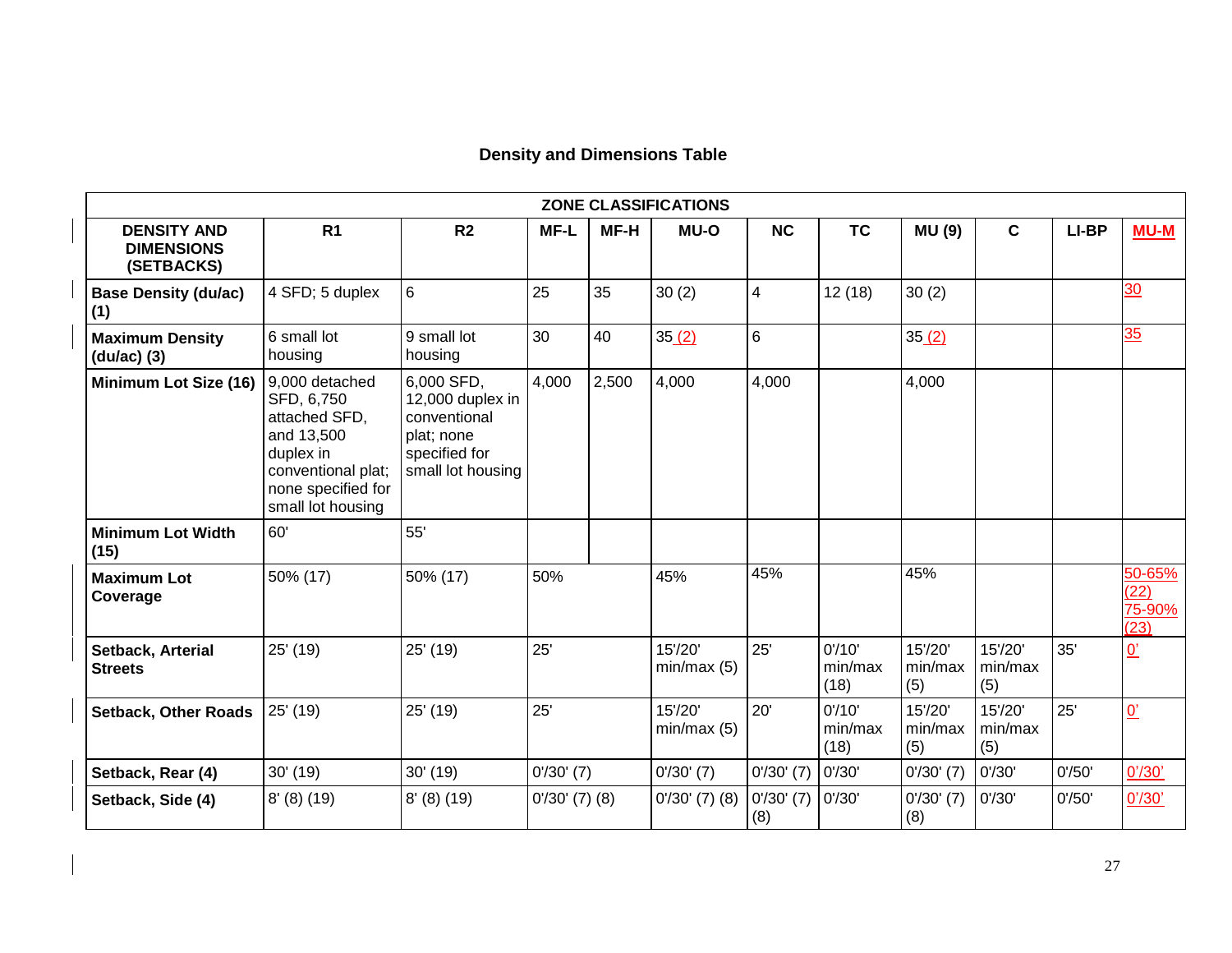|                                                       | <b>ZONE CLASSIFICATIONS</b>                                                                                        |                                                                                                                |      |      |             |     |           |        |     |       |                        |  |  |
|-------------------------------------------------------|--------------------------------------------------------------------------------------------------------------------|----------------------------------------------------------------------------------------------------------------|------|------|-------------|-----|-----------|--------|-----|-------|------------------------|--|--|
| <b>DENSITY AND</b><br><b>DIMENSIONS</b><br>(SETBACKS) | R <sub>1</sub>                                                                                                     | R2                                                                                                             | MF-L | MF-H | <b>MU-O</b> | NC  | <b>TC</b> | MU (9) | C   | LI-BP | $MU-M$                 |  |  |
| <b>Maximum Height</b>                                 | 35' SFD or<br>duplex, 30' small<br>lot(20)                                                                         | 35' SFD or<br>duplex, 30' small<br>lot(20)                                                                     | 45'  |      | 45'         | 40' | 40' (18)  | 45'    | 45' | 40'   | 35'/45'<br>65'<br>(24) |  |  |
| <b>Floor Area Ratio</b><br>(FAR)                      | .40 average and<br>.45 maximum for<br>small lot housing;<br>.40 maximum for<br>existing<br>substandard lot<br>(21) | .40 average and<br>.45 maximum for<br>small lot<br>housing; and .40<br>for existing<br>substandard lot<br>(21) |      |      |             |     |           |        |     |       |                        |  |  |

### **Overlay Zones Density and Dimensions (Setbacks)**

| <b>OVERLAY ZONES</b>           | <b>Town Center</b> | <b>Chambers</b><br><b>Creek</b><br>Properties (10) | <b>Public</b><br>Facility (6) | <b>Transition</b><br><b>Properties</b> | Day Island     | Day<br><b>Island</b><br><b>South</b><br><b>Spit</b> | <b>Sunset</b><br><b>Beach</b> |
|--------------------------------|--------------------|----------------------------------------------------|-------------------------------|----------------------------------------|----------------|-----------------------------------------------------|-------------------------------|
|                                | <b>TCO</b>         | <b>CCPO</b>                                        | <b>PFO</b>                    | <b>TPO</b>                             | <b>DIO</b>     | <b>DISSO</b>                                        | <b>SBO</b>                    |
| Base Density (du/ac) (1), (2)  | 20                 |                                                    |                               | (6)                                    | $\overline{4}$ | 4                                                   | 4                             |
| Maximum Density (du/ac)        |                    |                                                    |                               | (6)                                    | 6(3)           | 6(3)                                                | 6(3)                          |
| Setback, Arterial Streets (10) | 0/20               |                                                    |                               | (6)                                    | <b>NA</b>      | <b>NA</b>                                           | NA                            |
| Setback, Other Roads           | 0/20(13)           |                                                    |                               | 25'                                    | $20'$ (11)     | 0                                                   | 0/20(12)                      |
| Setback, Rear (4)              | 0/50(13)           |                                                    |                               | (6)                                    | 20'/35' (25)   | $5'(26) \theta$                                     | 530(26)                       |
| Setback, Side (4)              | 0/10(13)           |                                                    |                               | (4)                                    | $5^{\prime}$   | 0                                                   | 5' Total                      |
| Height (14)                    | 75/120/55<br>(14)  |                                                    |                               | (6)                                    | 35'            | 30'                                                 | 35'                           |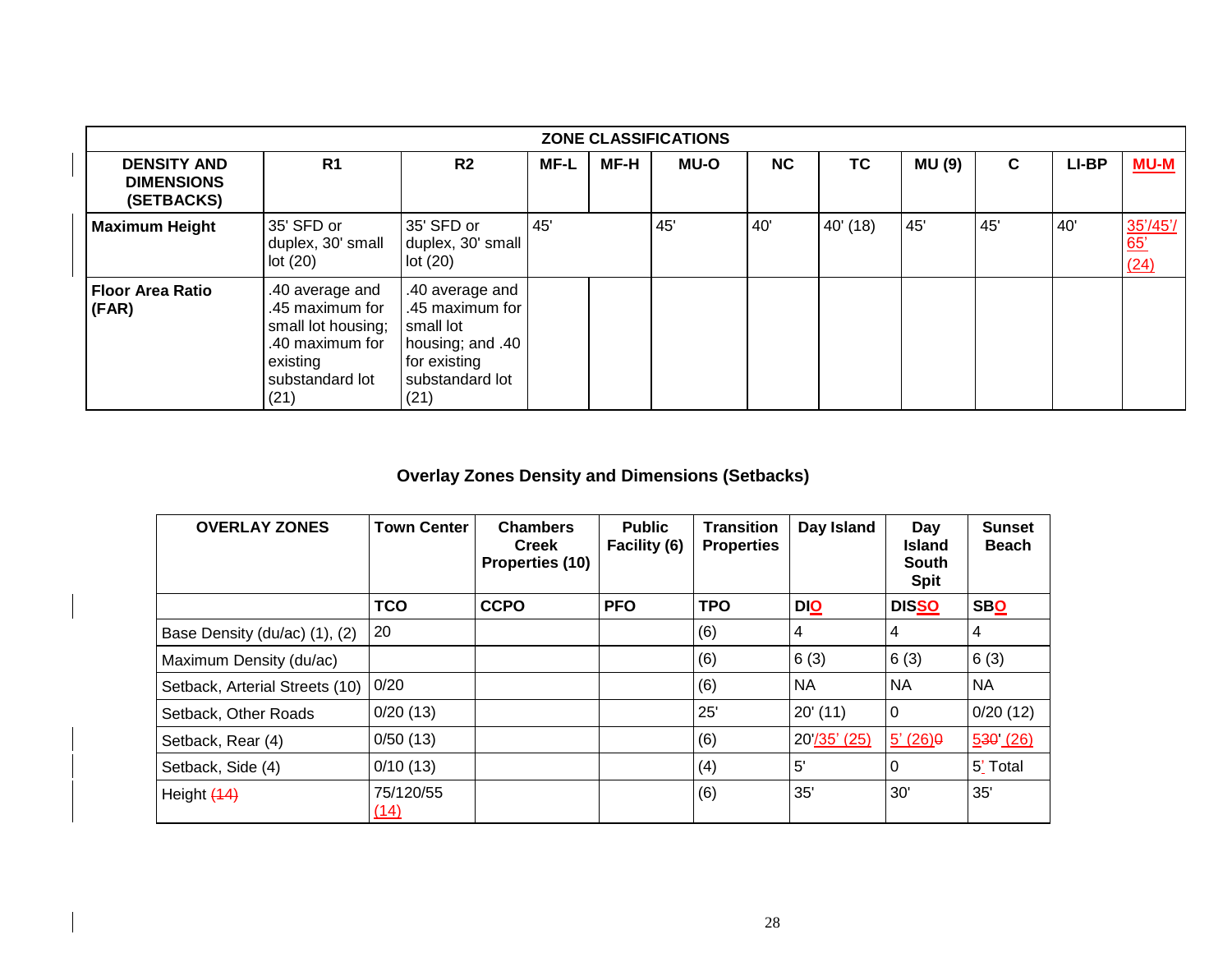### **Chapter 19.50 DESIGN STANDARDS FOR MIXED USE, MIXED USE – OFFICE, MIXED USE – MARITIME, AND COMMERCIAL ZONES**

#### **19.50.020**

#### **Authority and applications.**

A. The provisions of this chapter shall augment and/or supersede existing regulations in the University Place zoning code regarding Mixed Use, Mixed Use – Office, Mixed Use – Maritime, and Commercial zones defined in the official zoning map. The chapter provisions shall apply to:

1. All new construction on vacant land requiring building or development permits;

2. Major Redevelopment. (As defined in Chapter 19.10 UPMC.);

3. Major Improvement. (As defined in Chapter 19.10 UPMC.);

4. When the provisions of this chapter apply, they apply to the entire property where the use is situated;

5. Renovation of an existing single-family structure for residential or commercial use is exempt from this chapter, provided no expansion of the structure occurs.

B. The following zoning designations are exempt from the provisions of this chapter:

- 1. Light Industrial Business Park;
- 2. Neighborhood Commercial;
- 3. Town Center;
- 4. Multifamily; and
- 5. Residential.

C. When provisions included in these design standards conflict with the definitions in Chapter 19.10 UPMC and requirements of the University Place zoning code, these design standards shall apply unless otherwise provided. These design standards shall not supersede provisions of the zoning code regarding uses and density.

D. When provisions included in these design standards conflict with shoreline master program requirements in UPMC Title 18, the shoreline master program requirements shall apply.

E. The following mixed use design standards adopted by reference in Chapter 19.50 UPMC shall apply to the Mixed Use – Maritime zone:

1. Pedestrian Circulation

2. Site Planning and Building Placement – provisions relating to exterior lighting and abutting development

3. Open Space and Amenities

4. Building Design – provisions relating to pedestrian building entries, treatment of blank walls, roof lines, rooftop equipment, and character and massing

5. Surface Parking – provisions relating to encouraging joint-use parking areas, parking lot landscaping and treatment of perimeter, and pedestrian circulation through parking lots.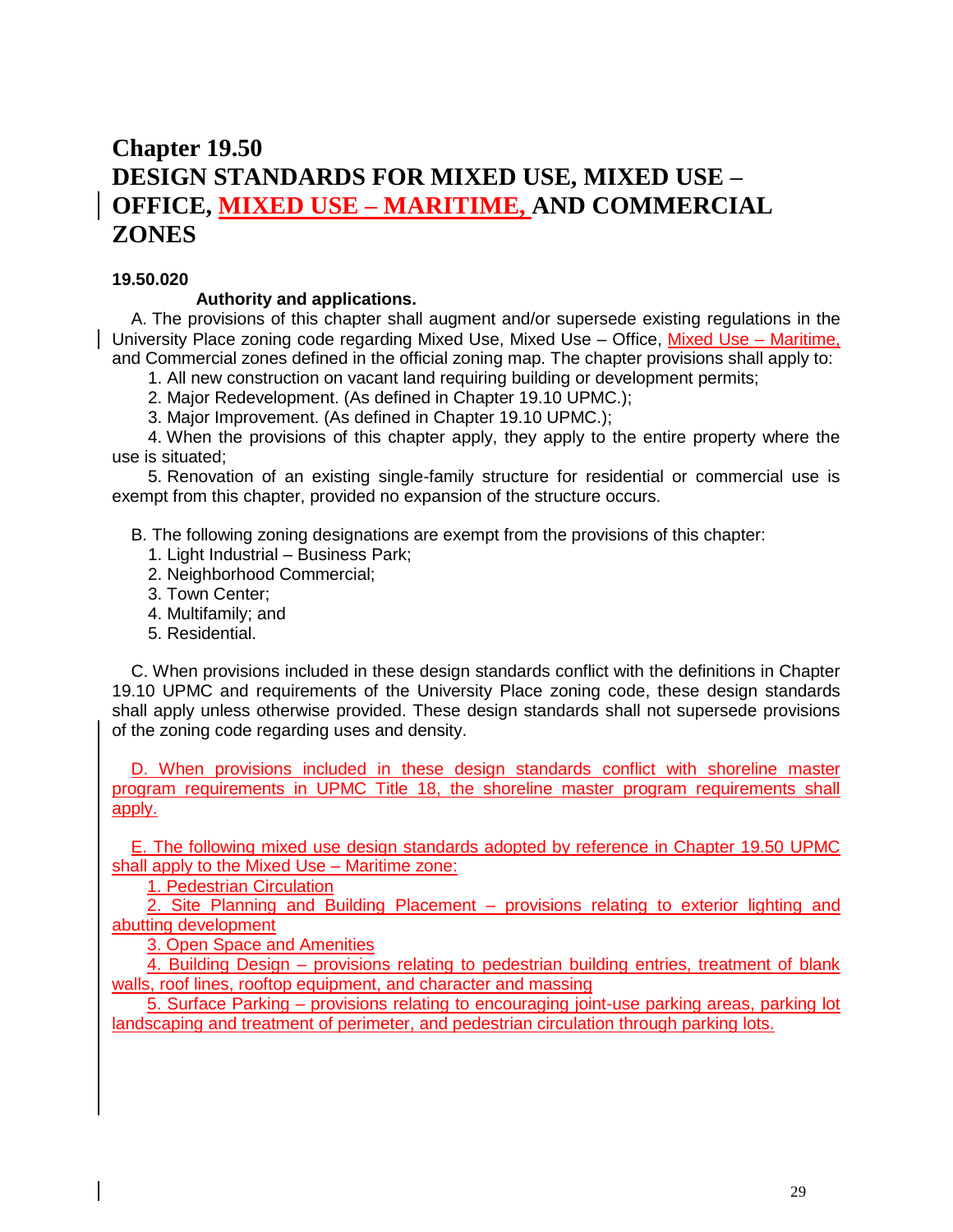#### **19.50.050 Design standards and guidelines adopted.**

The "Design Standards for Mixed Use, Mixed Use – Office, Mixed Use – Maritime, and Commercial Zones" are adopted by reference and contained in a separate City design manual titled "Design Standards for Mixed Use, Mixed Use – Office, Mixed Use – Maritime, and Commercial Zones."

### **Chapter 19.53 DESIGN STANDARDS AND GUIDELINES FOR SMALL LOT AND MULTIFAMILY DEVELOPMENT**

#### **19.53.030**

#### **Applicability.**

A. The standards and guidelines adopted pursuant to this chapter shall apply to:

1. All new small lot development located within the R-1 and R-2 districts.

2. All new multifamily development located within the MF-L, and MF-H and MU-M districts, except vertical mixed use buildings that include multi-family units in the MU-M zone, is exempt from these provisions and subject to compliance with the mixed use design standards adopted by reference in Chapter 19.50 UPMC.

3. Major modifications to small lot and multifamily development previously authorized pursuant to this chapter.

### **Chapter 19.55 OVERLAY ZONES**

#### **19.55.030**

#### **Day Island/Day Island South Spit overlay zones.**

A. Purpose. The purpose of the Day Island/Day Island South Spit overlay zones is to preserve the unique residential character of Day Island and support continued marina operations at the north end of Day Island by allowing flexibility in building setbacks and other development standards.

B. Day Island Development Standards.

1. Unless otherwise specified in this section, all development standards of this code and Title 18, where applicable, also apply.

2. For the purpose of the Day Island development standards, Day Island is divided into two areas, Day Island and the South Spit. Day Island is generally that portion north of the 27th Street Bridge, and the South Spit generally that portion south of the 27th Street Bridge. Specific lots subject to the development standards are identified in Figure 1\*.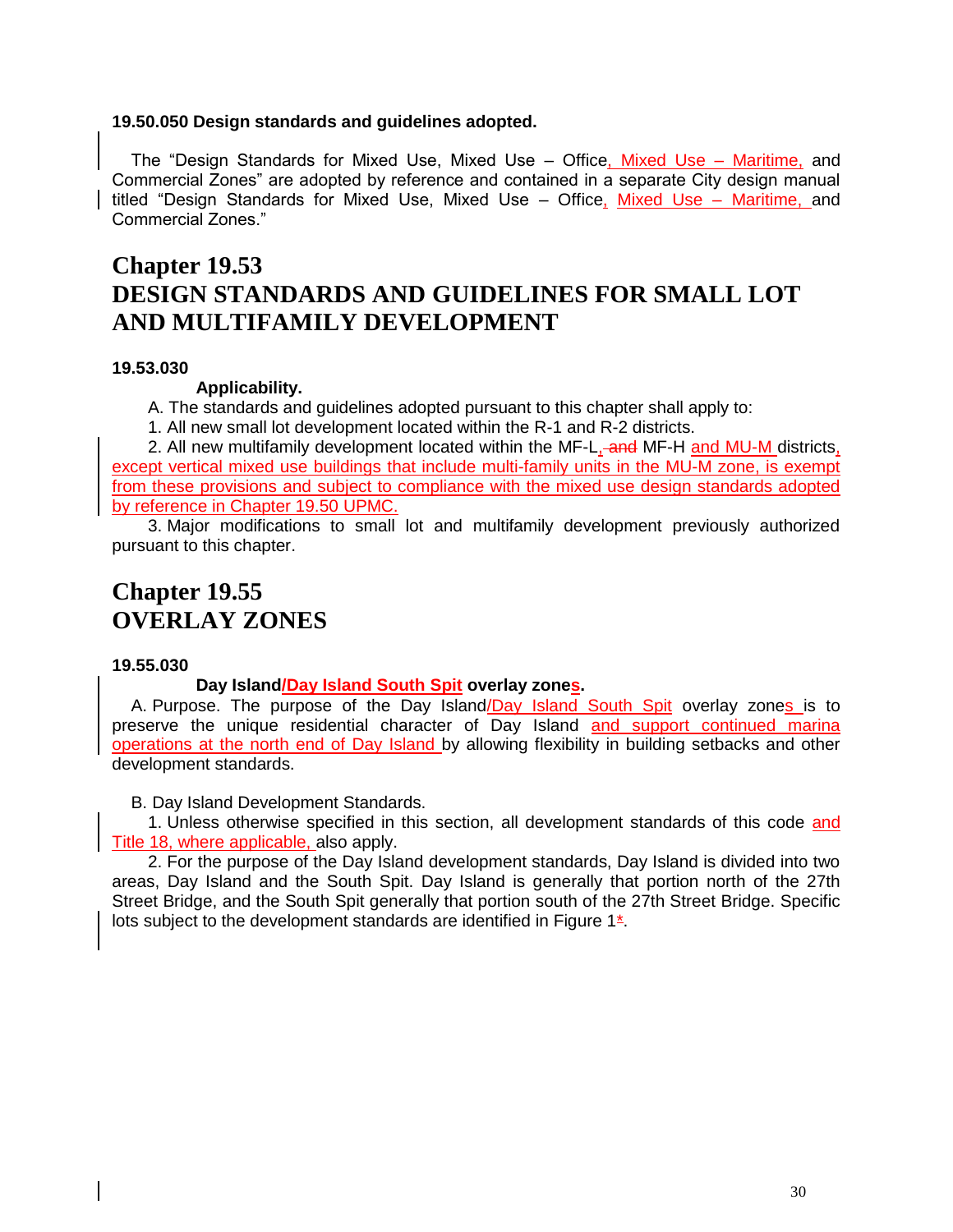

### **Figure 1**

3. The following table specifies development standards setback and height requirements for Day Island and Day Island South Spit areas.

| <b>Development Standards<del>Setbacks</del></b>          | Day Island        | Day Island<br><b>South Spit</b> |
|----------------------------------------------------------|-------------------|---------------------------------|
| Front Yard Minimum Setback                               | 20 feet           | 0                               |
| Side Yard Minimum Setback                                | 5 feet            | 0                               |
| Rear Yard Minimum Setback (a)                            | 20/35 feet        | NA.                             |
| Garage Front Yard Setbacks (ba)                          | 5 feet            | NA.                             |
| <b>Accessory Structure Rear Yard Setbacks</b><br>$(d_2)$ | $5/35$ feet       | <b>NA</b>                       |
| Setback from OHWM (d)                                    | 35 feet           | 5 feet                          |
| Building Setback from VCA (e)                            | 10 feet           | N/A                             |
| <del>Boat Houses (c)</del>                               | <del>0 feet</del> | NА                              |
| Height (Maximum)                                         |                   |                                 |
| Principal Structure Maximum Height                       | 35 feet           | 30 <u>feet (fd)</u> (e)         |
| <b>Principal Structure Maximum Floor Area</b>            | $N/A$ (g)         | 1,600 square<br>feet (h)        |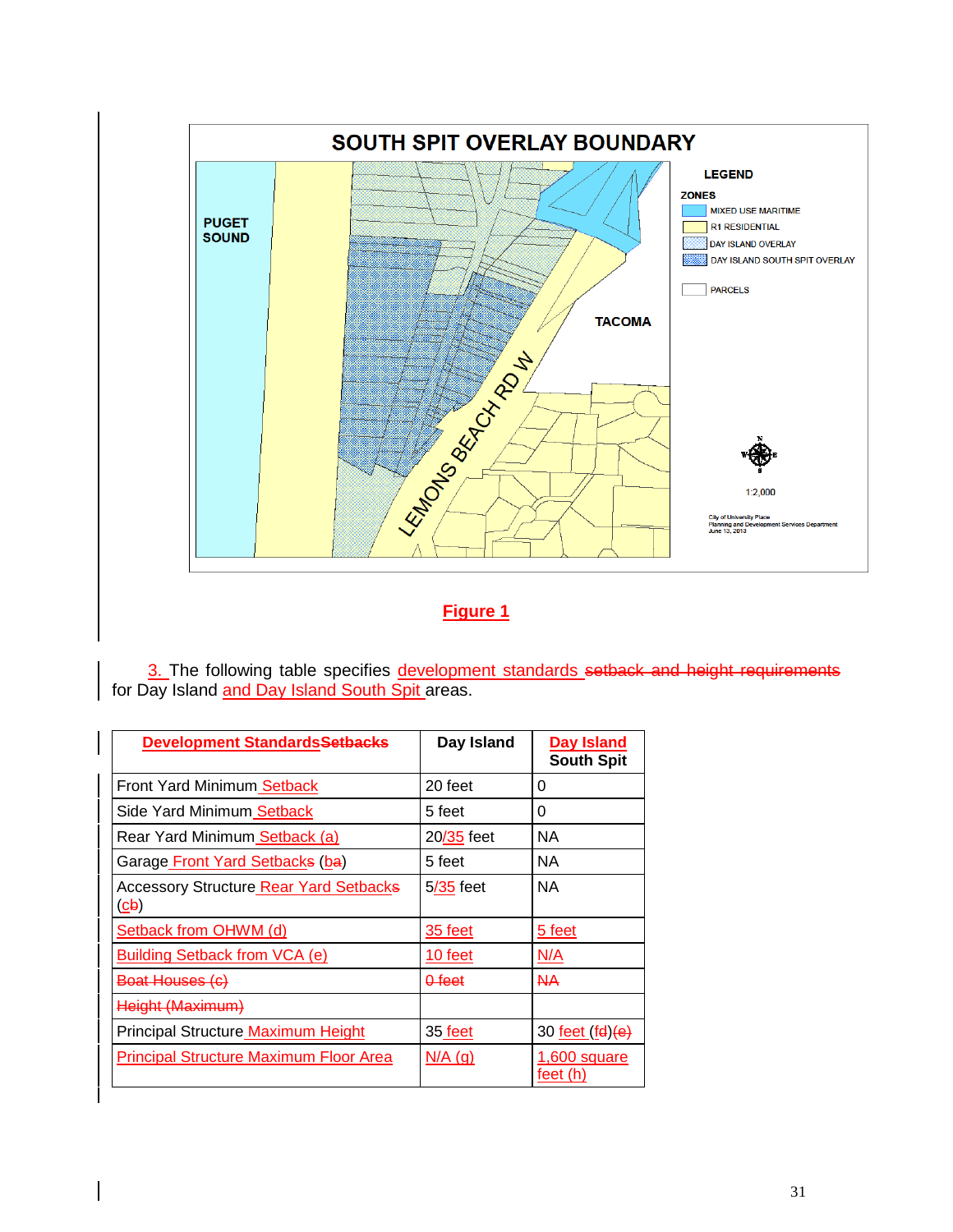Notes:

a. 35-foot rear setback measured from the Ordinary High Water Mark is required for properties located within shoreline jurisdiction. Otherwise a 20-foot setback measured from property line is required.

ba. One single-story garage or carport not exceeding 15 feet in height from street centerline elevation is permitted in the front yard setback but no closer than five feet from the street providing the garage does not exceed a maximum width of 24 feet and size of 600 square feet.

cb. Accessory structures may be constructed in the rear yard setback but no closer than 35 feet from the Ordinary High Water Mark.

de. Ordinary High Water Mark – see UPMC 18.10.020 and 18.30.040 Table 18.30.B.

e. Vegetation Conservation Area – see UPMC 18.25.100.

f. From street centerline elevation.

Boathouses may be built in the rear yard setback.

g. Maximum floor area may be limited pursuant to UPMC 19.45.080 FAR Standards.

h. Maximum floor area is exempt from UPMC 19.45.080 FAR Standards.

e. All new structural roofs shall be gabled or pitched.

C. Porches and Decks. The following porches and decks are allowed to project into the required setbacks as follows:

1. A porch or deck built with a floor level no higher than at the same elevation of as the floor of the house where the principal access door is located may project five feet into the front yard.

2. A porch or deck with a maximum floor level height of five feet abovefrom finished grade may project three feet into the side yard.

3. A porch or deck with a floor level no higher than the floor of the top story may project 15 feet into the rear yard but shall maintain a minimum 10-foot setback from any vegetation conservation area required under UPMC 18.25.100. Uncovered decks or patios with a walking surface no more than two feet above grade and consisting of pervious materials and designs may encroach into the required rear yard and vegetation conservation area to the extent permitted in UPMC 18.25.100.E.3 when located within the Shoreline Residential shoreline environment.

D. Fences. Fences not to exceed four feet in height may be located in the required front yard setback. Fences not to exceed six feet in height may be located in the required side and rear yard setbacks. Fences located within the rear yard setback from OHWM shall comply with the requirements in UPMC Section 18.30.130.C.9.

\*Figure 1 is available for review in the community development department.

#### **19.55.040**

#### **Sunset Beach overlay zone.**

A. Purpose. The purpose of the Sunset Beach overlay zone is to recognize the building constraints associated with lots located between the shoreline and railroad right-of-way and to preserve the unique residential character of Sunset Beach by allowing flexibility in building setbacks and other development standards.

B. Sunset Beach Development Standards.

1. Unless otherwise specified in this section, all development standards of this code and Title 18, where applicable, also apply.

2. The following table specifies development standards for Sunset Beachminimum setback and maximum height.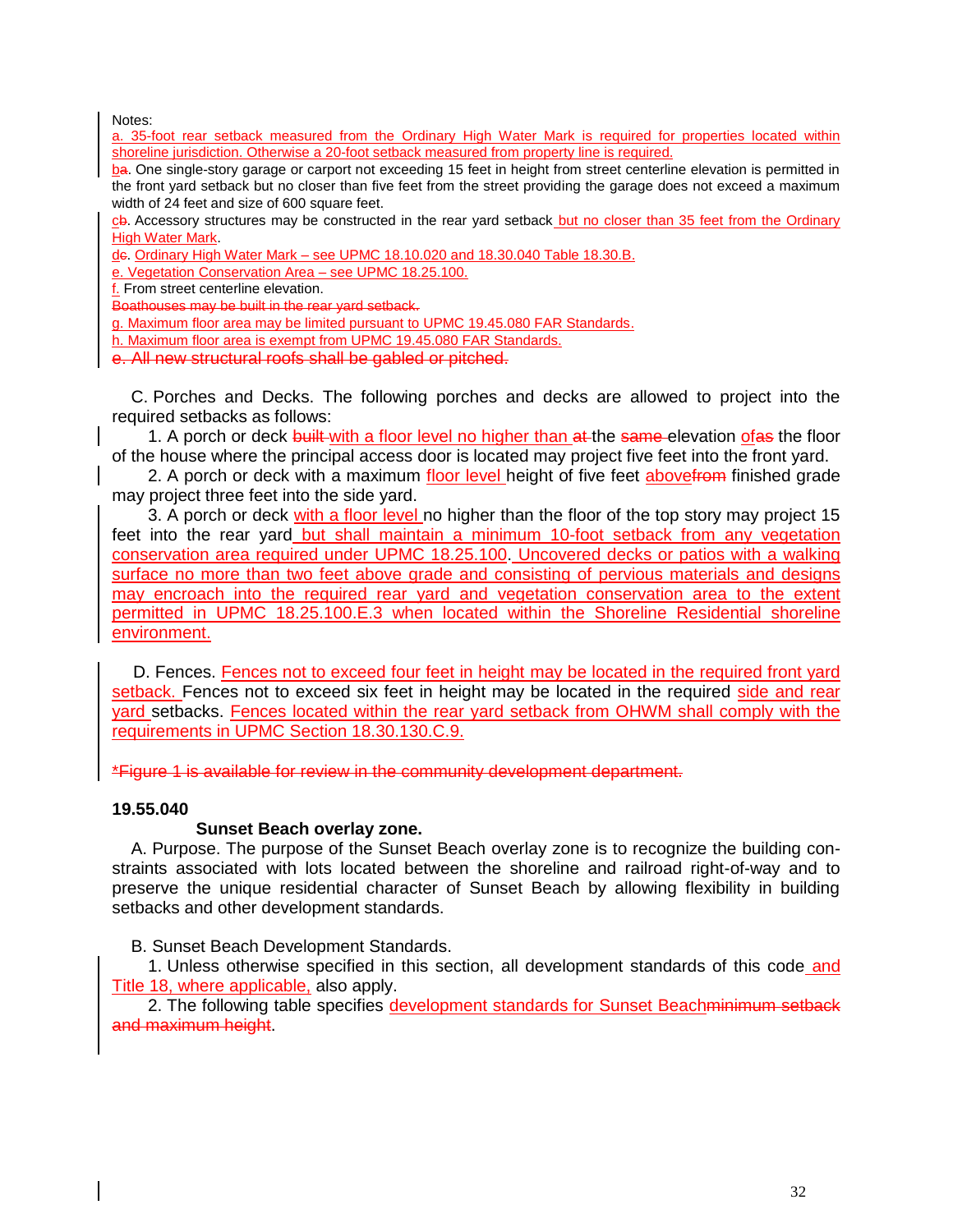| Setback Area                                  |                 |  |  |
|-----------------------------------------------|-----------------|--|--|
| <b>Sunset Beach Development Standards</b>     |                 |  |  |
| Front Yard Minimum Setback (a)                | $0/20$ feet     |  |  |
| Side Yard Minimum Setback (b)                 | $0-5$ feet      |  |  |
| Rear Yard Minimum Setback from OHWM (c)       | <b>530 feet</b> |  |  |
| <b>Height</b>                                 |                 |  |  |
| Principal Structure Maximum Height            | 35 feet         |  |  |
| <b>Principal Structure Maximum Floor Area</b> | $N/A$ (d)       |  |  |

Notes:

a. A zero-foot front yard setback measured from the railroad right-of-way shall be allowed until additional right-of-way is purchased from the railroad at which time a setback equal to the distance between the front of the house and the edge of the railroad right-of-way or 20 feet, whichever is less, shall be required.

b. A minimum side yard setback of zero is permitted. The two side yards combined must total at least five feet.

c. Rear yard is measured from the Ordinary High Water Mark -- see UPMC 18.10.020 and 18.30.040 Table 18.30.B. d. Maximum floor area is exempt from UPMC 19.45.080 FAR Standards.

A combined total of five-foot side yard setback is required. This can be accomplished by providing five feet on one side and zero on the other, or two feet on one side and three feet on the other. However, in no case shall one of the side yard setbacks be less than three feet wide.

C. Porches and Decks. A covered deck or porch may be constructed in a required side yard providing emergency access is available from the front to the rear of the house or structure.

D. Fences. Fences not to exceed six feet in height may be located in the required front and side yard setbacks. - Fences located within the rear yard setback from OHWM shall comply with the requirements in UPMC Section 18.30.130.C.9.

#### **19.55.060**

#### **Chambers Creek properties overlay.**

A. Purpose. The purpose of the Chambers Creek properties overlay area is to promote the development of the Chambers Creek properties master site plan. The overlay will allow the City and County to manage the development of the Chambers Creek properties in a way that is most beneficial to the County and community.

B. Standards. The City has adopted the Chambers Creek joint procedural agreement and Chambers Creek Properties Standards and Guidelines to implement the master site plan. These documents are hereby incorporated by reference. Portions of the Chambers Creek properties overlay located within the City's shoreline jurisdiction shall be subject to the Shoreline Master Program requirements in UPMC Title 18.

C. Use. The following uses shall be permitted in the Chambers Creek properties overlay:

1. Uses and uses commonly accessory to those uses identified in the Chambers Creek properties master site plan shall be permitted within the overlay area subject to the Chambers Creek joint procedural agreement and Chambers Creek Properties Standards and Guidelines.

2. Essential public facilities, existing on January 1, 2005, located outside the master plan area and permitted in accordance with Chapter 19.40 UPMC.

3. Administrative government offices, subject to a conditional use permit.

4. Level 1 public maintenance facilities outside the master plan area.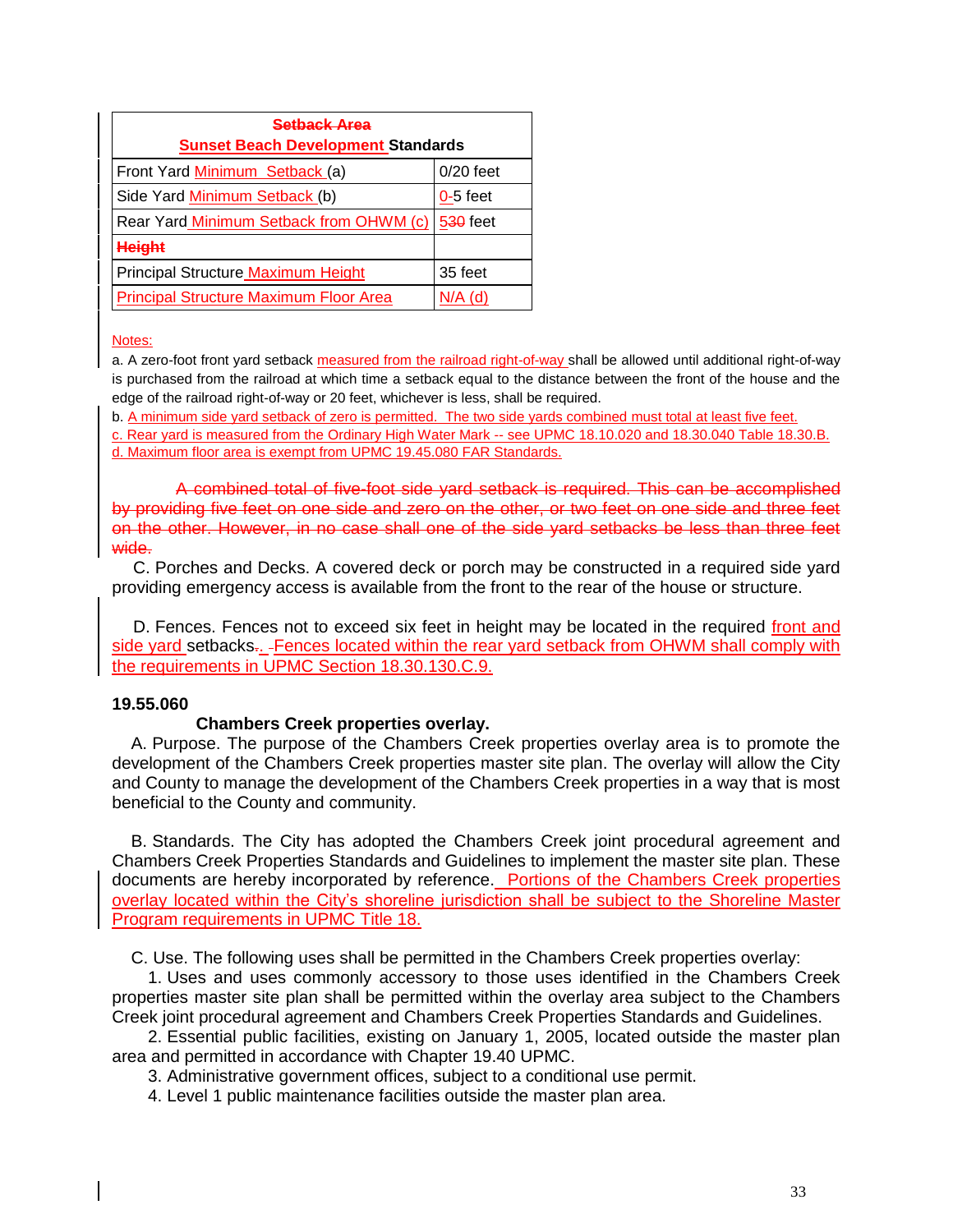5. Level 2 public maintenance facilities outside the master plan area subject to a conditional use permit.

### **Chapter 19.60 Off Street Parking Requirements**

#### **19.60.050 Off-street parking spaces required for particular uses.**

Unless otherwise specified the number of parking spaces required is calculated on a persquare-foot basis. For example, if 200 appears in the table next to the use type, then one parking space is required for every 200 square feet of floor area. In commercial centers, the required parking is calculated for each use separately to determine the total amount of parking required. The minimum number of off-street parking spaces required shall be as set forth in the following table:

**Parking** 

|                                                              | <b>Requirements</b>              |
|--------------------------------------------------------------|----------------------------------|
| <b>RESIDENTIAL USES</b>                                      |                                  |
| Adult Family Home (6 or Fewer)                               | 1 per employee $+2$              |
| <b>Assisted Living Facility</b>                              | 0.5 per bed                      |
| Affordable Senior Multifamily Housing (1)                    | 0.6                              |
| <b>Bed and Breakfast</b>                                     | 1 per room                       |
| <b>Group Home</b>                                            | 0.5 per bed                      |
| Mobile/Manufactured Home                                     | 1 per unit                       |
| <b>Multifamily Housing</b>                                   |                                  |
| Studio and 1 Bedroom Unit                                    | 1 per unit                       |
| 2 Bedroom Units                                              | 1.5 per unit                     |
| 3+ Bedroom Units                                             | 2 per unit                       |
| <b>Nursing Home</b>                                          | 0.25 per bed                     |
| Single-Family Housing (Attached)                             | 2 per unit                       |
| Single-Family Housing (Attached) in Small Lot<br>Development | 1.5 per unit $+1$<br>guest stall |
| Single-Family Housing (Detached) in Small Lot<br>Development | 2 per unit + 1 guest<br>stall    |
| Single-Family (Detached) and Two-Family<br>Housing           | 2 per unit                       |
| <b>CIVIC AND RECREATION USES</b>                             |                                  |
| <b>Administrative Government Service</b>                     | 400                              |
|                                                              |                                  |

| <b>Animal Control</b> | 400 |
|-----------------------|-----|
|                       |     |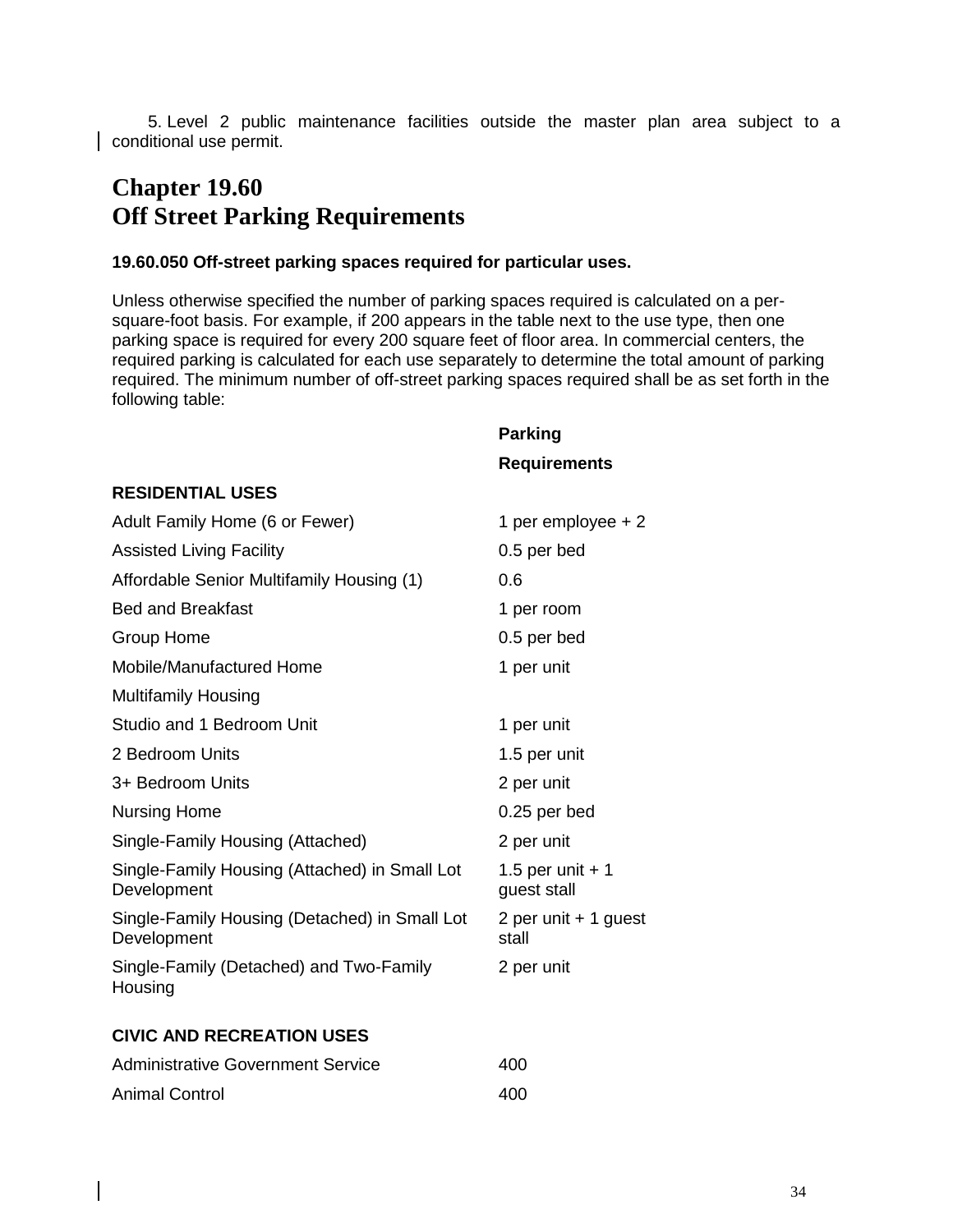| Cemetery/Mortuary                                                       | 1 per 5 seats                         |  |
|-------------------------------------------------------------------------|---------------------------------------|--|
| <b>Community Center</b>                                                 | 200                                   |  |
| <b>Community Club</b>                                                   | 200                                   |  |
| Courthouse                                                              | 200                                   |  |
| Cultural Service (Museum, Library)                                      | 250                                   |  |
| Day Care Center (Exceeds 12)                                            | 1 per employee +<br>1 per 10 clients  |  |
| <b>High School</b>                                                      | 1 per employee +<br>1 per 10 students |  |
| Elementary and Intermediate                                             | 1 per employee +<br>10                |  |
| Hospital and 24-Hour Medical Clinic                                     | 1 per employee +<br>1 per bed         |  |
| Jail                                                                    | 1 per employee +<br>0.25 per bed      |  |
| <b>Postal Service</b>                                                   | 250 for retail area                   |  |
| <b>Private Club and Lodge</b>                                           | 200                                   |  |
| <b>Public Safety Service</b>                                            | 400                                   |  |
| <b>Recreation - Public</b>                                              | 2/acre of open<br>space               |  |
| Recreation - Nonprofit                                                  | 2/acre of open<br>space               |  |
| <b>Religious Assembly</b>                                               | 1 per 5 seats                         |  |
| Utility and Public Maintenance Facility                                 | 400                                   |  |
| UTILITIES AND RESOURCE USES                                             |                                       |  |
| Utilities Use                                                           |                                       |  |
| <b>Comm. and Personal Wireless</b><br><b>Telecommunication Facility</b> | 400*                                  |  |
| <b>Essential Public Facilities Use</b>                                  |                                       |  |
| <b>Organic Waste Processing Facility</b>                                | 1 per employee +<br>10                |  |
| <b>Sewage Treatment Facility</b>                                        | 1 per employee +<br>10                |  |
| <b>Resource Use</b>                                                     |                                       |  |
| <b>Agricultural Sale</b>                                                | 250                                   |  |

\*Note: For telecom towers = 1 per tower.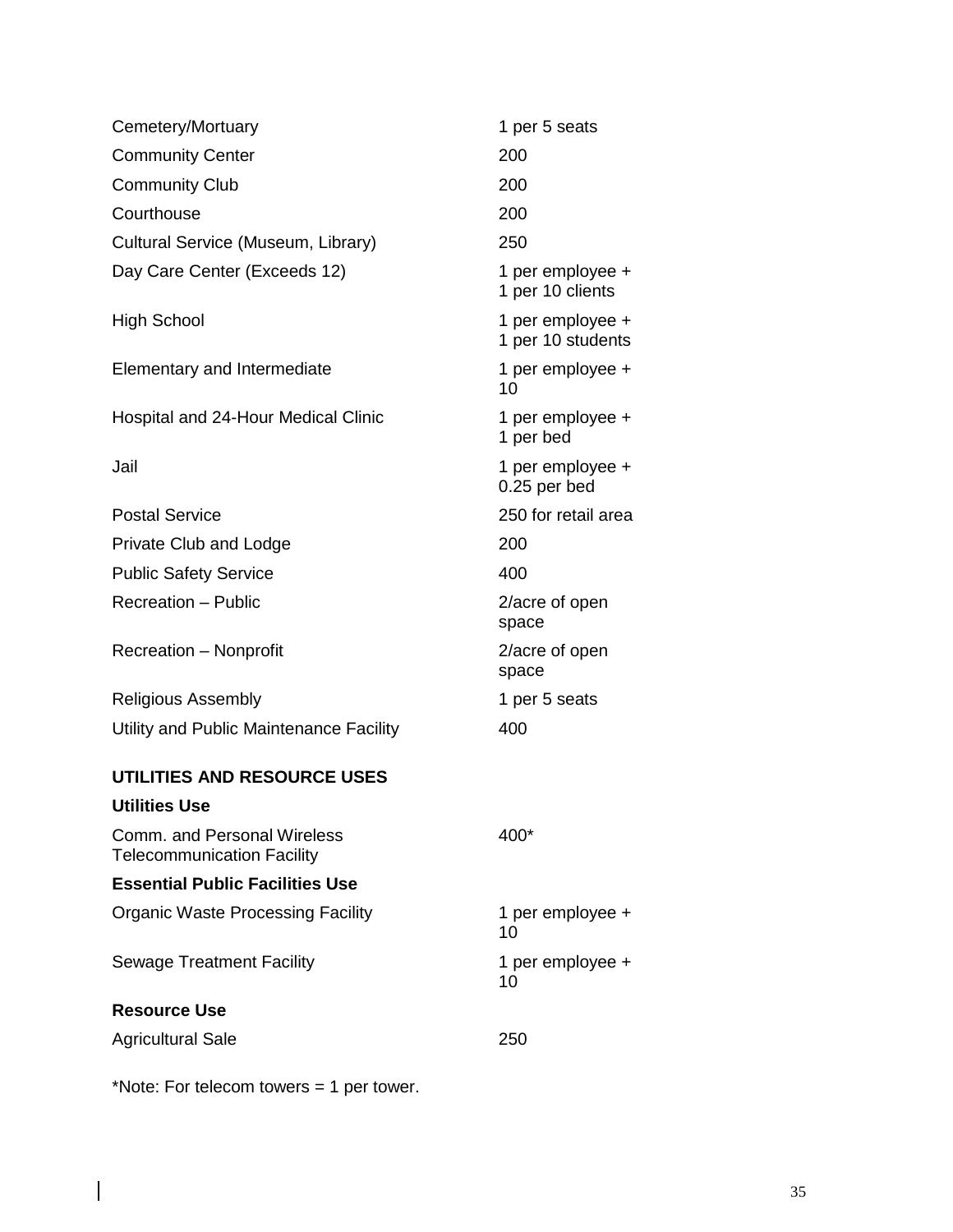#### **COMMERCIAL USES**

| <b>Office/Business Uses</b>                      |                                    |
|--------------------------------------------------|------------------------------------|
| Administrative and Professional Office           | 400                                |
| Veterinary Clinic/Animal Hospital                | 400                                |
| <b>Retail/Services/Entertainment</b>             |                                    |
| <b>Adult Entertainment</b>                       | 200                                |
| Amusement and Recreation (Private)               | 200                                |
| <b>Beauty Salon/Barber</b>                       | 400                                |
| <b>Building Materials</b>                        | 250                                |
| <b>Business Support Service</b>                  | 400                                |
| <b>Eating and Drinking Establishment</b>         | 200                                |
| Garden Supply (Nursery)                          | 250                                |
| Health Club (a.k.a. Fitness Center)              | 200                                |
| Kennel                                           | 1 per employee +<br>1 per 10 cages |
| Limited Accessory Retail (MU-O Only)             | 250                                |
| Lodging – Hotel and Motel (No RV)                | 1 per room                         |
| Marina and other Boating Facility, Existing Only | 1 per slip                         |
| <b>Medical and Dental Office</b>                 | 250                                |
| Mini Casino                                      | 200                                |
|                                                  |                                    |
| Movie Theater (Indoor Only)                      | 1 per 4 seats                      |
| Mobile, Manufactured and Modular Home Sales      | 400                                |
| Motor Vehicle and Related Equipment Sales        | 400                                |
| Pawn Shop                                        | 250                                |
| Personal Service (Other)                         | 250                                |
| <b>Rental and Repair Service</b>                 | 400                                |
| Sales of General Merchandise                     | 250                                |
| <b>Tattoo Parlor</b>                             | 250                                |
| <b>Video Rental/Sale</b>                         | 250                                |
| <b>Wholesale Trade</b>                           | 250                                |

#### **INDUSTRIAL USES**

 $\overline{\phantom{a}}$ 

| <b>Boat Building</b>    | 400 office, 1,000 |
|-------------------------|-------------------|
|                         | other             |
| <b>Bulk Fuel Dealer</b> | 400 office, 1,000 |
|                         | other             |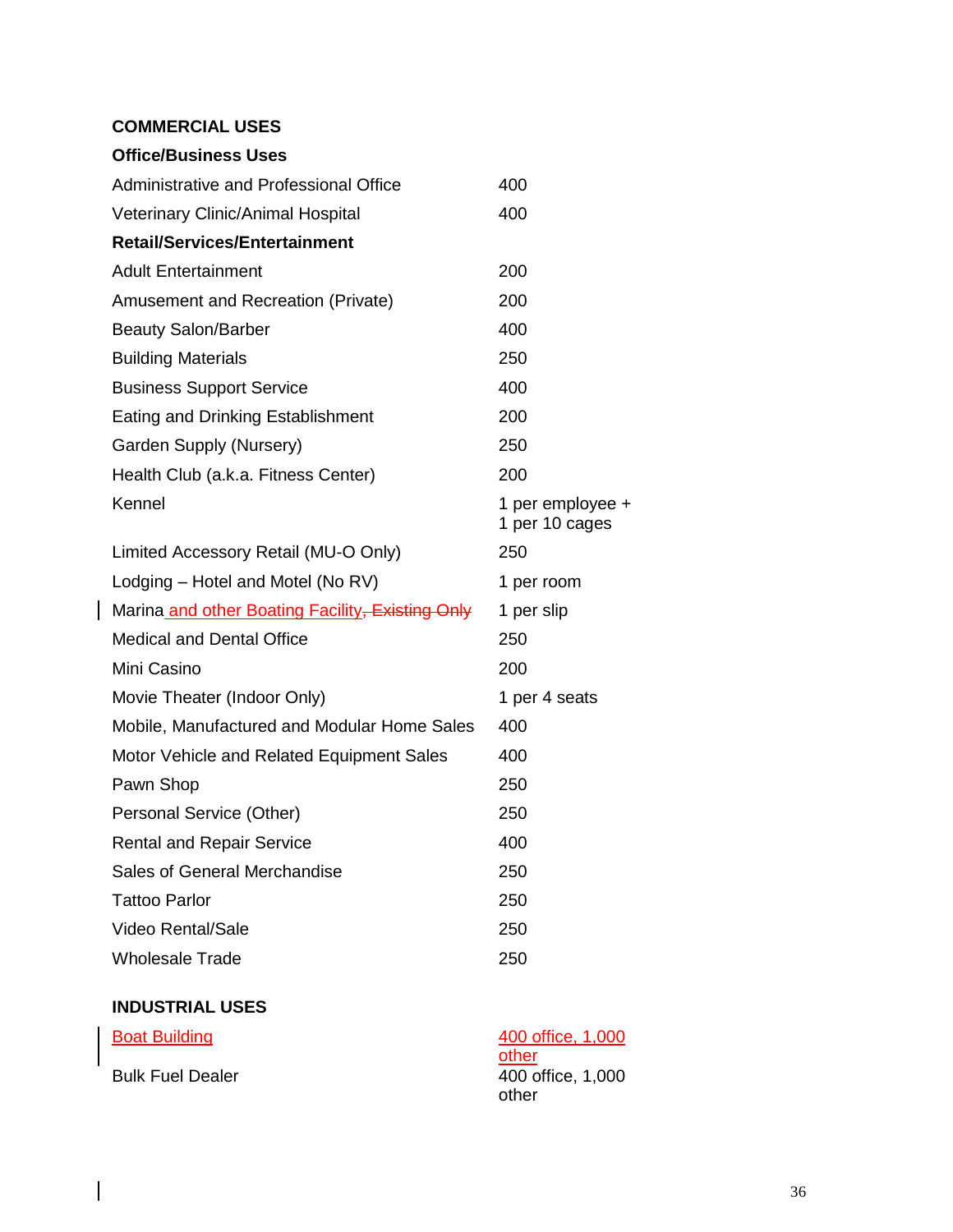| <b>Buy-Back Recycling</b>                      | 400 office, 1,000<br>other                            |
|------------------------------------------------|-------------------------------------------------------|
| Contractor Yard                                | 400 office, 1,000<br>other                            |
| <b>Craft Production Facility</b>               | 400 office, 1,000<br>other                            |
| <b>Food and Related Products</b>               | 400 office, 1,000<br>other                            |
| Industrial Service and Repair                  | 400 office, 1,000<br>other                            |
| Limited Manufacturing                          | 400 office, 1,000<br>other                            |
| <b>Microbeverage Production Facility</b>       | 400 office and<br>tasting room, 1,000<br><u>other</u> |
| Motion Picture, TV and Radio Production Studio | 400                                                   |
| Printing, Publishing and Related Industry      | 400 office, 1,000<br>other                            |
| Salvage Yard                                   | 400 office                                            |
| <b>Storage Unit</b>                            | 250                                                   |
| Warehousing, Distr. and Freight Movement       | 400 office, 2,000<br>other                            |

(1) "Affordable" means dwelling units priced, rented or leased only to those households earning 80 percent or less of the median household income for Pierce County, Washington. "Senior" means dwelling units specifically designed for and occupied by elderly persons under a Federal, State or local government program or occupied solely by persons who are 62 or older or houses at least one person who is 55 or older in at least 80 percent of the occupied units, and adheres to a policy that demonstrates intent to house persons who are 55 or older.

### **Chapter 19.65 LANDSCAPING/TREES**

#### **19.65.270 Tree retention.**

A. Except as provided in subsection (C) of this section, a maximum of five trees may be removed within a 36-month period without a permit. Additional trees can only be removed in accordance with this chapter.

B. The following trees shall be retained:

1. The maximum number of trees located within any required perimeter landscaping area and in no case less than 75 percent;

2. Twenty-five percent of the trees located in the interior of the lot, excluding critical areas or